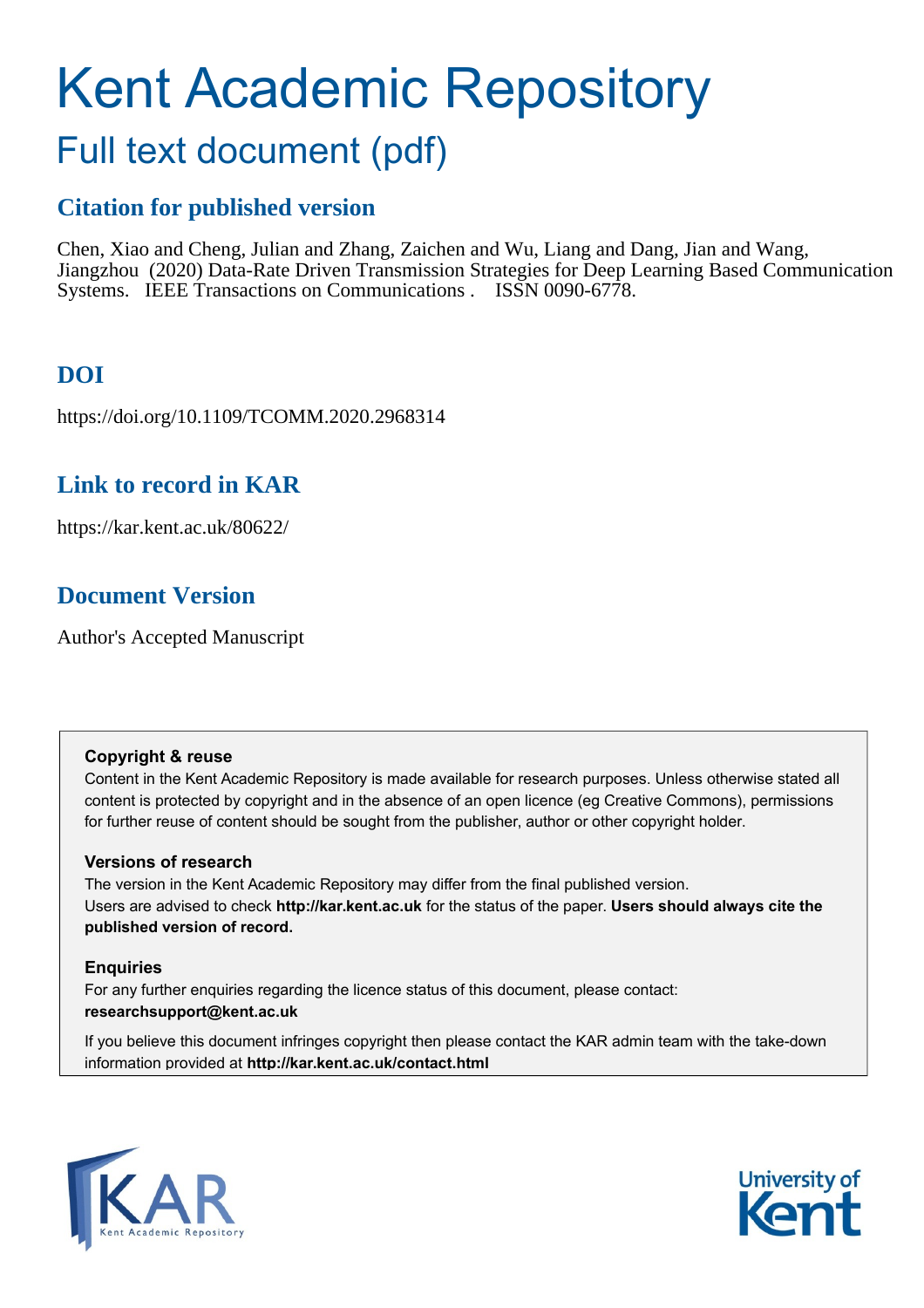

#### **Data-Rate Driven Transmission Strategies for Deep Learning Based Communication Systems**

| Journal:                         | <b>IEEE Transactions on Communications</b>                                                                                                                                                                                                                                                                                                                                                                                                                                                                              |
|----------------------------------|-------------------------------------------------------------------------------------------------------------------------------------------------------------------------------------------------------------------------------------------------------------------------------------------------------------------------------------------------------------------------------------------------------------------------------------------------------------------------------------------------------------------------|
| Manuscript ID                    | TCOM-TPS-19-0361.R2                                                                                                                                                                                                                                                                                                                                                                                                                                                                                                     |
| Manuscript Type:                 | <b>Transactions Paper Submissions</b>                                                                                                                                                                                                                                                                                                                                                                                                                                                                                   |
| Date Submitted by the<br>Author: | 30-Nov-2019                                                                                                                                                                                                                                                                                                                                                                                                                                                                                                             |
| Complete List of Authors:        | Chen, Xiao; Southeast University, School of Information Science and<br>Engineering<br>Cheng, Julian; University of British Columbia, School of Engineering<br>Zhang, Zaichen; Southeast University, School of Information Science<br>and Engineering;<br>Wu, Liang; Southeast University, school of information and science<br>engineering<br>Dang, Jian; Southeast University, National Mobile Communications<br>Research Laboratory<br>Wang, Jiangzhou; University of Kent, School of Engineering and Digital<br>Arts |
| Keyword:                         | Adaptive modulation, Adaptive signal processing, Communication,<br>Communication systems, Artificial intelligence, Signal processing                                                                                                                                                                                                                                                                                                                                                                                    |
|                                  |                                                                                                                                                                                                                                                                                                                                                                                                                                                                                                                         |

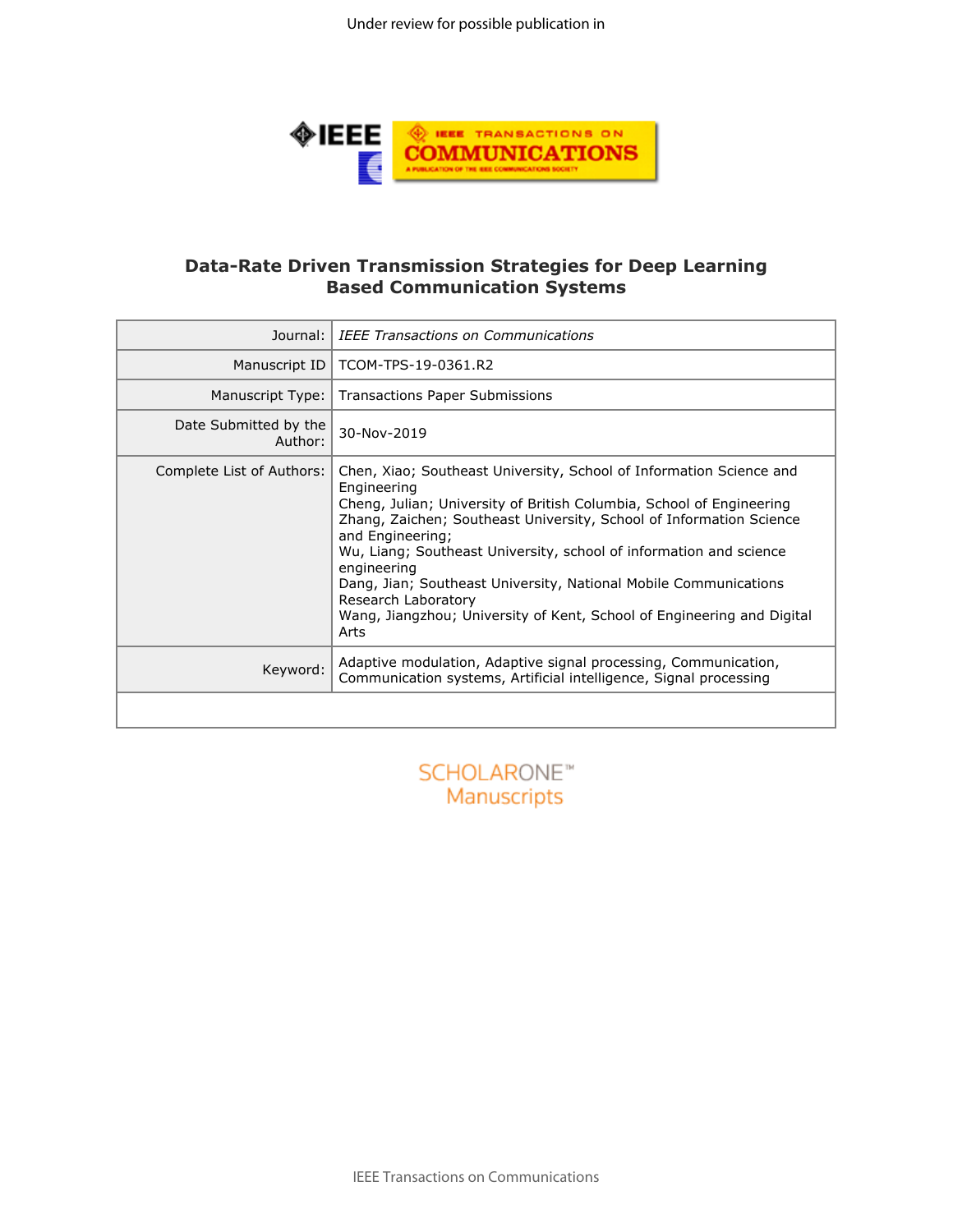# Data-Rate Driven Transmission Strategies for Deep Learning Based Communication Systems

Xiao Chen, Julian Cheng, *Senior Member, IEEE*, Zaichen Zhang, *Senior*

*Member, IEEE*, Liang Wu, *Member, IEEE*, Jian Dang, *Member, IEEE*,

Jiangzhou Wang, *Fellow, IEEE*

#### Abstract

Deep learning (DL) based autoencoder is a promising architecture to implement end-to-end communication systems. One fundamental problem of such systems is how to increase the transmission rate. Two new schemes are proposed to address the limited data rate issue: adaptive transmission scheme and generalized data representation (GDR) scheme. In the first scheme, an adaptive transmission is designed to select the transmission vectors for maximizing the data rate under different channel conditions. The block error rate (BLER) of the first scheme is 80% lower than that of the conventional one-hot vector scheme. This implies that higher data rate can be achieved by the adaptive transmission scheme. In the second scheme, the GDR replaces the conventional one-hot representation. The GDR scheme can achieve higher data rate than the conventional one-hot vector scheme with comparable BLER performance. For example, when the vector size is eight, the proposed GDR scheme can double the date rate of the one-hot vector scheme. Besides, the joint scheme of the two proposed schemes can create further benefits. The effect of signal-to-noise ratio (SNR) is analyzed for these DL-based communication systems. Numerical

This work was supported by NSFC projects (61501109, 61571105, and 61601119), national key research and development plan (2016YFB0502202), Scientific Research Foundation of Graduate School of Southeast University (YBJJ1816), the Scholarship from China Scholarship Council (201806090072), and Zhishan Youth Scholar Program of SEU.

X. Chen, Z. Zhang, L. Wu and J. Dang are with National Mobile Communications Research Laboratory, Southeast University, Nanjing, 210096, China (email: *{*chen xiao, zczhang, wuliang, dangjian*}*@seu.edu.cn). Zaichen Zhang is the corresponding author.

J. Cheng is with School of Engineering, The University of British Columbia, Kelowna, V1V 1V7, BC, Canada (email: julian.cheng@ubc.ca).

J. Wang is with School of Engineering and Digital Arts, University of Kent, Canterbury, CT2 7NT, United Kingdom (email: J.Z.Wang@kent.ac.uk).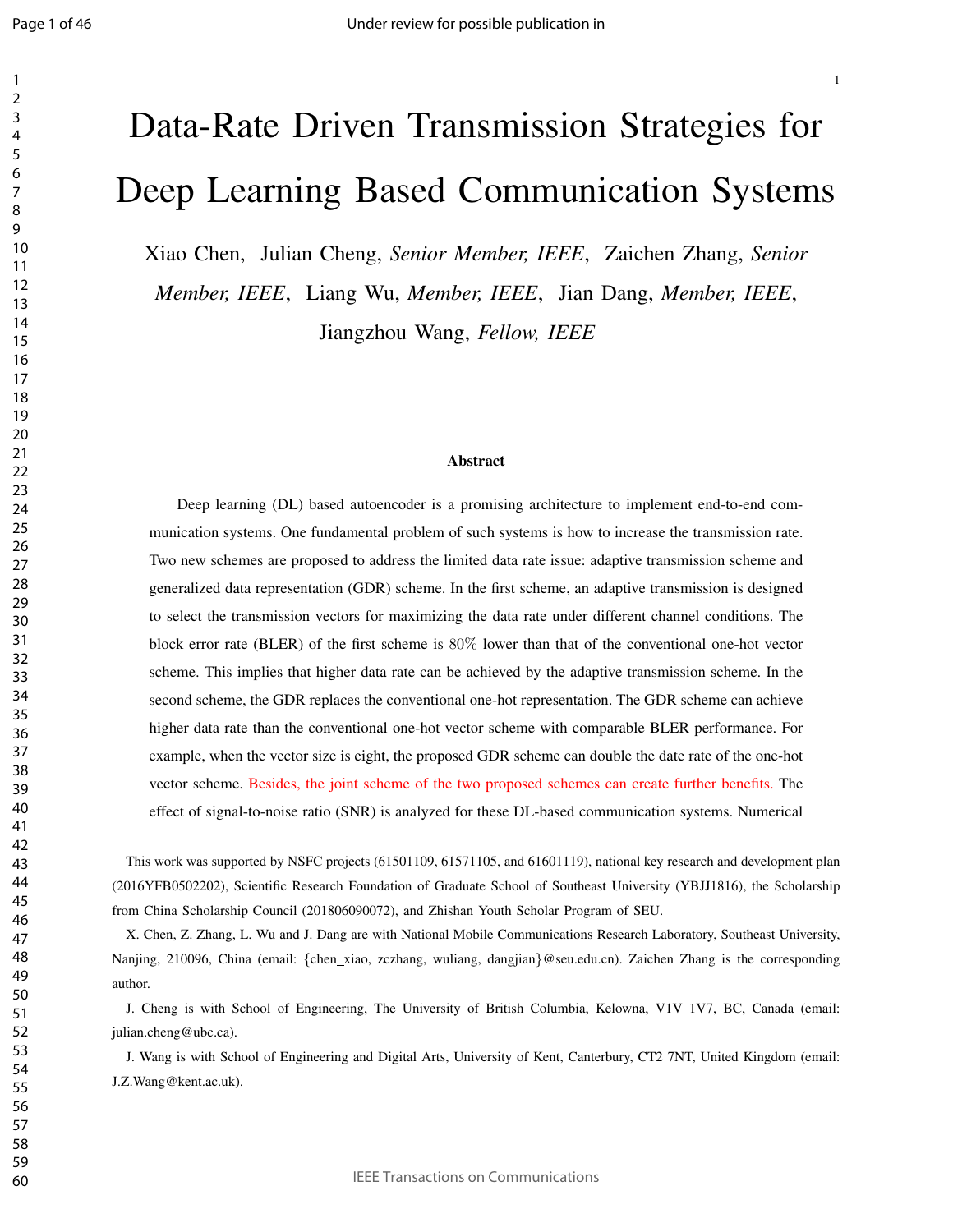$\mathfrak{D}$ 

results show that training the autoencoder using data set with various SNR values can attain robust BLER performance under different channel conditions.

#### Index Terms

Autoencoder, communication systems, data rate, deep learning, transmission strategy.

#### I. INTRODUCTION

To satisfy growing demand for various communication applications and services, the nextgeneration network must deliver enhanced mobile broadband, ultra-reliable and low-latency communications, and massive Internet of Things (IoT) ecosystems [1]–[4]. One primary concern is to accommodate the exponential rise in the number of user equipments and the traffic capacity in future communication systems. Hence, several promising technologies have been proposed, and they include massive multi-input and multi-output (MIMO) transmissions, millimeter wave communications, ultra-dense networks, and non-orthogonal multiple access [5]–[10]. For these conventional communication systems, there exist a number of limitations, such as unavailable channel state information in complex transmission scenario, high complexity to process big data, and sub-optimal performance caused by conventional block structure. For these reasons, with the significant development of deep learning (DL) [11]–[13], researchers have applied the machine learning (ML), especially DL technologies, to design communication systems for benefits that cannot be obtained using the conventional approaches [14]–[18].

As a promising technique, deep learning implements communication systems using deep neural networks (NNs). Different from the conventional communication system that consists of multiple independent blocks (e.g., source/channel coding, modulation, channel estimation, equalization), the DL-based communication system can jointly optimize transmitter and receiver for end-toend performance without a block structure [19], [20]. DL-based system design is promising for the following reasons: (i) A DL-based communication system can be optimized for end-to-end performance by using deep NNs, which is fundamentally different from the block-structure in conventional communication systems; (ii) A DL-based communication system can be optimized for a practical system over any type of channel without requiring a tractable mathematical model, and this includes the channel models that take into account of different transmission scenarios and non-linearities; (iii) DL algorithms can provide faster processing speed than conventional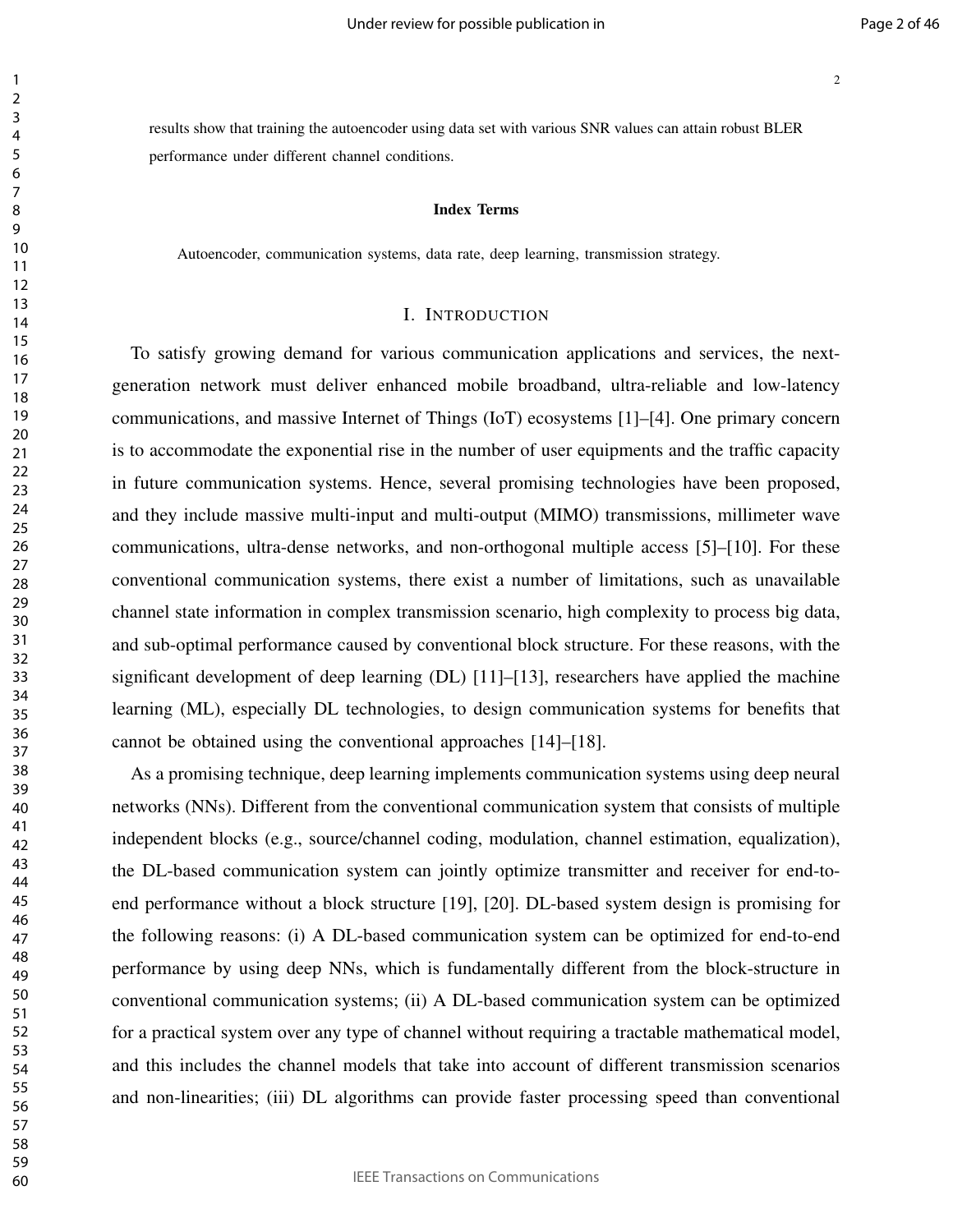communication algorithms, since the execution of NNs can be highly parallel on concurrent architectures and can be implemented using low-precision data types [21].

Attracted by these advantages, there have been a number of studies on DL-based communications and signal processing using state-of-the-art tools and hardware [19], [20], [22]–[37]. The DL method is used to deal with certain challenges in existing communication systems. For example, the DL-based belief propagation algorithm was originally used to improve the performances of channel decoding, where low-complexity and near optimal decoder performance were obtained [22]–[24]. Around the same time, autoencoder was developed to address the problem of learning an efficient physical layer [25]. In DL theory, an autoencoder describes a deep NN to find a low-dimensional representation of its input at certain intermediate layer that allows reconstruction at the output with minimal error [38, Ch. 14]. The DL-based communication system can be represented and implemented by an autoencoder that is trained using the dataset offline. Then, the trained autoencoder can be directly applied to practical systems online. A DL-based communication system, interpreted as an autoencoder, performs an end-to-end reconstruction task that jointly optimizes transmitter and receiver as well as learns signal encoding [19], [25], [26], [34]. To address the challenges of frame synchronization, an autoencoder was proposed to represented a complete communication system [20], [28], and comparable performance can be achieved even without extensive hyperparameter tuning. More recently, a DL-based algorithm has been used to solve the channel state information feedback and channel estimation problems in massive MIMO systems, and it outperforms the state-of-the-art compressive sensing based algorithms [29]–[31].

For future communication systems, there is a huge demand for data rate due to an increasing number of communication devices and equipment types, and improved quality of services (QoS). Consequently, high data-rate schemes should be developed in DL-based communication systems for future wireless networks. However, one-hot vector [39], being the most commonly used data representation in existing studies [16], [19], [20], [24], [26]–[28], [34], has a low data rate in DL-based communication systems. The reason is that an  $M \times 1$  one-hot vector consists of 0s in all entries with the exception of a single 1, e.g.,  $[0, \ldots, 0, 1, 0, \ldots, 0]^T$ , and there are only *M* possible transmitted messages, which leads to limited data rate. This becomes a barrier for developing future DL-based communication systems. Besides, the autoencoder with onehot vector is typically trained using a fixed vector size *M*, which becomes a constraint when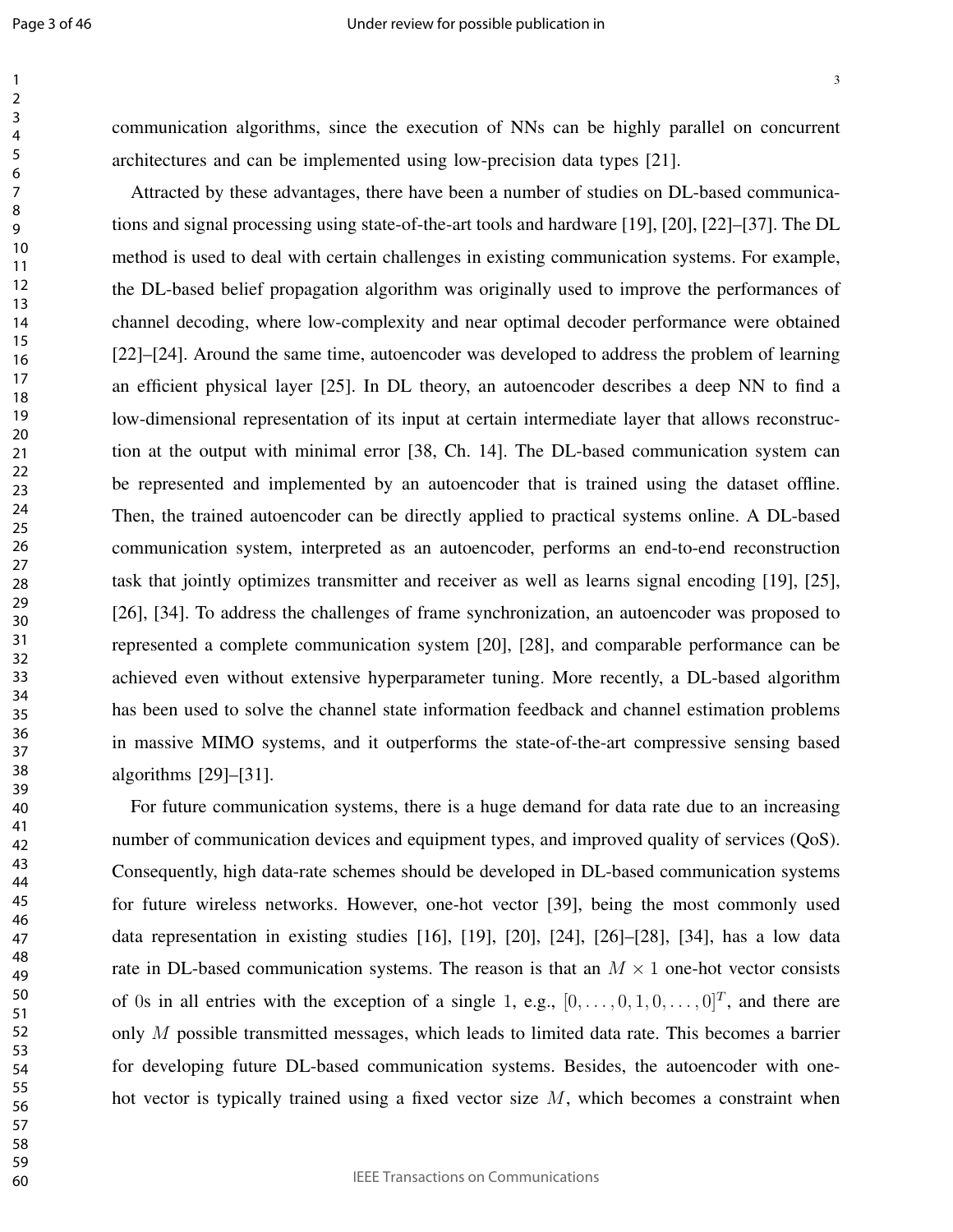designing communication systems having different data rate requirements. Also, the conventional autoencoder is trained under a fixed signal-to-noise ratio (SNR) value with an unrealistic expectation to operate well for a wide range of SNR values in practical transmission scenarios [2]. It was reported that training the autoencoder at different SNR values will affect autoencoder performances [19], but there is no detailed study on the effect on such a system. Therefore, our objective is to design a new transmission scheme and replace the conventional one-hot vector scheme to achieve higher data rate. As well, we will investigate the effect of training SNR on the performance of DL-based communication systems. Here, training SNR denotes the fixed SNR used for training the autoencoder offline, and it can be different from the practical SNR of a communication system when it is operating online.

In this paper, an adaptive transmission scheme is first designed for different communication scenarios to maximize the data rate in DL-based communication systems having a QoS constraint. Then, we propose a generalized data representation (GDR) scheme to improve the data rate of DL-based communication systems. Finally, we analyze the effect of SNR and mean squared error (MSE) performance in DL-based communication systems. Comparable block error rate (BLER) performance can be achieved by the proposed transmission schemes which has lower complexity and higher data rate than the conventional DL-based communication system<sup>1</sup>. The major contributions of this paper are summarized as follows:

- 1) In DL-based communication systems, we pointout the limited data rate problem of the conventional one-hot vector scheme. To address this issue, we design an adaptive transmission scheme having a QoS constraint for different channel conditions. In the proposed scheme, the optimal transmission vectors are adaptively selected for different SNR values, where the goal is to maximize the data rate with a constraint on MSE performance. It is shown that, when both two schemes have the same data rate, the proposed adaptive transmission scheme can reduce BLER of the conventional one-hot vector scheme by 80%.
- 2) Furthermore, we propose a generalized data representation scheme to improve the data rate in DL-based communication systems. The proposed scheme represents the message by using a probability vector having multiple non-zero elements, instead of the conventional

<sup>1</sup>Notably, throughout this paper, the conventional DL-based communication system refers to an autoencoder based communication system that adopts the one-hot vector data representation.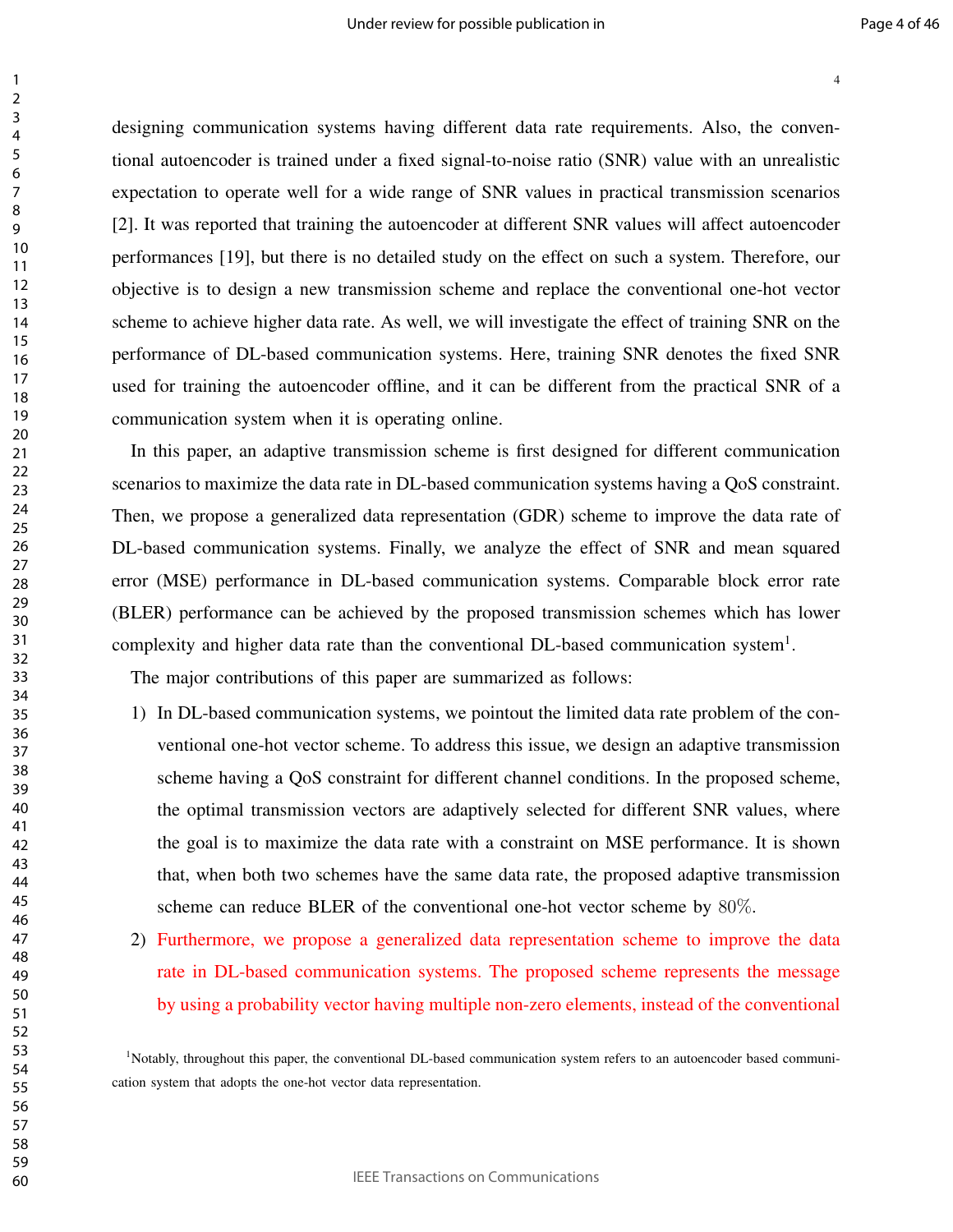one-hot vector having only one non-zero element. As expected, higher data rate is obtained by the proposed GDR scheme with comparable BLER performance and low complexity. When the vector size is eight, as an example, the proposed GDR scheme can double the data rate of the conventional one-hot vector scheme. To the best of the authors' knowledge, this is the first time that the GDR scheme is proposed and its effectiveness is verified.

3) We investigate the effect of SNR on the system performances in DL-based communication systems. Simulation results show that the high training SNR can improve the convergence performance in training, but it can also degrade the BLER performance in practical transmission. As a tradeoff, we introduce a training SNR set strategy, which shows tradeoff between convergence and BLER performance. Furthermore, it is shown that training the autoencoder at low SNR can achieve BLER and MSE performance gains when the trained autoencoder is applied to high SNR scenario. These results provide a reliable design guidance to select the suitable training SNR and achieve optimal system performance.

For potential applications, the DL-based autoencoder-represented communication system can be applied to complex channel conditions without a mathematically tractable model in, for examples, massive IoT ecosystems and high-speed Internet of Vehicles systems.

The remainder of this paper is organized as follows. In Section II, we describe the system model of a DL-based communication system. Section III presents an adaptive transmission scheme. Section IV proposes the generalized data representation scheme for DL-based communication systems. Section V investigates the effect of SNR and analyzes the MSE performance of the autoencoder. In Section VI, we present the numerical results of the proposed schemes and system performances. Section VII concludes this paper.

#### II. DEEP LEARNING BASED COMMUNICATION SYSTEMS

In this section, we describe the DL-based autoencoder for an end-to-end communication system, and then provide the research motivations of this paper.

#### *A. Autoencoder for End-to-End Communication Systems*

We consider a DL-based communication system represented as an autoencoder consisting of transmitter, channel, and receiver as shown in Fig. 1, where the corresponding NN structure is shown below. The autoencoder describes a deep NN that applies unsupervised learning in order to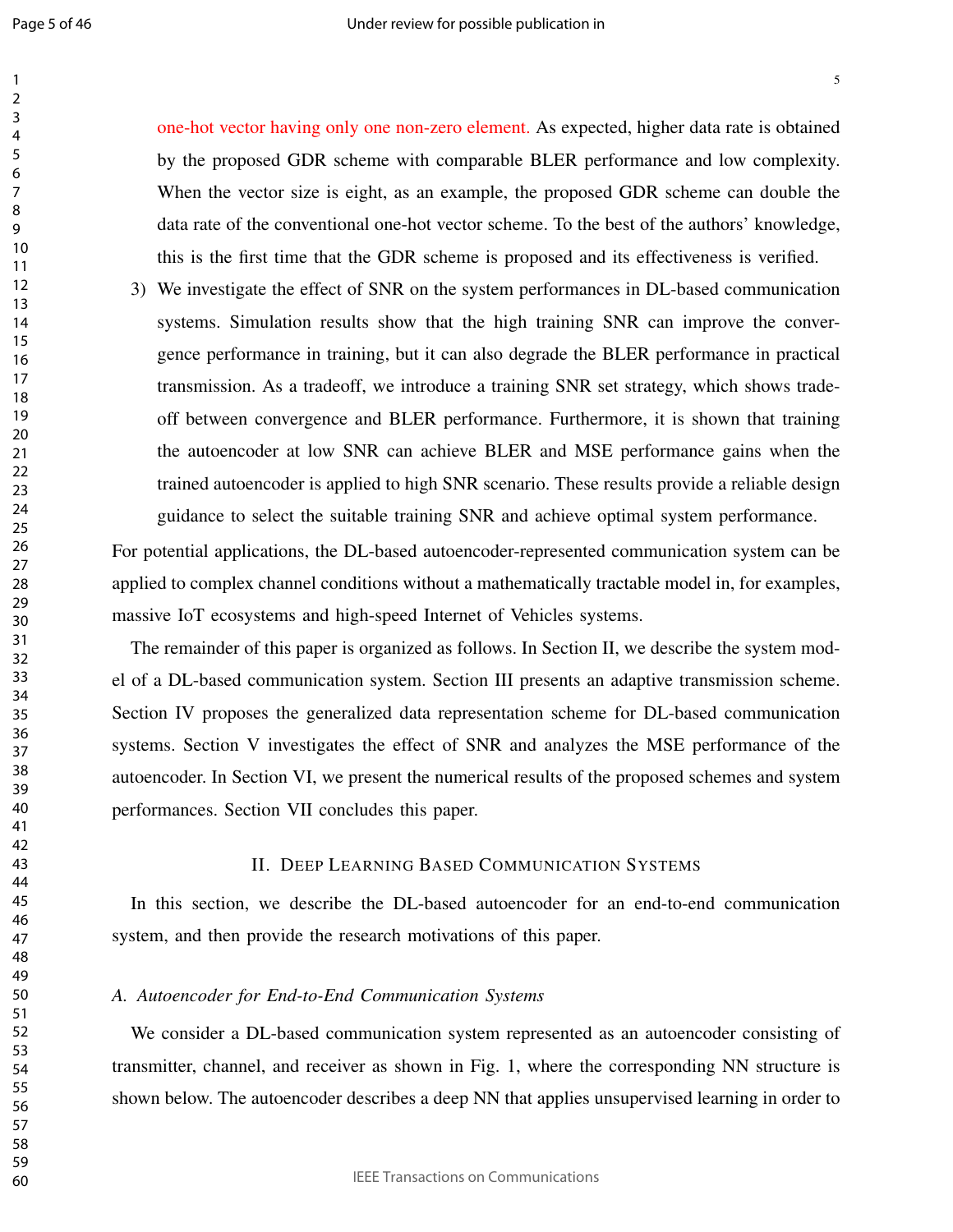

Fig. 1. A DL-based communication system represented as an autoencoder with its NN structure [19].

| <b>TABLE</b><br>I |  |
|-------------------|--|
|-------------------|--|

ACTIVATION FUNCTIONS AND LOSS FUNCTIONS

|                                | Linear                    | $S_i$                                  |
|--------------------------------|---------------------------|----------------------------------------|
|                                | ReLU                      | $\max\{s_i, 0\}$                       |
| <b>Activation</b><br>functions | Softmax                   | $\frac{e^{u_i}}{\sum_{j=1}^M e^{u_j}}$ |
|                                | Sigmoid                   | $\overline{1+e^{-u_i}}$                |
|                                | tanh                      | $tanh(u_i)$                            |
| Loss                           | <b>MSE</b>                | $\ {\bf s}-{\bf p}\ _2^2$              |
| functions                      | Categorical cross-entropy | $-\sum_{i=1}^{M} s_i \log(p_i)$        |

reconstruct the input at the output [38, Ch. 14]. At the transmitter, a message  $s \in \{1, 2, \ldots, M\}$ is first transformed to a vector  $\mathbf{s} \in \mathbb{R}^M$  after the vector expression processing, where, say,  $M \in \{4, 8, 16, 32, 64\}$ . For example, if the message  $s = 2$  is transmitted, the corresponding vector expression is a one-hot vector  $\mathbf{s} = [0, 1, 0, \dots, 0]^T$  in a conventional DL-based communication system. Then, the multiple dense layers, including a rectified linear unit (ReLU) layer and a linear layer, apply the transformation  $f_t : \mathbb{R}^M \mapsto \mathbb{R}^n$  to produce the transmitted signal for *n* discrete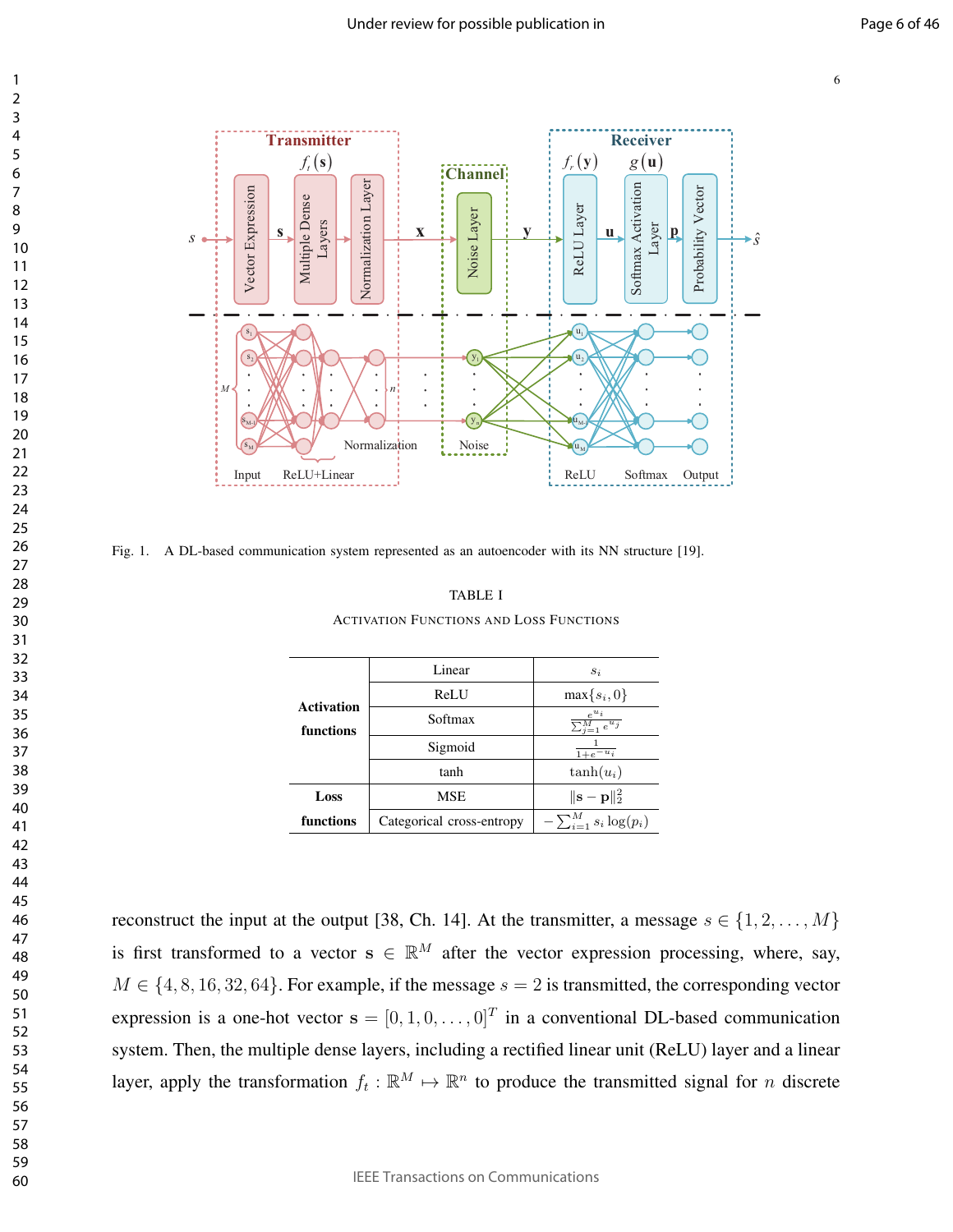Page 7 of 46

channel uses [20]. The commonly used activation functions are shown in TABLE I. Finally, the normalization layer ensures the power constraint of the transmitted signal  $\mathbf{x} = [x_1, \dots, x_n]^T$  as  $\mathbb{E}\{x_j^2\} \leq 1$  (*j* = 1, ..., *n*), where  $\mathbb{E}\{\cdot\}$  denotes expectation.

The transmit channel is implemented by a noise layer with its output being the received signal **y** given by

$$
y = x + n \tag{1}
$$

where  $\mathbf{n} \sim \mathcal{N}(\mathbf{0}, \sigma^2 \mathbf{I}_n)$  denotes zero-mean additive white Gaussian noise (AWGN) vector where each element has variance  $\sigma^2 = (2RE_b/N_0)^{-1}$ , and where R is the data rate,  $E_b$  is the energy per bit, and *N*<sup>0</sup> denotes the noise power spectral density. Notably, there is no complex operation in the existing NN architectures, and the complex number is represented by two real numbers [19]. Consequently, we assume that all the channel coefficients have real values. Furthermore, the autoencoder-represented communication system is suitable for any type of channel without a tractable mathematical model<sup>2</sup>. That is to say, the autoencoder can be applied to any type of channel model as long as real datasets are available for training and learning.

At the receiver, the received signal  $y$  is passed through the ReLU layer<sup>3</sup> to realize the transformation  $f_r : \mathbb{R}^n \to \mathbb{R}^M$ . The last layer of the receiver has a softmax activation as shown in TABLE I, which is a generalization of the logistic function that compresses an *M*-dimensional vector of arbitrary real values to an *M*-dimensional probability vector  $\mathbf{p} = [p_1, \dots, p_M]^T$ , where each element  $p_i$  ( $i = 1, 2, \ldots, M$ ) lies in the range (0, 1], and all the elements add up to one [38]. For the conventional autoencoder scheme, the estimated message  $\hat{s}$  is obtained from the index of the element having the highest probability in **p**. Here, the BLER of DL-based communication systems is defined as

$$
BLER = \frac{1}{M} \sum_{s} Pr(\hat{s} \neq s).
$$
 (2)

Notably, the BLER equals the symbol error rate (SER) of the DL-based communication system.

The autoencoder based communication system can be trained offline using a large training dataset, while the iterative training process depends on the value of loss function in each iteration. The most common loss functions are MSE and categorical cross-entropy as shown in TABLE

We note that a real-world communication channel often does not have a tractable mathematical model.

<sup>&</sup>lt;sup>3</sup>It can be shown by simulation, multiple ReLU layers do not improve the BLER performance for our problem.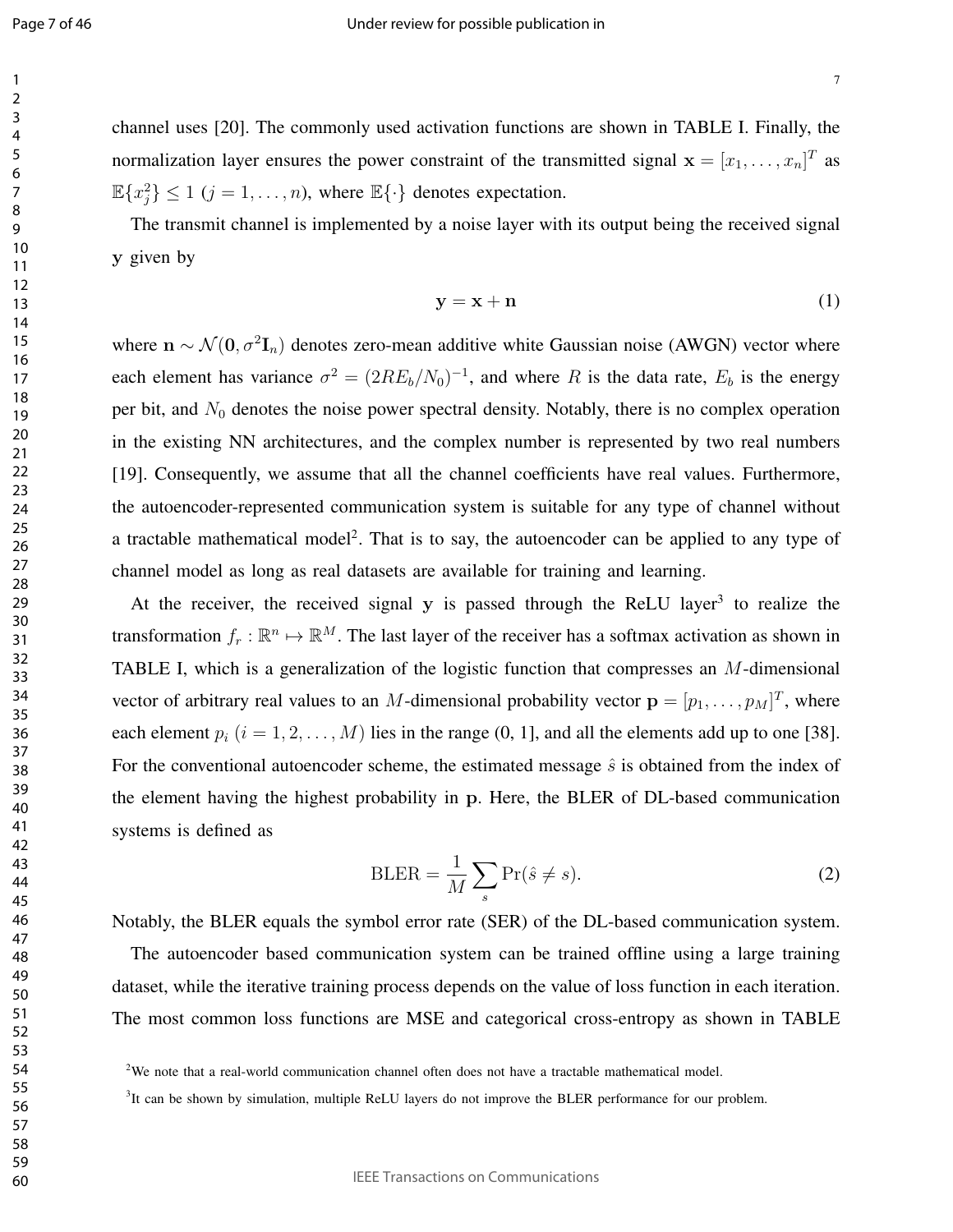I, and these loss functions are determined by the vector expression **s** and the probability vector **p**. The training parameters of the autoencoder are produced to minimize the loss function. Furthermore, the trained autoencoder with the fixed NN parameters is applied to practical communication scenarios online.

#### *B. Motivations*

The one-hot vector is the conventional data representation having only one non-zero element. Thus, the data rate of the conventional DL-based communication system with one-hot vector is limited to

$$
R_C = \frac{\log_2 M}{n}
$$
 bits/channel use. (3)

Over the last few years, the demand for high data rates has experienced unprecedented growth in communication systems [1], [2]. Therefore, providing a high data rate is essential for DL-based communication systems in future communications.

To improve the data rate, we propose two new autoencoder schemes:

- 1) *Adaptive transmission scheme.* For the conventional one-hot vector scheme, the DL-based autoencoder is trained over a fixed-size transmission vector with dimension *M* at fixed SNR value, which can introduce two limitations. On one hand, the trained autoencoder for a certain value of *M* cannot work in the scenarios with different values of *M*. On the other hand, the performance of DL-based communication systems is suboptimal when the trained autoencoder is applied to different SNR values. For these reasons, there is a need for a new transmission scheme for the autoencoder to improve the system performances, such as maximizing the data rate while satisfying the QoS constraint [40], [41]. Therefore, we propose an adaptive transmission scheme by adaptively selecting the optimal transmission vectors for different SNR values, where the optimization objective is to maximize the data rate with certain MSE constraint.
- 2) *Generalized data representation scheme.* From the definition of the data rate  $R_{def}$  = Number of bits  $\frac{\text{Number of bits}}{\text{Channel uses}}$ , it is obvious that, for the same channel environment, the data rate is proportional to the number of bits being conveyed. However, the size of transmission vector *M* cannot be infinite due to the high complexity associated with deep NNs. Therefore, a new data representation scheme is required to meet the high data rate requirements in future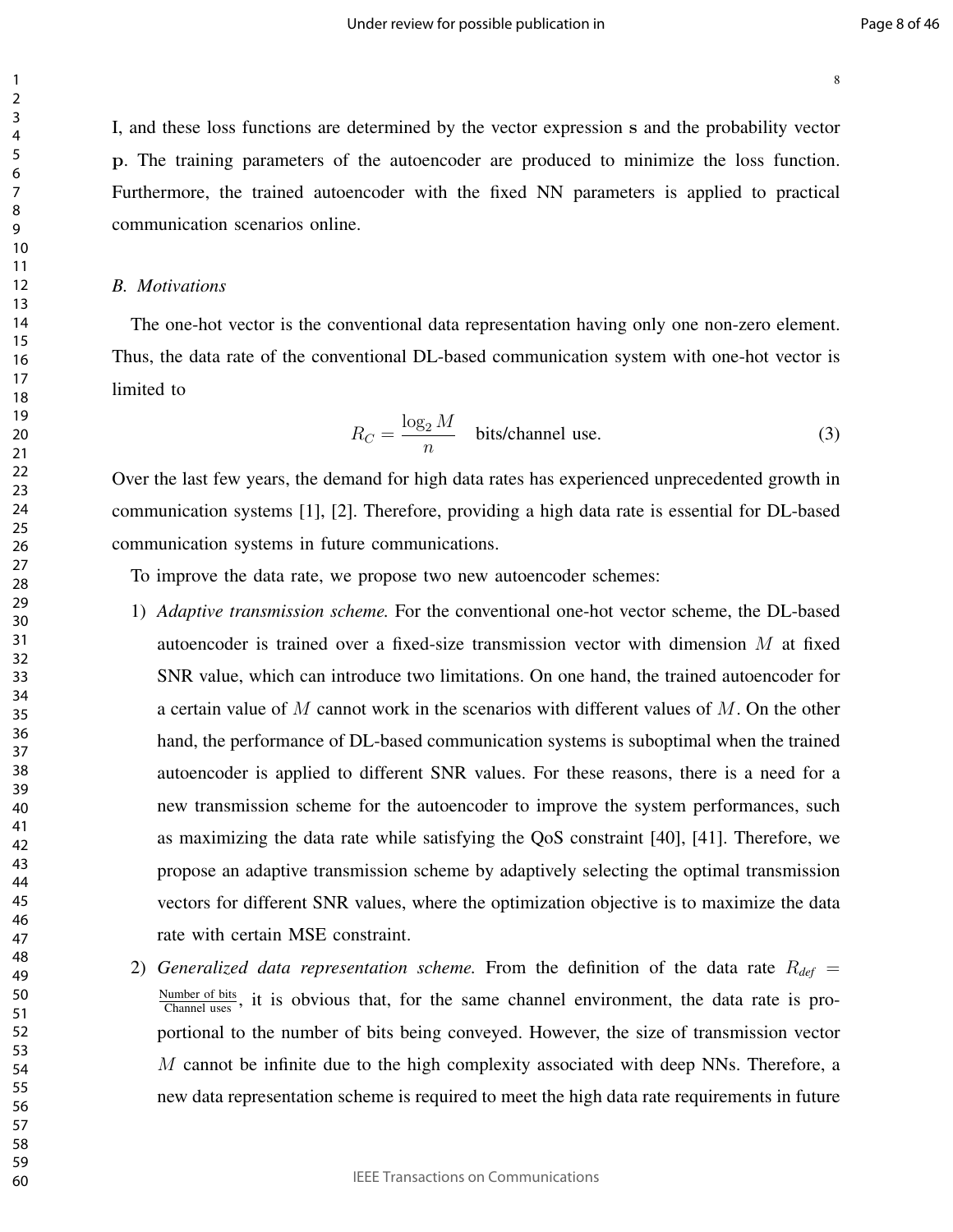

Fig. 2. Adaptive transmission scheme applied to the DL-based communication system.

communication systems. To address this issue, we design a generalized data representation scheme that employs a new vector structure instead of the one-hot vector. The new vector structure can be generalized and used for communication scenarios having different data rate requirements.

Based on above discussions, we are motivated to develop data-rate driven transmission strategies for DL-based communication systems.

As for the system performances, the autoencoder that is trained offline using a fixed SNR value is expected to have robust performance for a wide SNR region online. In [19], it was found that an unaccommodated training SNR will result in performance degradation of DLbased communication systems, but there is little theoretical analysis. Consequently, the effect of the training SNR needs to be investigated and a reliable criterion needs to be developed for selecting training SNR values. Furthermore, current literature on DL-based autoencoder research do not analyze its performance. Therefore, we are motivated to develop an analytical framework to gain insights into the performance of DL-based communication systems.

#### III. ADAPTIVE TRANSMISSION SCHEME

In this section, an adaptive transmission scheme is employed in the DL-based communication system to maximize the data rate with the MSE constraint for different channel conditions.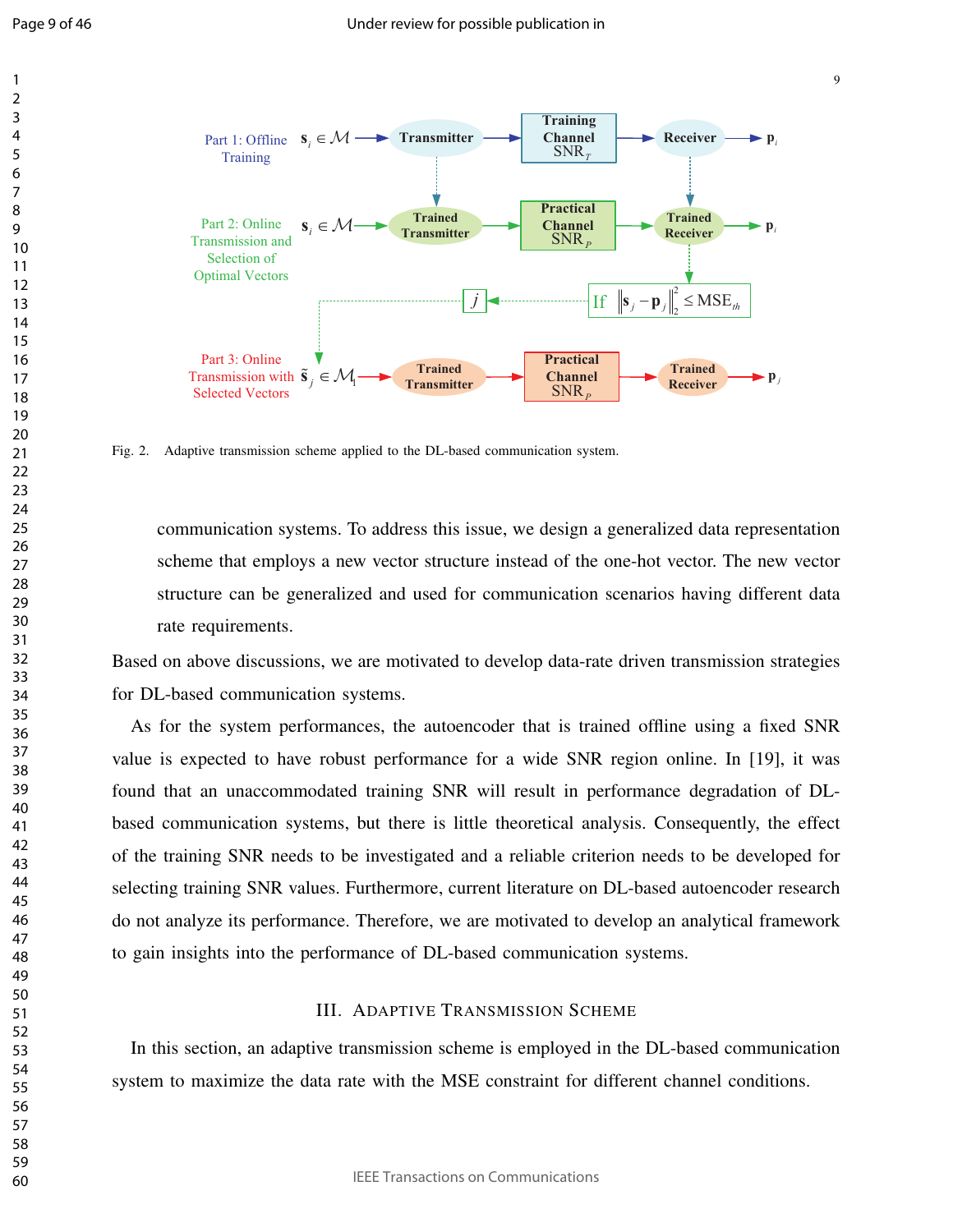Figure 2 shows the adaptive transmission scheme for the DL-based communication system, which consists of three parts.

The first part is offline training. The autoencoder including the transmitter and receiver is trained offline using one-hot vectors  $s_1, s_2, \ldots, s_M$  over a fixed training SNR (SNR<sub>T</sub>), while M should be suitably large<sup>4</sup>, for example  $M = 64$ . After training, the trained transmitter and receiver, which will be used in the second part and the third part, are produced with fixed parameters.

The second part is online transmission and selection of optimal vectors. The second part includes three steps. First, each one-hot vector  $s_i$  in set  $\mathcal{M} = \{s_1, \ldots, s_M\}$  is transmitted through the trained transmitter/receiver once over the practical channel using an operating SNR value  $(SNR<sub>P</sub>)$ . Here, the receiver can obtain the probability vector  $p<sub>i</sub>$  corresponding to the transmitted vector **s***<sup>i</sup>* . Second, the receiver calculates the MSE of each one-hot vector. If the MSE of the *j*th vector ( $MSE<sub>i</sub>$ ) is less than or equal to an MSE threshold, the receiver sends the label *j* back to the transmitter. In total, the receiver sends  $M_1$  labels. Third, according to the feedback labels, the transmitter forms a new vector set  $M_1$ , which is defined as  $M_1 = {\{\tilde{\bf{s}}_j\}}$ ,  $j = 1, \ldots, M_1$ , where  $\tilde{\mathbf{s}}_1, \tilde{\mathbf{s}}_2, \ldots, \tilde{\mathbf{s}}_{M_1}$  are the  $M_1$  one-hot vectors selected from  $\{\mathbf{s}_i\}$  with  $M_1$  smallest MSE values. The selection goal is to maximize the data rate and satisfy the MSE requirement as

$$
R_1 = \max \frac{\log_2 M_1}{n}
$$
  
s.t.  $||\mathbf{s}_j - \mathbf{p}_j||_2^2 \leq \text{MSE}_{th}$ ,  $j = 1, ..., M_1$  (4)

where  $M_1 \leq M$  satisfying  $M_1 \in \{4, 8, 16, 32, 64\}$ , and  $MSE_{th}$  is a preset MSE threshold.

The third part is online transmission with the selected vectors. The selected  $M_1$  one-hot vectors are used for the autoencoder online over the current channel with SNR*<sup>P</sup>* .

The main steps of the adaptive transmission scheme are summarized as follows:

Steps of the Adaptive Transmission Scheme

1) Train the autoencoder with a large training dataset consisting of all *M* possible one-hot vectors offline.

<sup>4</sup>If *M* is too large, the training complexity is prohibitive since the autoencoder must see every message at least once [19].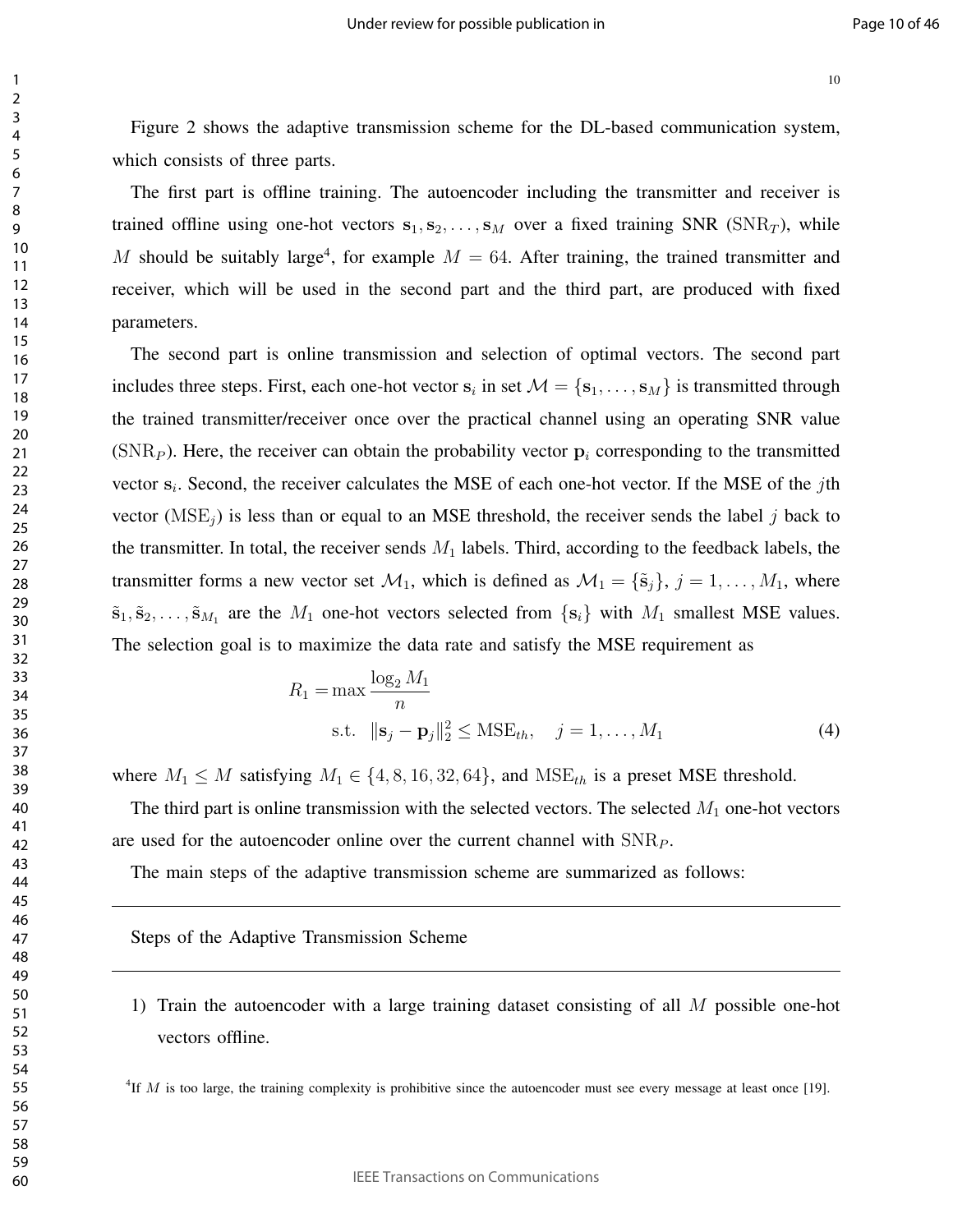- 2) Each one-hot vector in  $M$  is transmitted through the trained autoencoder over the practical channel online.
- 3) Calculate the practical MSE of each vector and select **s***<sup>j</sup>* according to (4).
- 4) Feedback the label *j* and form  $\mathcal{M}_1 = {\tilde{\mathbf{s}}_j}$ .
- 5) Encode the message symbol using  $\mathcal{M}_1$  and transmit.

#### IV. GENERALIZED DATA REPRESENTATION SCHEME

In this section, we propose a generalized data representation scheme to improve the data rate for DL-based communication systems.

Instead of the conventional one-hot vector containing one non-zero entry, we consider a bit vector containing *m* non-zero entries to improve the data rate for DL-based communication systems. An *m*-order bit vector  $\mathbf{b} \in \mathbb{R}^M$  is defined as

$$
\mathbf{b} = \underbrace{[1 \quad 0 \quad \cdots \quad 0 \quad 1 \quad \cdots \quad 1 \quad 0]}_{m \; 1 \text{'s}}^{T} \tag{5}
$$

where  $m = 1, 2, \cdots, \lfloor M/2 \rfloor$  denotes the number of non-zero entries in b, and  $\lfloor \cdot \rfloor$  is the floor operation. The bit vector provides  $\binom{M}{m}$  possible messages for the transmission. In general, the number of possible symbols in the constellation diagram is a power of 2. For this reason, we only select  $2^{\lfloor \log_2 \binom{M}{m} \rfloor}$  out of  $\binom{M}{m}$  possible symbols for communications.

Furthermore, for the autoencoder shown in Fig. 1, the vector **s** at the transmitter can be viewed as a probability distribution, and the probability vector **p** at the receiver is the corresponding estimated probability distribution. The training goal of the autoencoder is to optimize **p** and reconstruct **s** while minimizing the loss function.

Thus, motivated by the above discussions, we propose a generalized data representation as a probability distribution

$$
\mathbf{s} = \underbrace{\begin{bmatrix} 1 & 0 & \cdots & 0 & \frac{1}{m} & \cdots & \frac{1}{m} & 0 \end{bmatrix}^T}_{m \text{ non-zero entries}} \tag{6}
$$

where the estimated message  $\hat{s}$  can be obtained from the indices of elements with the  $m$  highest probabilities in **p**. The conventional one-hot vector is a special case of the proposed GDR scheme when  $m = 1$ . Furthermore, the proposed GDR will be employed for the vector expression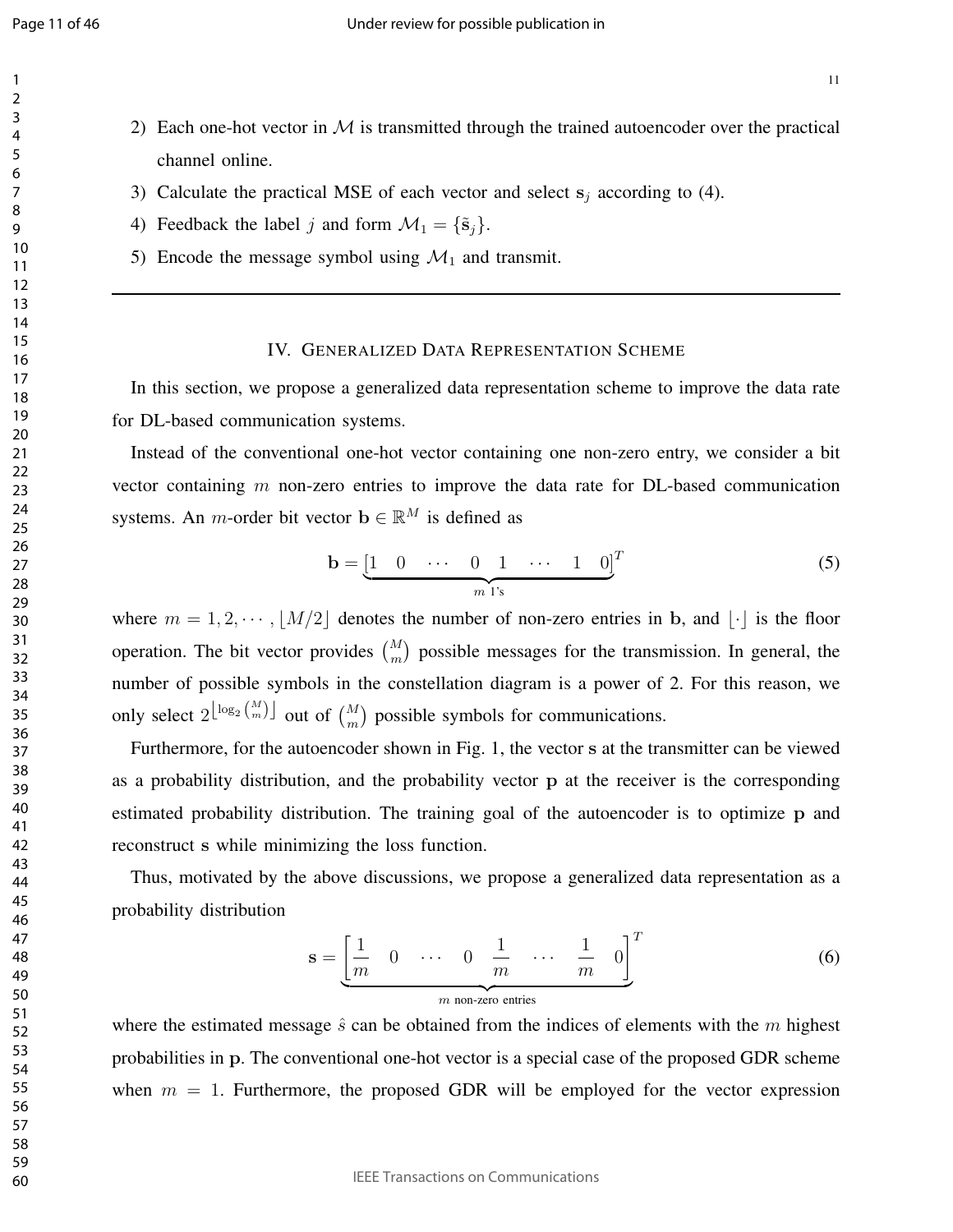| 1                       |  |
|-------------------------|--|
| $\overline{\mathbf{c}}$ |  |
| 3                       |  |
| 4                       |  |
| 5                       |  |
|                         |  |
| 6                       |  |
|                         |  |
| 8                       |  |
| 9                       |  |
| 10                      |  |
| 11                      |  |
| $\overline{12}$         |  |
| 3<br>1                  |  |
|                         |  |
| 4<br>1                  |  |
| 15                      |  |
| 16                      |  |
| 1                       |  |
| 18                      |  |
| 19                      |  |
| 20                      |  |
| $\overline{21}$         |  |
|                         |  |
| $^{22}$                 |  |
| 23                      |  |
| $\frac{24}{5}$          |  |
| 25                      |  |
| 26                      |  |
| 27                      |  |
| 28                      |  |
| 29                      |  |
|                         |  |
| 30                      |  |
| $\overline{\textbf{3}}$ |  |
| $\overline{32}$         |  |
| 33                      |  |
| 34                      |  |
| 35                      |  |
| 36                      |  |
| 37                      |  |
| 88                      |  |
|                         |  |
| 39                      |  |
| 40                      |  |
| 41                      |  |
| 42                      |  |
| 43                      |  |
| 44                      |  |
| 45                      |  |
| 46                      |  |
|                         |  |
| 47                      |  |
| 48                      |  |
| 49                      |  |
| 50                      |  |
| 51                      |  |
| 52                      |  |
| 53                      |  |
| 54                      |  |
| 55                      |  |
|                         |  |
| 56                      |  |
| 57                      |  |
| 58                      |  |
| 59                      |  |

TABLE II RESULTS OF MESSAGES TRANSFORMED TO VECTORS

| <b>Message</b> | $16 \times 1$ One-hot Vector   | $8 \times 1$ GDR Vector                          |
|----------------|--------------------------------|--------------------------------------------------|
| 1              | $[1, 0, 0, 0, 0, \ldots, 0]^T$ | $[\frac{1}{2}, \frac{1}{2}, 0, 0, 0, 0, 0, 0]^T$ |
| 2              | $[0, 1, 0, 0, 0, \ldots, 0]^T$ | $[\frac{1}{2}, 0, \frac{1}{2}, 0, 0, 0, 0, 0]^T$ |
| 3              | $[0, 0, 1, 0, 0, \ldots, 0]^T$ | $[\frac{1}{2}, 0, 0, \frac{1}{2}, 0, 0, 0, 0]^T$ |
|                |                                |                                                  |
| 14             | $[0,\ldots,0,0,1,0,0]^T$       | $[0, 0, \frac{1}{2}, \frac{1}{2}, 0, 0, 0, 0]^T$ |
| 15             | $[0,\ldots,0,0,0,1,0]^T$       | $[0, 0, \frac{1}{2}, 0, \frac{1}{2}, 0, 0, 0]^T$ |
| 16             | $[0,\ldots,0,0,0,0,1]^T$       | $[0, 0, \frac{1}{2}, 0, 0, \frac{1}{2}, 0, 0]^T$ |

processing of the transmitter in Fig. 1. As an example, when  $M = 16$ , there are 16 messages need to be transmitted. For the conventional one-hot scheme, the corresponding vectors are 16 different  $16 \times 1$  one-hot vectors  $s_i$ , which are shown in the first column of TABLE II. For the proposed GDR scheme, the corresponding vectors are also 16 different vectors, which can be 8  $\times$  1 GDR vectors with  $m = 2$ . The GDR scheme provides  $\binom{M}{m} = 28$  possible vectors for transmission, and we can randomly choose  $16$  vectors<sup>5</sup> as shown in the second column of TABLE II.

The data rate of the DL-based communication system can be improved by employing the proposed GDR as

$$
R = \frac{\lfloor \log_2 {M \choose m} \rfloor}{n} \quad \text{bits/channel use.} \tag{7}
$$

When  $m = 1$ , the data rate is obtained for the conventional one-hot vector scheme in (3). The data rate increases with *m*, while the value of *M* is suitably chosen and remains fixed. The performance gain of the proposed GDR scheme will increase with vector size *M*.

The maximum achievable rate of the proposed GDR scheme in the DL-based communication

<sup>5</sup>The vector selection is done here arbitrarily, and we leave the optimal vector selection as an open research problem.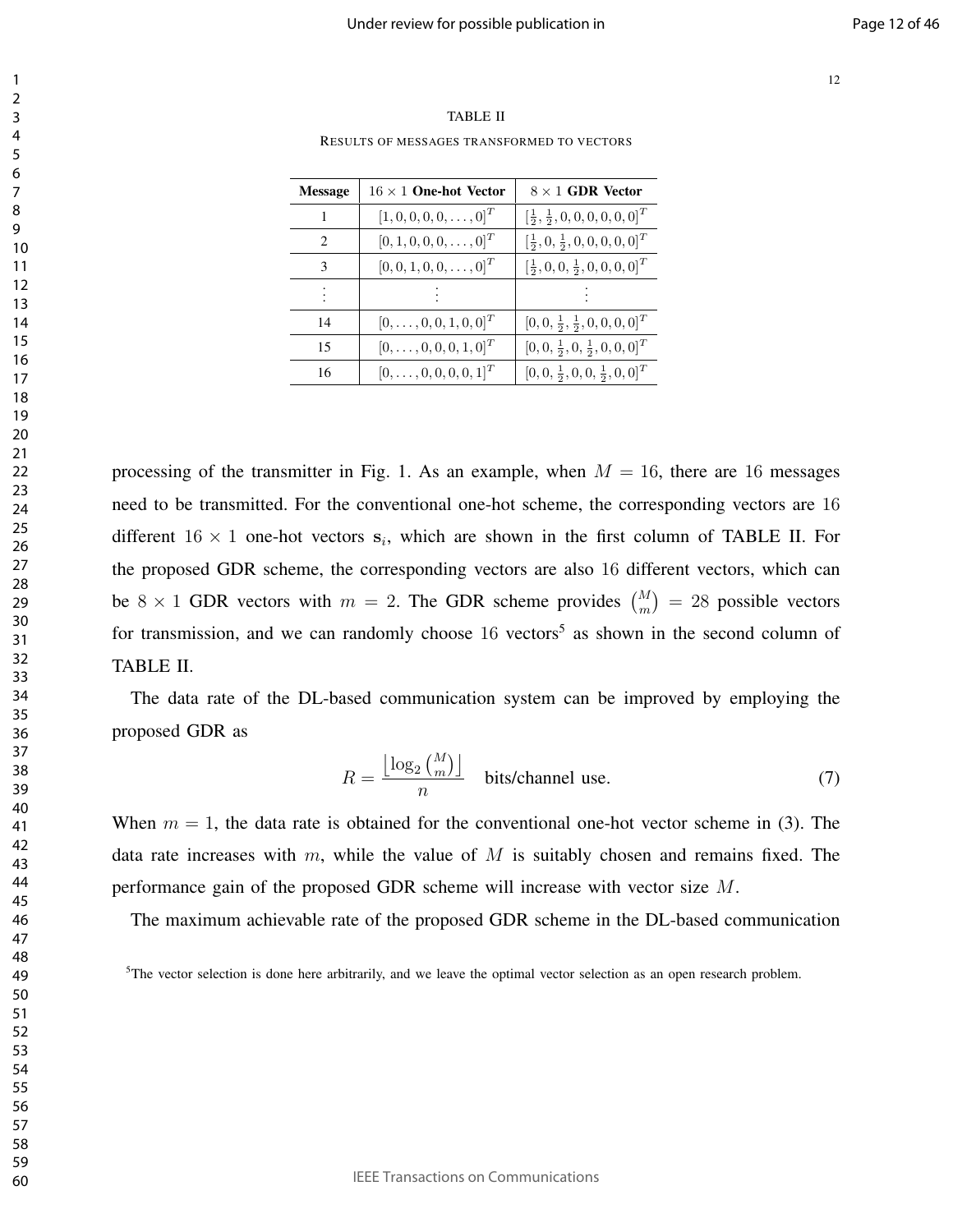13

system is derived as

$$
C = \log_2(1 + \text{SNR}) = \log_2\left(1 + \frac{1}{\sigma^2}\right)
$$
  
=  $\log_2\left(1 + \frac{2E_b \cdot \lfloor \log_2\binom{M}{m} \rfloor}{N_0 \cdot n}\right)$  bits/s/Hz. (8)

It can be shown that the achievable rate can be improved by using the proposed GDR scheme in the DL-based communication system. For example, when  $M = 16$ , the proposed GDR scheme with  $m = 6$  has nearly 1.58 (bits/s/Hz) performance gain compared with the conventional one-hot vector scheme at  $E_b/N_0 = 20$  dB for seven channel uses.

Furthermore, the proposed GDR can be directly applied to the proposed adaptive transmission scheme by using the generalized data representation. Combining the proposed two schemes, we obtain an adaptive GDR-based transmission scheme that can create further benefits for the DL-based communication system.

#### V. PERFORMANCE ANALYSIS OF THE AUTOENCODER

In this section, we provide a theoretical analysis of MSE performance for DL-based communication systems. Such an analysis can be applied to two proposed schemes and other autoencoderrepresented schemes.

#### *A. MSE Performance Analysis*

In Fig. 1, the output of the ReLU layer at receiver can be written as

$$
\mathbf{u} = f_r(\mathbf{y}) \triangleq f_{ReLU} \left( \mathbf{W}_r \mathbf{y} + \mathbf{b}_r \right)
$$
(9)

where  $f_{ReLU}(a) = \max\{a, 0\}$ ;  $W_r$  and  $b_r$  denote the trainable parameters of the ReLU layer, and they are defined as

$$
\mathbf{W}_{r} = \begin{pmatrix} w_{11} & w_{12} & \cdots & w_{1n} \\ w_{21} & w_{22} & \cdots & w_{2n} \\ \vdots & \vdots & \ddots & \vdots \\ w_{M1} & w_{M2} & \cdots & w_{Mn} \end{pmatrix} \text{ and } \mathbf{b}_{r} = \begin{pmatrix} b_{1} \\ b_{2} \\ \vdots \\ b_{M} \end{pmatrix}
$$
 (10)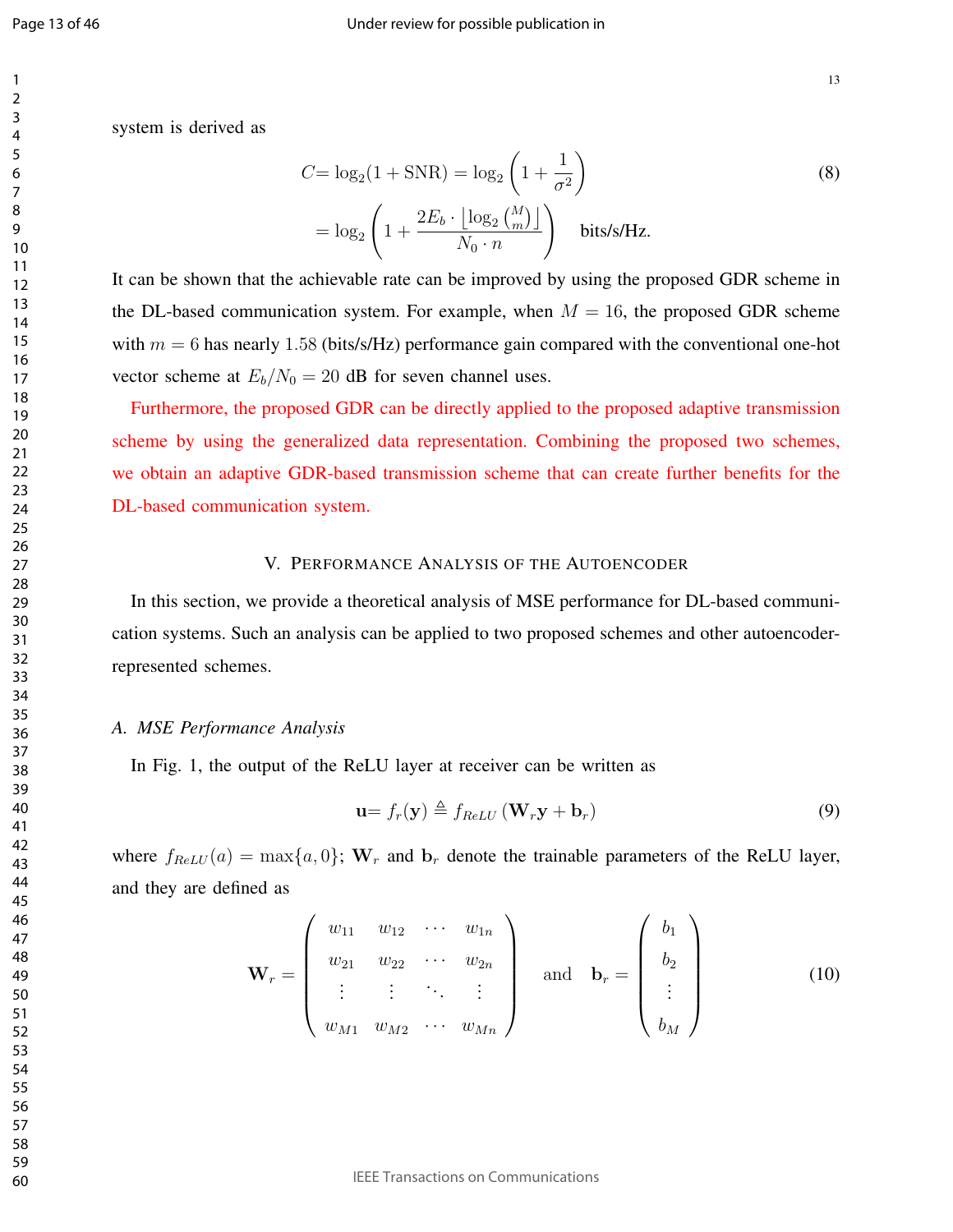respectively, where  $w_{ij}$ ,  $i = 1, \ldots, M$ ,  $j = 1, \ldots, n$ , represents the symmetric interaction term between unit  $u_i$  and unit  $y_j$  in Fig. 1, and  $b_i$  is the bias term. Thus, from (1) and (9), the *i*th element of **u** is given by

$$
u_i = \max\left\{ \left[\mathbf{W}_r\right]_{i,:}(\mathbf{x} + \mathbf{n}) + b_i, 0 \right\} \tag{11}
$$

where  $[\mathbf{W}_r]_{i,:}$  is the *i*th row of  $\mathbf{W}_r$ .

Next, a probability vector is derived from the softmax function at the receiver, and its *i*th element can be written as

$$
p_i = \frac{e^{u_i}}{\sum_{k=1}^{M} e^{u_k}}.
$$
\n(12)

From (11)-(12), in the offline training processing, different  $SNR = \frac{1}{\sigma^2}$  will lead to different trainable parameters  $W_r$  and  $b_r$ , which will affect  $u_i$  in (11). As a result,  $p_i$ , the probability of the *i*th element is directly affected by the training SNR. Also, in the online practical transmission, the trainable parameters  $W_r$  and  $b_r$  are constant since the autoencoder has been trained. When the autoencoder is applied to a different SNR scenario online, it will lead to a different estimated probability vector **p** as well. The effect of SNR will also be studied through simulations.

In Appendix A, it is shown that, based on  $(12)$ , the probability vector at the receiver in Fig. 1 can be approximated as

$$
\mathbf{p} \approx \mathbf{F} \mathbf{u} \tag{13}
$$

where  $\mathbf{F} \in \mathbb{R}^{M \times M}$  is a diagonal matrix that is equivalent to the effect of softmax activation layer. It must be highlighted that, after training, the obtained **F** is constant when applying to online transmissions.

At the receiver, the output of the ReLU layer **u** consists of zero and non-zero elements as shown in (11). In this paper, we aim to analyze the effect of SNR on MSE performance. While the zero elements cannot reflect the characteristic of MSE, the non-zero output of the ReLU layer is considered and can be derived from (11) as

$$
\mathbf{u}_{+} = \mathbf{W}_r(\mathbf{x} + \mathbf{n}) + \mathbf{b}_r \tag{14}
$$

if

$$
[\mathbf{W}_r]_{i,:}(\mathbf{x} + \mathbf{n}) + b_i > 0. \tag{15}
$$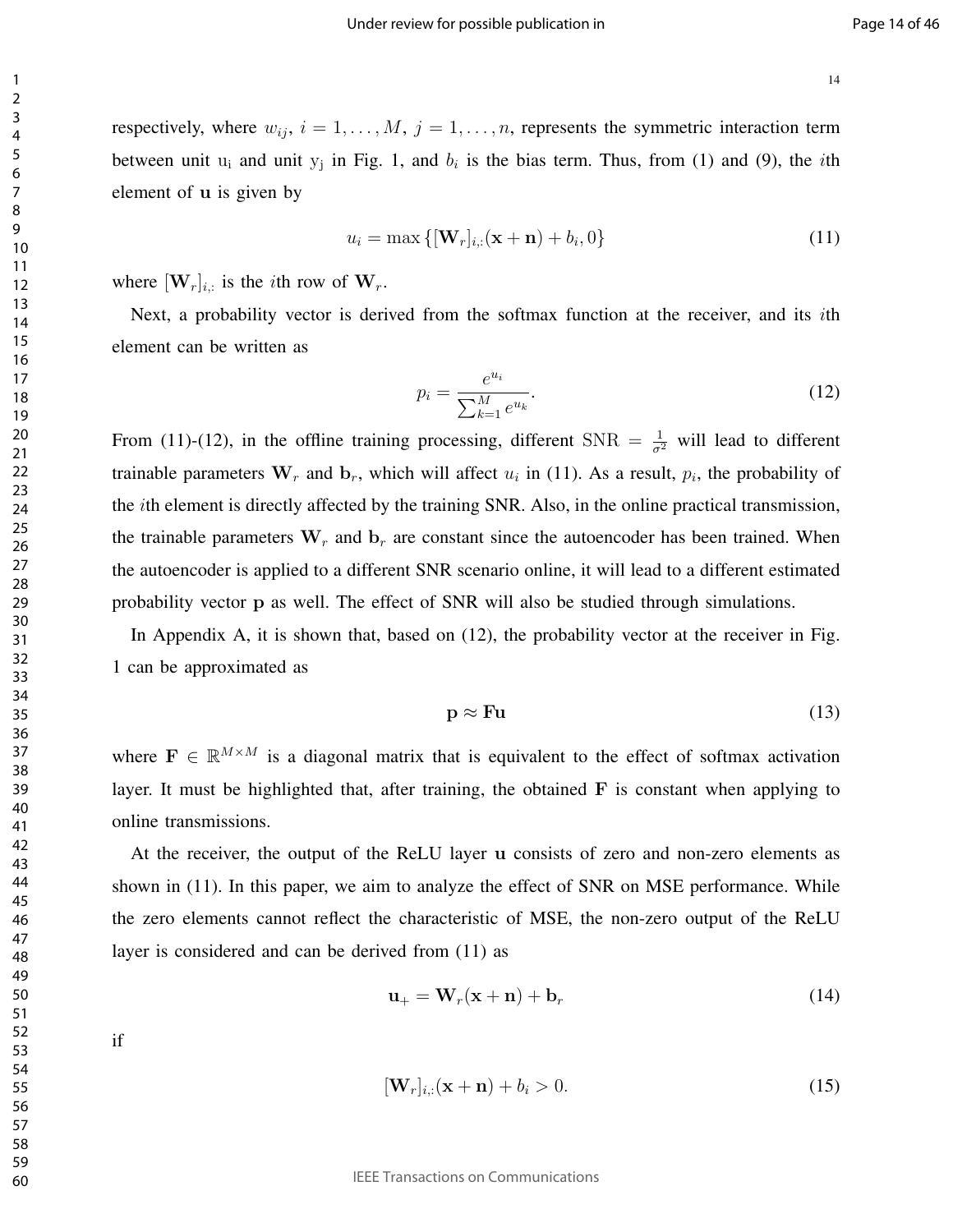Thus, the probability vector **p** under the assumption of (15) can be expressed as

$$
\mathbf{p}_{+} \approx \mathbf{F}_{+} \mathbf{u}_{+} \tag{16}
$$

where  $\mathbf{F}_+ \in \mathbb{R}^{M \times M}$  is the equivalent matrix of softmax activation layer in the non-zero case as (15), and entries of  $\mathbf{F}_{+}$  are fixed after training.

Here, the average MSE of the DL-based communication system in the case of (15) can be given from  $(14)$  and  $(16)$  as

$$
MSE = \mathbb{E} \{ ||\mathbf{p}_{+} - \mathbf{s}||_{2}^{2} \}
$$
  
\n
$$
\approx \mathbb{E} \{ ||\mathbf{F}_{+}(\mathbf{W}_{r}\mathbf{x} + \mathbf{b}_{r}) + \mathbf{F}_{+}\mathbf{W}_{r}\mathbf{n} - \mathbf{s}||_{2}^{2} \}
$$
  
\n
$$
= \mathbb{E} \{ ||\mathbf{F}_{+}(\mathbf{W}_{r}\mathbf{x} + \mathbf{b}_{r}) - \mathbf{s}||_{2}^{2} \} + ||\mathbf{F}_{+}\mathbf{W}_{r}||_{2}^{2}\sigma^{2}.
$$
\n(17)

After the autoencoder is trained over  $SNR_T$ , the transformation parameters  $\mathbf{F}_+$ ,  $\mathbf{W}_r$  and  $\mathbf{b}_r$  in (17) are constant, where  $\sigma_{n_T}^2$  is the noise variance at the training scenario. When the trained autoencoder is applied to the practical communication scenario with SNR<sub>P</sub>, the noise variance of the current practical channel scenario is  $\sigma_{np}^2$ . For the non-zero case, it can be observed from (17) that, when  $\sigma_{np}^2 < \sigma_{n_T}^2$ , the practical MSE performance will be better than that of the training scenario; when  $\sigma_{n_P}^2 > \sigma_{n_T}^2$ , the converse is true. It indicates that the trained autoencoder can attain better system performance when it is applied to higher SNR scenario. For the zero case in (11), the variance of noise has no effect on the MSE performance. The MSE performance of the DL-based communication system will also be verified through simulations.

#### *B. Training SNR Set Strategy*

In conventional DL-based communication systems, the autoencoder is trained over a fixed SNR value offline, and it can suffer performance degradation when operating in environments having mismatched SNR values. Here, we propose a training SNR set strategy by employing multiple training SNRs, and it will improve the diversity of training dataset to obtain robust performance. For example, the training SNR set can be designed to  $S\mathcal{N}\mathcal{R}_{\mathcal{T}} = \{-20, -10, 0, 10, 20\}$  dB for offline training. Also, the system performance gain of the proposed training SNR set strategy will be shown by simulation results.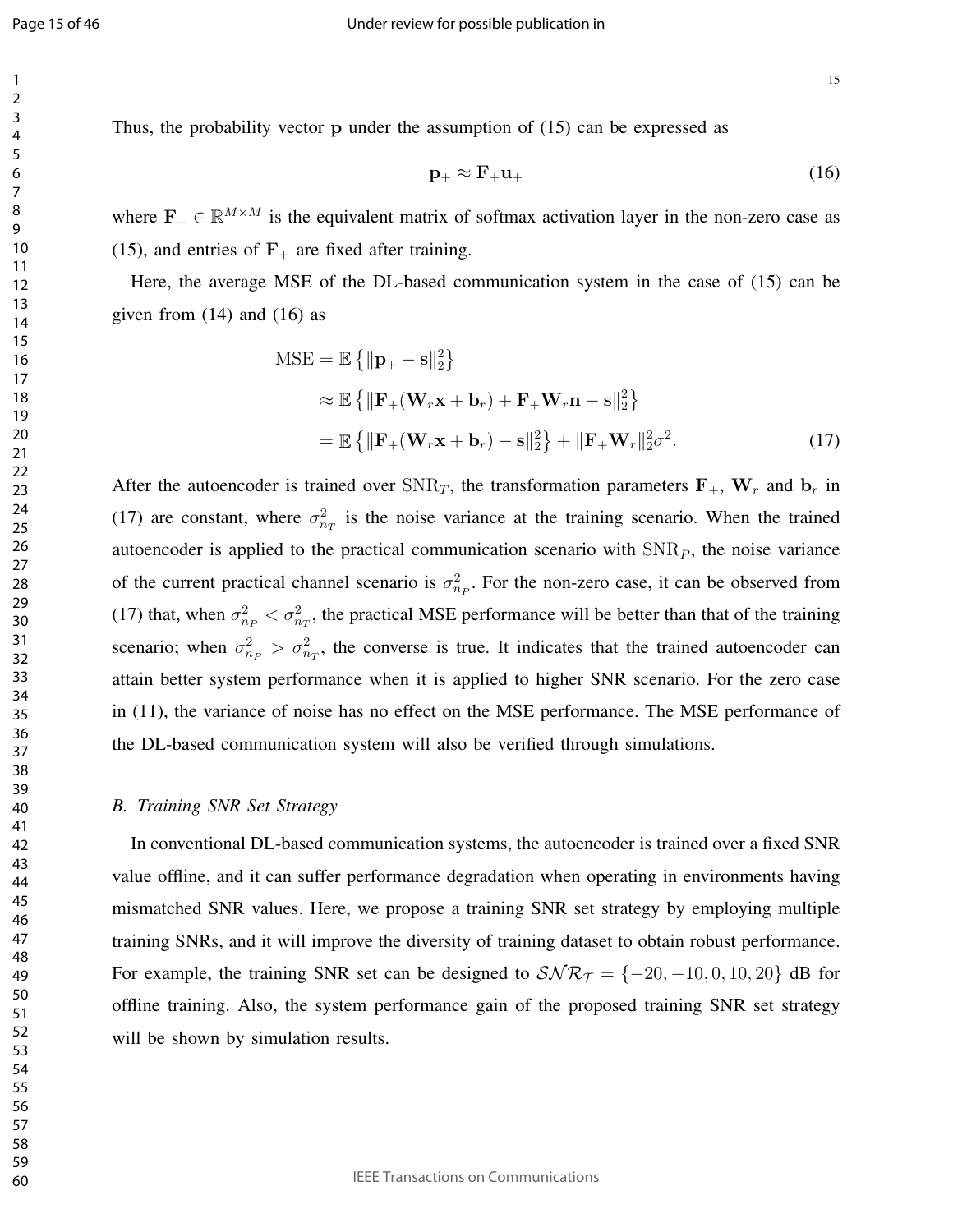| <b>TABLE III</b>                     |  |  |  |  |  |  |  |
|--------------------------------------|--|--|--|--|--|--|--|
| PARAMETERS FOR THE AUTOENCODER SETUP |  |  |  |  |  |  |  |

| <b>Parameter</b> | Value            |
|------------------|------------------|
| Optimizer        | Adam $[42]$      |
| Loss function    | MSE <sup>6</sup> |
| Epoch            | 150              |
| Batch size       | 45               |
| Trained samples  | $2\times10^4$    |
| Test samples     | $1\times10^6$    |

|--|--|

TRAINING PARAMETERS OF AUTOENCODER

|             | Vector           | Multiple     | Normaliz- | ReLU     | Softmax | Total                  |  |
|-------------|------------------|--------------|-----------|----------|---------|------------------------|--|
|             | size             | dense layers |           | layer    | layer   |                        |  |
|             | $M=4$            | 55           | 14        | 32       | 20      | 121                    |  |
| Simulated   | $M=8$            | 135          | 14        | 64       | 72      | 285                    |  |
|             | $M=16$           | 391          | 14        | 128      | 272     | 805                    |  |
| parameters  | $M=32$           | 1287         | 14        | 256      | 1056    | 2613                   |  |
|             | $M=64$           | 4615         | 14        | 512      | 4160    | 9301                   |  |
| Theoretical | $\boldsymbol{M}$ | $(M+1)(M+n)$ | 2n        | $M(n+1)$ |         | $M(M+1)$ $(2M+3)(M+n)$ |  |
| parameters  |                  |              |           |          |         |                        |  |

#### VI. NUMERICAL RESULTS

In this section, we evaluate the numerical results of the proposed adaptive transmission scheme, the GDR scheme, the adaptive GDR-based transmission scheme, and the system performances in the DL-based communication system via simulations on the TensorFlow framework. In all the simulations, the autoencoder is trained over the stochastic AWGN channel model with  $n = 7$ channel uses without exhaustive hyperparameter tuning. Here, we use the same set of parameters for the autoencoder setup as described in TABLE III.

TABLE IV presents the simulated and theoretical number of training parameters in autoen-

<sup>6</sup>For convenience, the MSE loss function is used to show the effect of SNR on the MSE performance and to verify the analysis in Subsection V-A.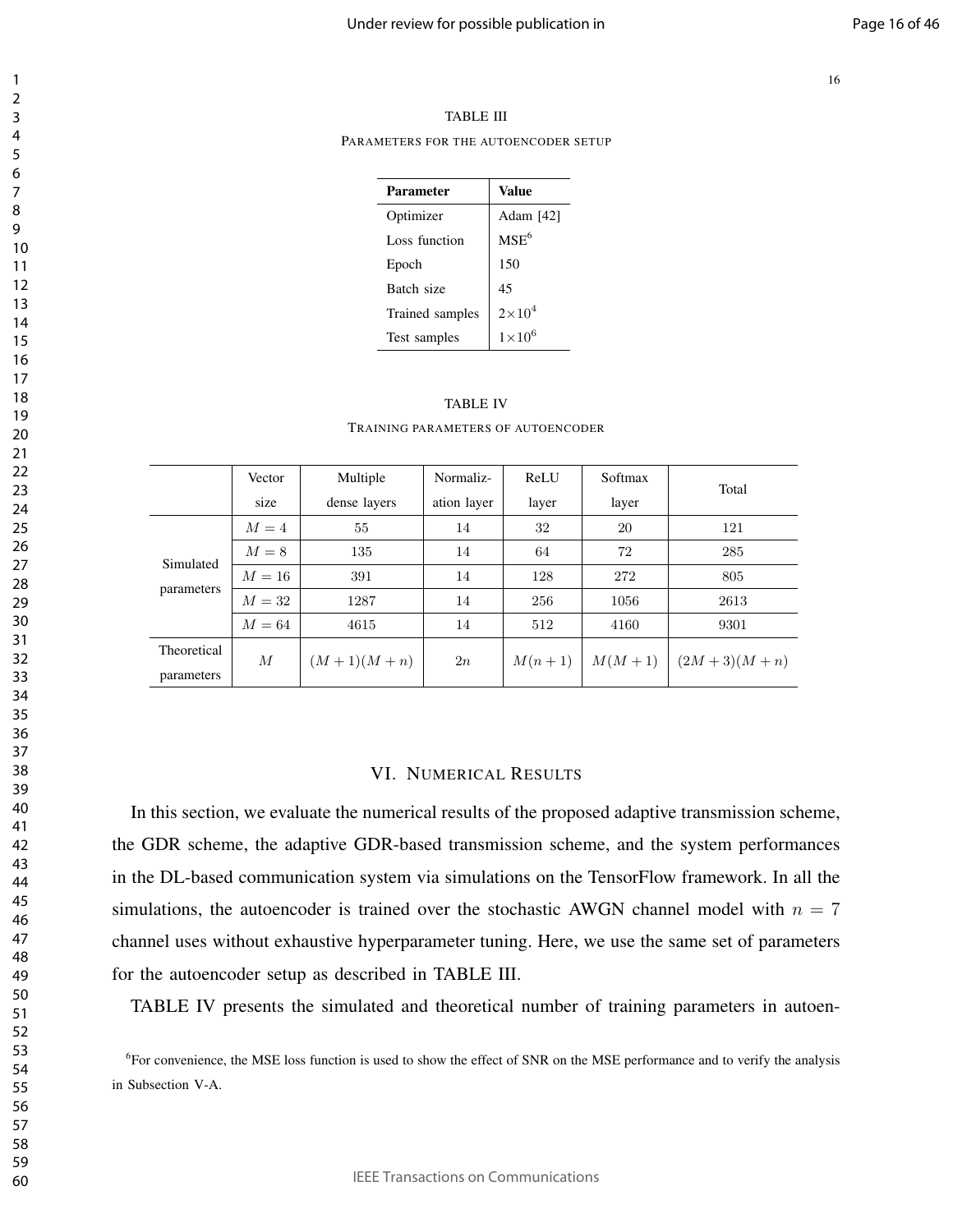

Fig. 3. Simulated BER performance for the autoencoder and conventional communication schemes.

coder, where different size of the data representation *M* is employed. From TABLE IV, it is clear that the simulated number of trainable parameters increases with *M* from 4 to 64, including the total number (of trainable parameters) and the number (of trainable parameters) in each layer except for the normalization layer. The simulated results agree with the theoretical number of parameters as shown in the last row of TABLE IV. The increasing number of training parameters leads to an increased complexity for training. For the conventional one-hot vector, the data rate can be improved by increasing *M* as shown in (3) at the cost of high complexity. While the data rate of the proposed GDR scheme can be improved by controlling the number of non-zero elements *m* as well as the value of *M* as shown in (7).

#### *A. Performance of the Autoencoder and Conventional Communication System*

This subsection shows the simulated bit-error rate (BER) performance of the autoencoder scheme with one-hot vectors and the conventional communication scheme employing Hamming code, where the training SNR is 10 dB.

Figure 3 shows the simulated BER performance of the DL-based autoencoder scheme with  $M = 16$  and  $m = 1$  (one-hot vector) and the conventional communication scheme, where the conventional communication scheme employs binary phase-shift keying (BPSK) modulation and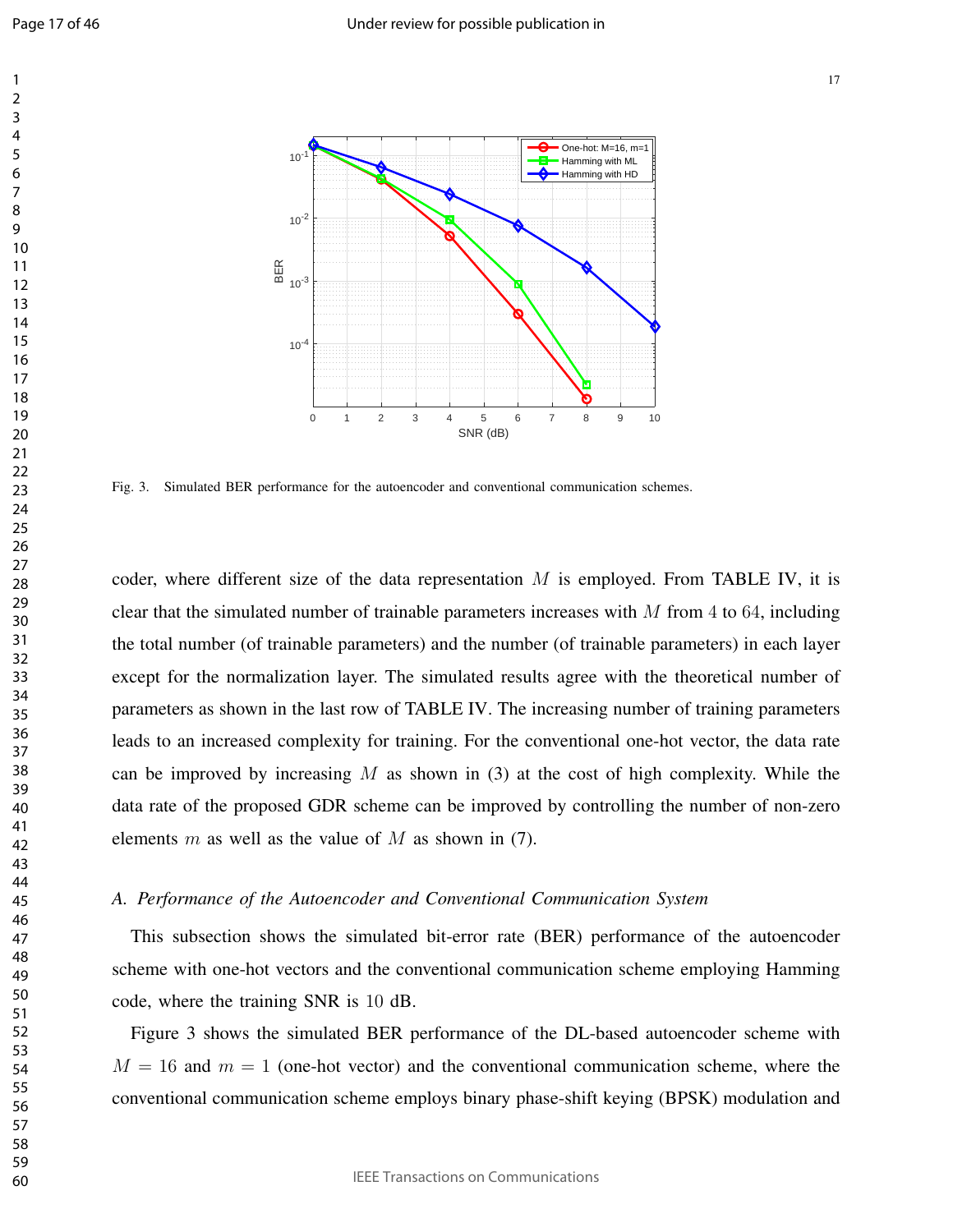

Fig. 4. Simulated BER for the autoencoder employing the conventional one-hot vector scheme with different vector size *M*.

a (7*,* 4) Hamming code with either binary hard-decision (HD) or maximum-likelihood (ML) decoding. Given the same information transmission rate (transmitting four information bits over seven channel uses), it can be seen that the BER performance of the autoencoder scheme is better than that of the conventional communication scheme employing Hamming code with ML decoding or HD decoding. It is worth pointing out that the autoencoder approach does not use any error control strategy for the noisy channel, and it still outperforms a classical scheme that employs error control strategy. It was reported in [19] that an autoencoder can achieve similar BLER performance compared to a conventional channel-coded scheme.

Figure 4 depicts the simulated BER performance of the DL-based autoencoder that employs gray coding and the conventional one-hot vector with the vector size  $M = 4, 8, 16, 32$ , where the training SNR is 10 dB. In Fig. 4, the BER of the conventional one-hot vector scheme increases when *M* is varied from 4 to 32.

#### *B. Performance of the Proposed Adaptive Transmission Scheme*

In this subsection, we show the simulated BLER and MSE performance of the proposed adaptive transmission scheme in the DL-based communication system. Here, the autoencoder is trained using  $SNR_T = 5$  dB.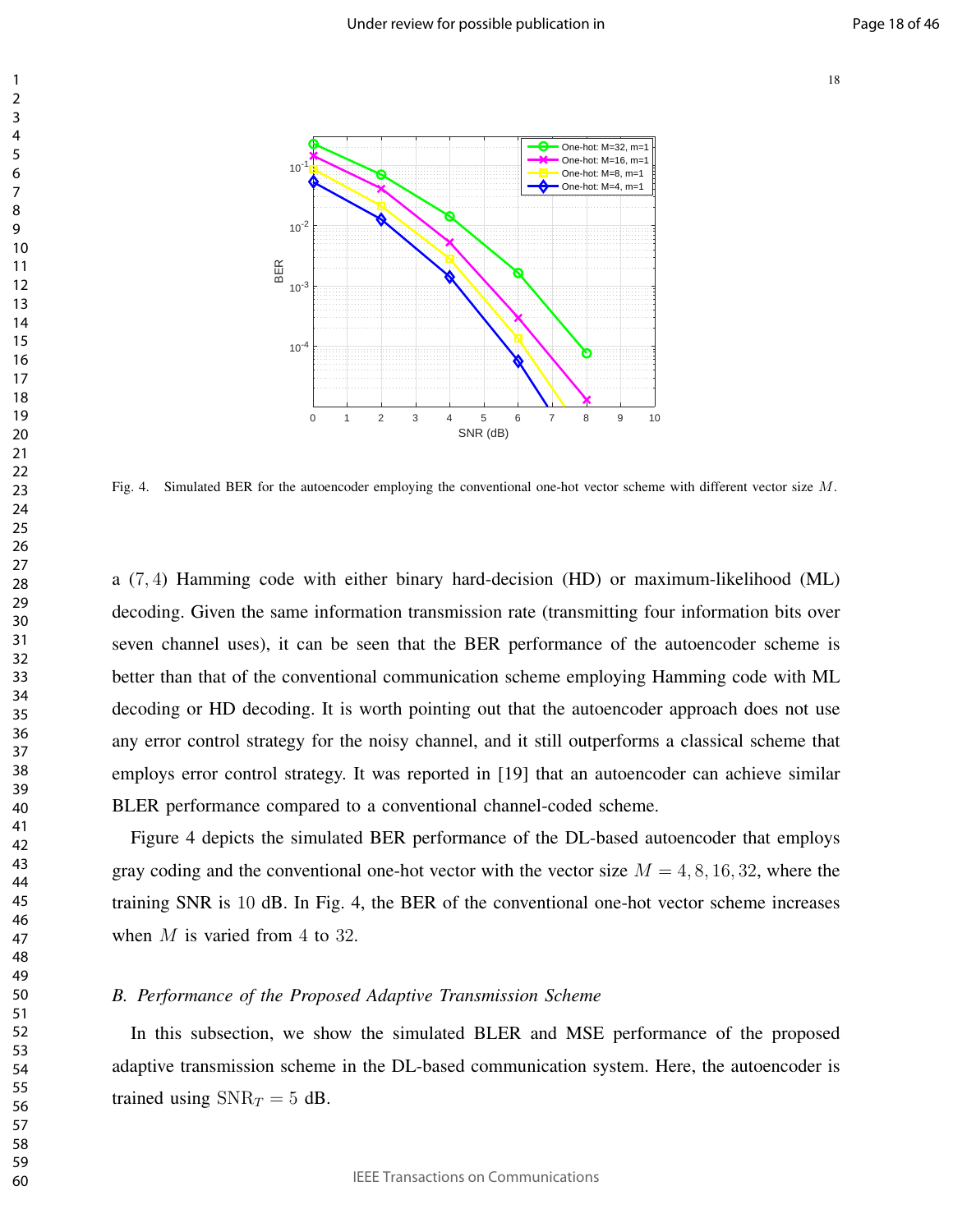

Fig. 5. Simulated BLER for the autoencoder with conventional one-hot vector and proposed adaptive transmission schemes, while the MSE thresholds are 10*−*<sup>4</sup> , 10*−*<sup>5</sup> , and 10*−*<sup>6</sup> .

#### TABLE V

THE NUMBER OF ADAPTIVELY SELECTED VECTORS *M*<sup>1</sup> FOR DIFFERENT SNR VALUES AND MSE*th*

| $M_1$                | $SNR = -5 dB$ | $SNR=-3$ dB $\parallel$ SNR=-1 dB |    | $SNR=1$ dB | $SNR=3$ dB | $\overline{\text{SNR}} = 5 \text{ dB}$ |
|----------------------|---------------|-----------------------------------|----|------------|------------|----------------------------------------|
| $MSE_{th} = 10^{-4}$ |               | 16                                | 32 | 64         | 64         | 64                                     |
| $MSE_{th} = 10^{-5}$ |               |                                   | 16 | 32         | 64         | 64                                     |
| $MSE_{th} = 10^{-6}$ |               |                                   |    | 16         | 32         | 64                                     |

Figure 5 depicts the simulated BLER performance of the DL-based autoencoder that employs the proposed adaptive transmission scheme and the conventional one-hot vector scheme, where the MSE thresholds are 10*−*<sup>4</sup> , 10*−*<sup>5</sup> , and 10*−*<sup>6</sup> . First, it can be seen from Fig. 5 that the BLER of the conventional one-hot vector scheme increases when *M* is varied from 4 to 64, since smaller value of *M* requires less trainable parameters as shown in TABLE IV. With the same training dataset, the less trainable parameters contribute to better training accuracy. Second, for the proposed adaptive transmission scheme, the BLER increases when the MSE threshold is increased from 10*−*<sup>6</sup> to 10*−*<sup>4</sup> in Fig. 5. The reason is that, to maximize the data rate, a lower MSE threshold (means the tighter bound) requires smaller  $M_1$  to satisfy the MSE constraint,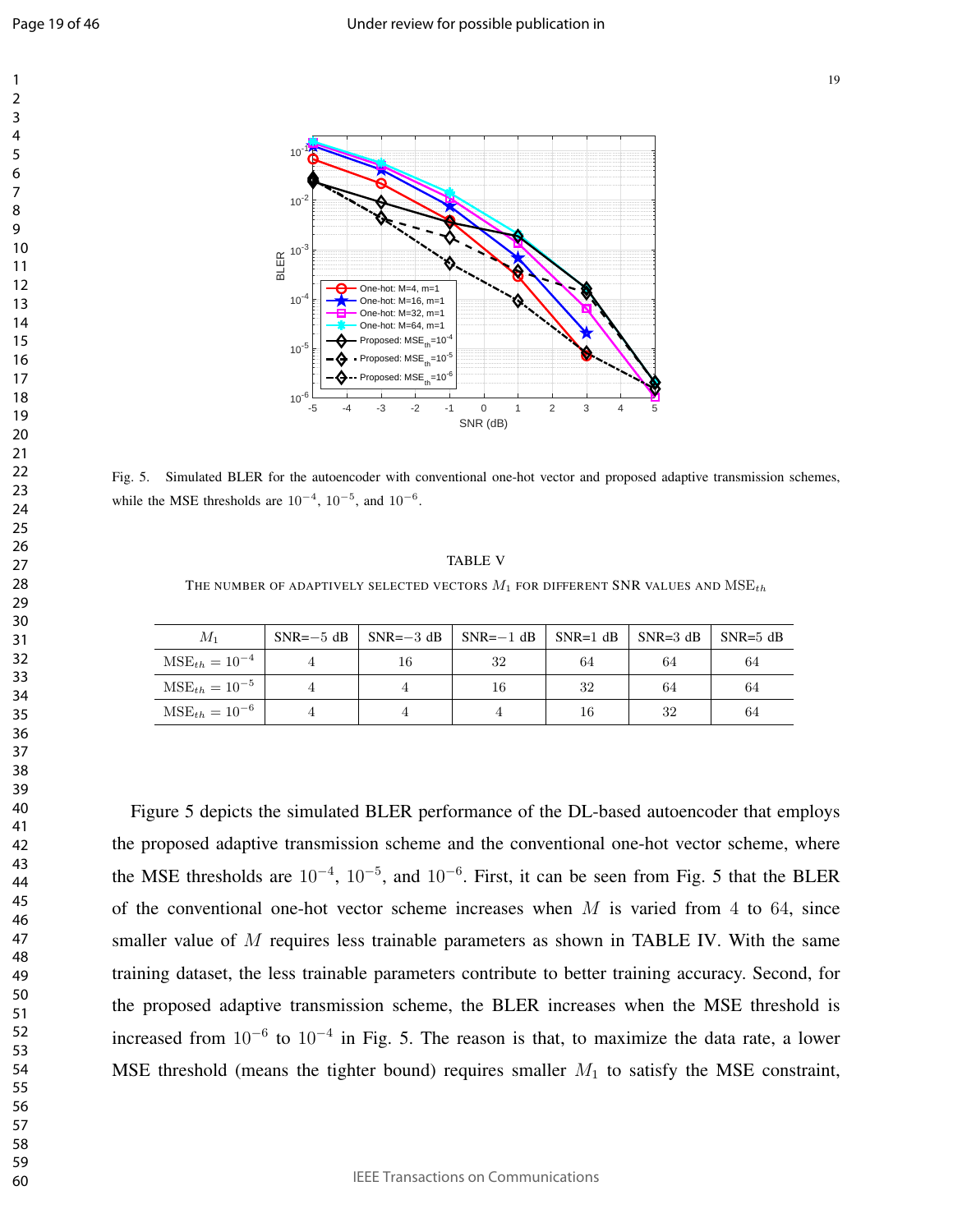



Fig. 6. Data rate performance for the autoencoder with conventional and adaptive transmission schemes, while the MSE thresholds are 10*−*<sup>4</sup> , 10*−*<sup>5</sup> , and 10*−*<sup>6</sup> .

which results in lower BLER. As shown in TABLE V, for each MSE threshold, the number of selected vectors *M*<sup>1</sup> adaptively increases from 4 to 64 with the increasing SNR value. For example, for MSE*th* = 10*−*<sup>5</sup> , when SNR is changing from *−*5 dB to 5 dB, the *M*<sup>1</sup> value changes accordingly as 4*,* 4*,* 16*,* 32*,* 64*,* 64. For this reason, higher SNR value makes it easy to meet the MSE requirement and as a result, a larger value  $M_1$  is obtained for maximizing the data rate. Fig. 5 shows that, when the data rates are the same, i.e.  $M = M_1$ , the adaptive transmission scheme can reduce the BLER of the one-hot vector scheme by 80%. The reason for the performance gain is that the proposed adaptive transmission scheme can select the optimal vectors that meet the MSE requirement as shown in (4).

Figure 6 illustrates the data rate performance of the autoencoder that employs the conventional one-hot vector scheme and the proposed adaptive transmission scheme with the MSE thresholds being 10*−*<sup>4</sup> , 10*−*<sup>5</sup> , and 10*−*<sup>6</sup> . From Fig. 6, we observe that the data rates of the conventional one-hot vector scheme are constant for all SNR values. However, in Fig. 6, the data rate of the proposed adaptive transmission scheme increases with SNR as shown in TABLE V. From Fig. 5 and Fig. 6, it can be seen that the proposed adaptive transmission scheme can obtain better BLER performance than that of the conventional one-hot vector scheme when operating at the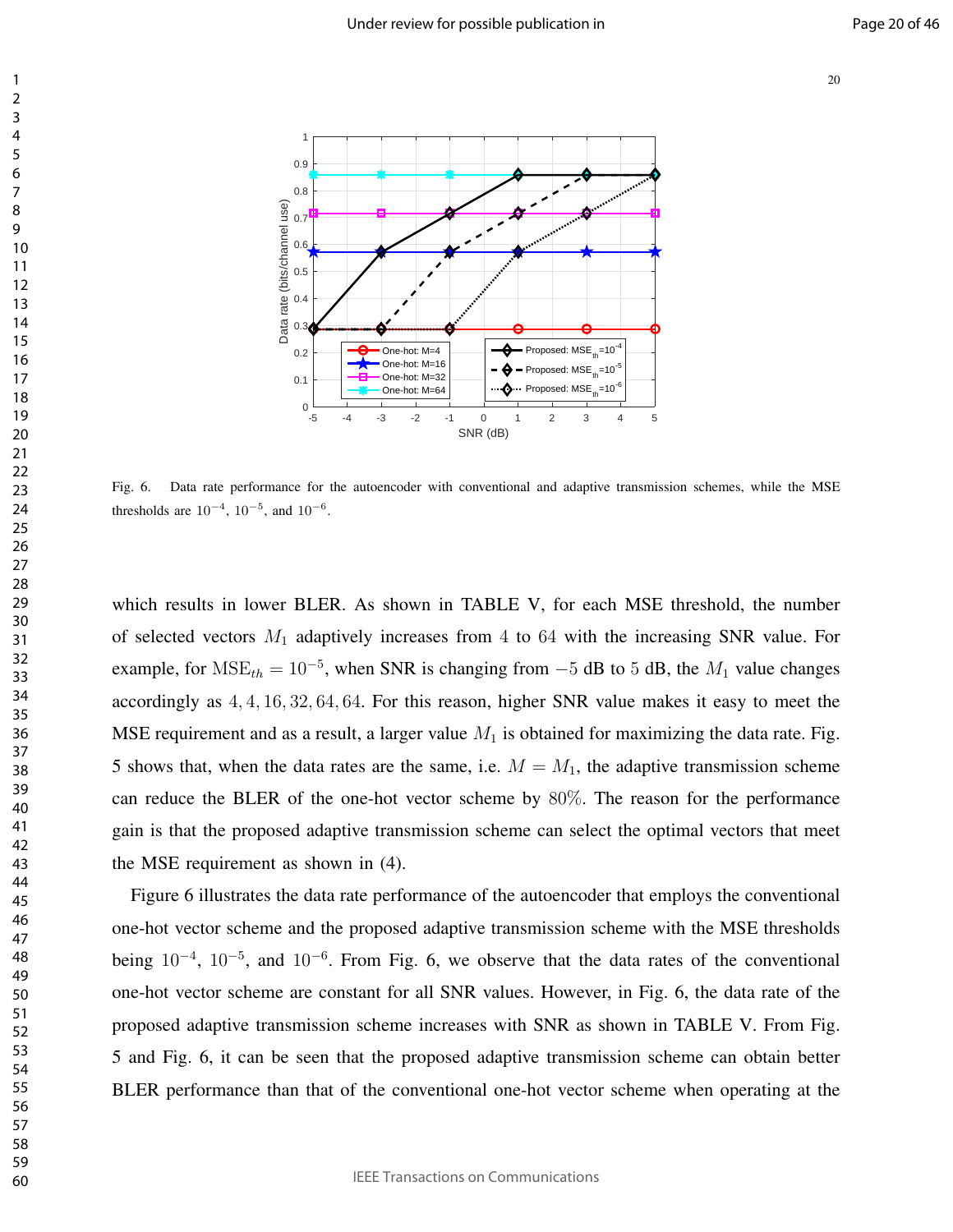

Fig. 7. Simulated MSE for the autoencoder employing the adaptive transmission scheme with the MSE thresholds being 10*−*<sup>4</sup> , 10*−*<sup>5</sup> and 10*−*<sup>6</sup> .

same data rate.

Figure 7 presents the simulated MSE performance for a practical communication system that employs the proposed adaptive transmission scheme with MSE thresholds being 10*−*<sup>4</sup> , 10*−*<sup>5</sup> and 10*−*<sup>6</sup> . It is seen from Fig. 7 that the simulated MSE of the proposed adaptive transmission scheme increases with MSE threshold. Furthermore, the simulated MSE of the proposed scheme decreases while the SNR increases, which is consistent with the prediction in (17). As expected, when the simulated MSE reaches the corresponding MSE threshold, the number of selected vectors *M*<sup>1</sup> is almost 64 which is the maximum value, and the maximum data rate is obtained.

#### *C. Performance of the Proposed GDR Scheme*

This subsection shows the BLER performance and the maximum achievable rate of the proposed GDR scheme in the DL-based communication system, where the training SNR is 5 dB.

Figure 8 shows the simulated BLER performance of the DL-based communication system that employs the proposed GDR and conventional one-hot vector schemes, while the schemes in (a) have the same vector size  $M = 8$  and the schemes in (b) have the same data rate  $R = 6/7$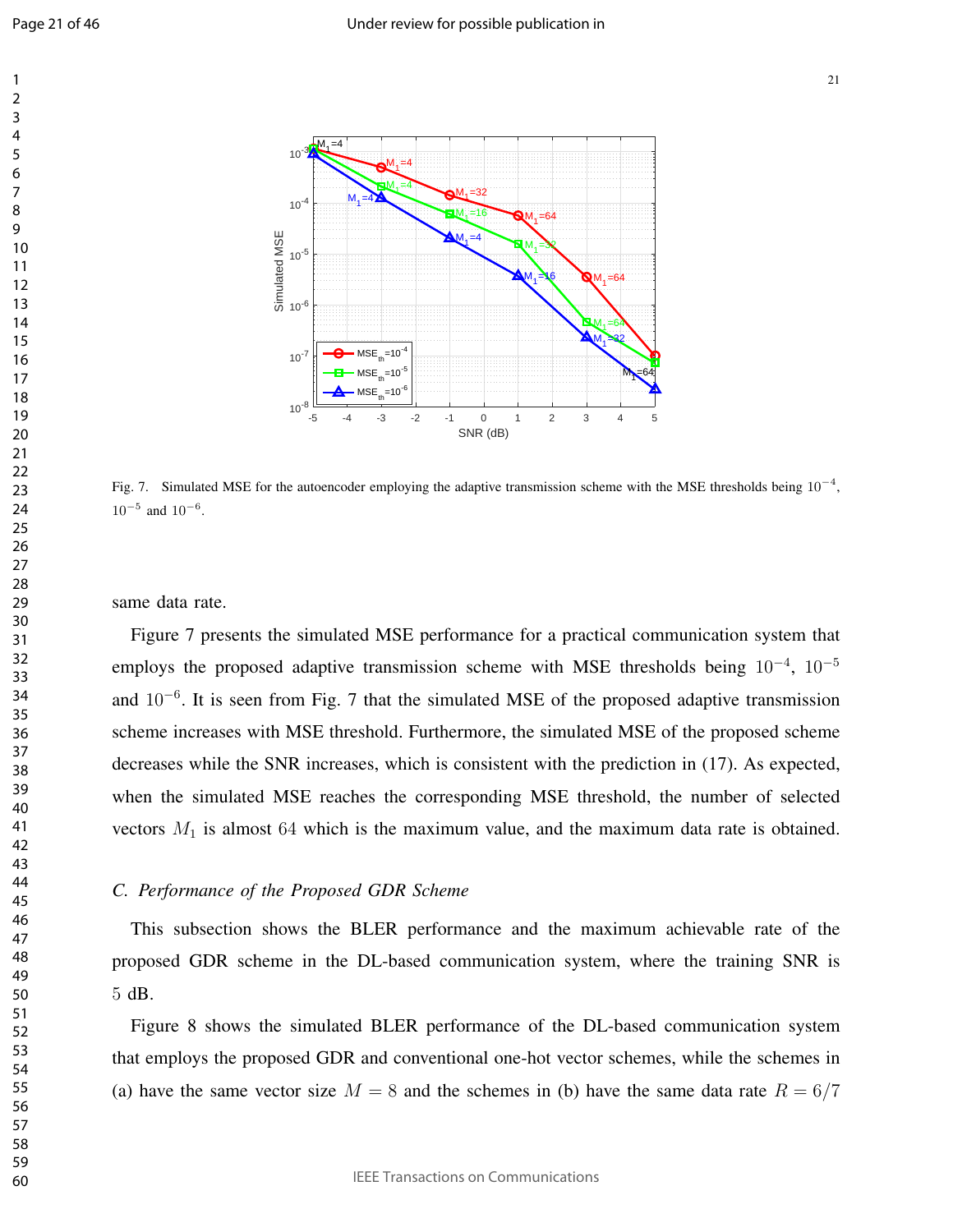

Fig. 8. Simulated BLER for the autoencoder employing different data representations with (a)  $M = 8$  and (b)  $R = 6/7$ (bits/channel use), while the trained SNR is 5 dB.

#### TABLE VI

DATA RATE OF THE DL-BASED COMMUNICATION SYSTEM

|                    | One-hot        | <b>GDR</b>     | <b>GDR</b> | <b>GDR</b> | <b>GDR</b>                            | One-hot         |
|--------------------|----------------|----------------|------------|------------|---------------------------------------|-----------------|
|                    | $M = 8, m = 1$ | $M = 8, m = 2$ |            |            | $M=8, m=3$   $M=8, m=4$   $M=16, m=2$ | $M = 64, m = 1$ |
| Data rate          | 3/7            | 4/7            | 5/7        | 6/7        | 6/7                                   | 6/7             |
| (bits/channel use) |                |                |            |            |                                       |                 |

(bits/channel use). In Fig. 8 (a), for the same vector size  $M = 8$ , the proposed GDR schemes  $(m = 2, 3, 4)$  obtain comparable BLER performances when compared to the conventional onehot vector scheme  $(m = 1)$ . It indicates that, with the same vector size, the number of non-zero elements in **s** has little effect on the BLER performance. Even the BLER performances are similar, the data rates of the GDR schemes and the one-hot vector scheme are different and they are shown in TABLE VI. It can be seen from TABLE VI that, with  $M = 8$ , the data rates of the proposed GDR schemes are  $R = 6/7, 5/7, 4/7$  (bits/channel use) respectively with  $m = 4, 3, 2$ . The data rates of all GDR schemes are greater than that of the conventional one-hot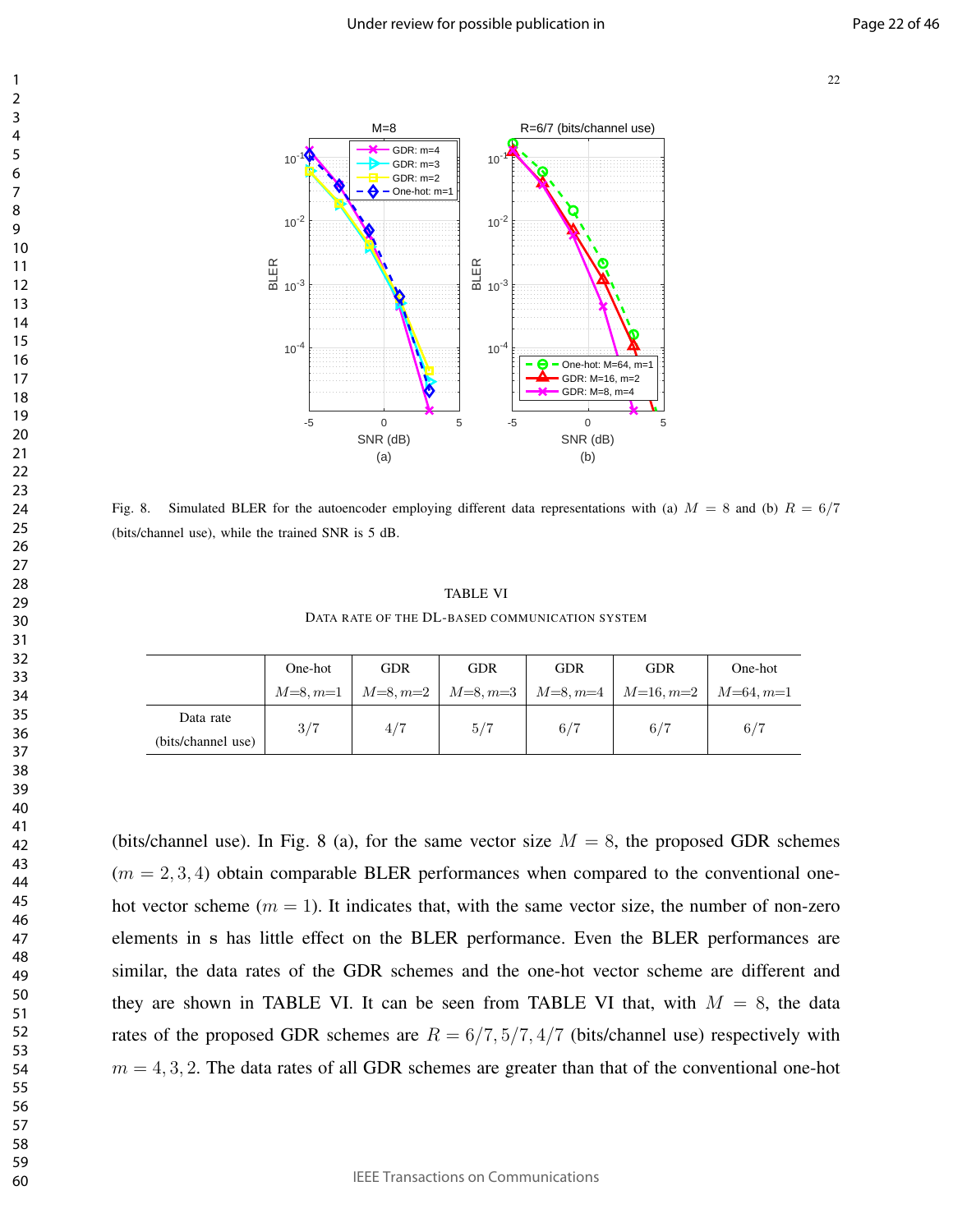

Fig. 9. Maximum achievable rate for the autoencoder with different data representations.

vector scheme as  $R = 3/7$  (bits/channel use), and the GDR scheme with  $m = 4$  can double the data rate of the one-hot vector scheme. In Fig. 8 (b), with the same data rate  $R = 6/7$ (bits/channel use) including the proposed schemes  $M = 8$  with  $m = 4$ ,  $M = 16$  with  $m = 2$ , and the conventional scheme  $M = 64$  with  $m = 1$ , the proposed GDR schemes have better BLER performance than that of the conventional one-hot vector scheme, and these performance gains are achieved with the GDR schemes with lower training complexity, i.e., less number of training parameters as shown in TABLE IV. Obviously, the BLER decreases with the vector size *M* for the same reason as that in Fig. 5. Furthermore, it can be found that the proposed GDR scheme can avoid the performance degradation by increasing *m*, when the transmission message size is large. For example, the proposed GDR scheme  $M = 16$  with  $m = 8$  can transmit  $2^{\lfloor \log_2 {\binom{16}{8}} \rfloor} = 32768$  messages by using  $16 \times 1$  vectors. However, to achieve the same data rate, the size of one-hot vector should be  $32768 \times 1$  at least, which will lead to significant BLER performance degradation. In both Fig. 8 (a) and (b), the simulated BLER is less than 10*−*<sup>5</sup> when the SNR is 5 dB, which demonstrates that the autoencoder attains a high accuracy with sufficient training over  $SNR_T = 5$  dB.

Figure 9 illustrates the maximum achievable rate of a DL-based communication system employing different data representations. It can be seen from Fig. 9 that, with  $M = 8$ , the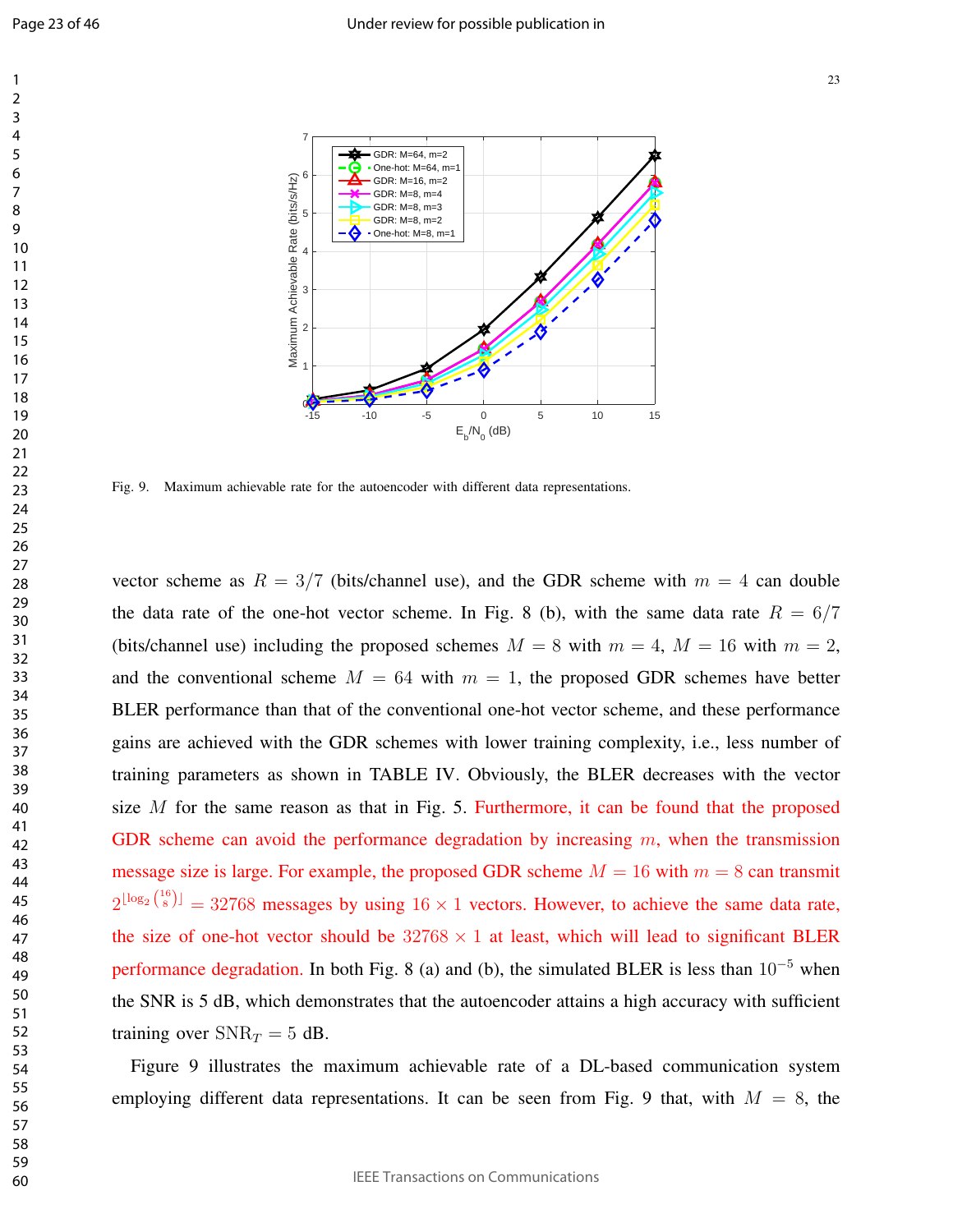



Fig. 10. Simulated BLER for the autoencoder employing four different schemes, while the trained SNR is 5 dB.

maximum achievable rate increases when the order *m* increases from 1 to 4, which is consistent with the result in (8). This shows that the proposed GDR scheme can obtain a remarkable achievable rate improvement. Notably, the performance gain of the proposed GDR scheme is increased when the vector size *M* increases. As shown in Fig. 9, the GDR scheme employing  $M = 64$  with  $m = 2$  has a great performance gain when compared with the conventional scheme employing  $M = 64$  with  $m = 1$ . Besides, the maximum achievable rate of the proposed GDR schemes ( $M = 8$  with  $m = 4$  and  $M = 16$  with  $m = 2$ ) is same as that of the conventional one-hot vector scheme ( $M = 64$ ,  $m = 1$ ) in Fig. 9. To obtain the same achievable rate with the GDR scheme, the conventional one-hot vector scheme needs to increase the vector size *M*, which has been shown in Fig. 8 to degrade the BLER performance.

Figure 10 presents the simulated BLER performance of the DL-based communication system that employs four schemes, including the conventional one-hot vector  $(M = 64, m = 1)$ , the adaptive transmission (based on one-hot vector), the GDR  $(M = 8, m = 4)$ , and the adaptive GDR-based transmission schemes<sup>7</sup>. The MSE threshold of the two adaptive schemes

<sup>&</sup>lt;sup>7</sup>Except the adaptive GDR-based transmission scheme, the BLER performance results of the other three schemes have been shown in Fig. 5 and Fig. 8 (b).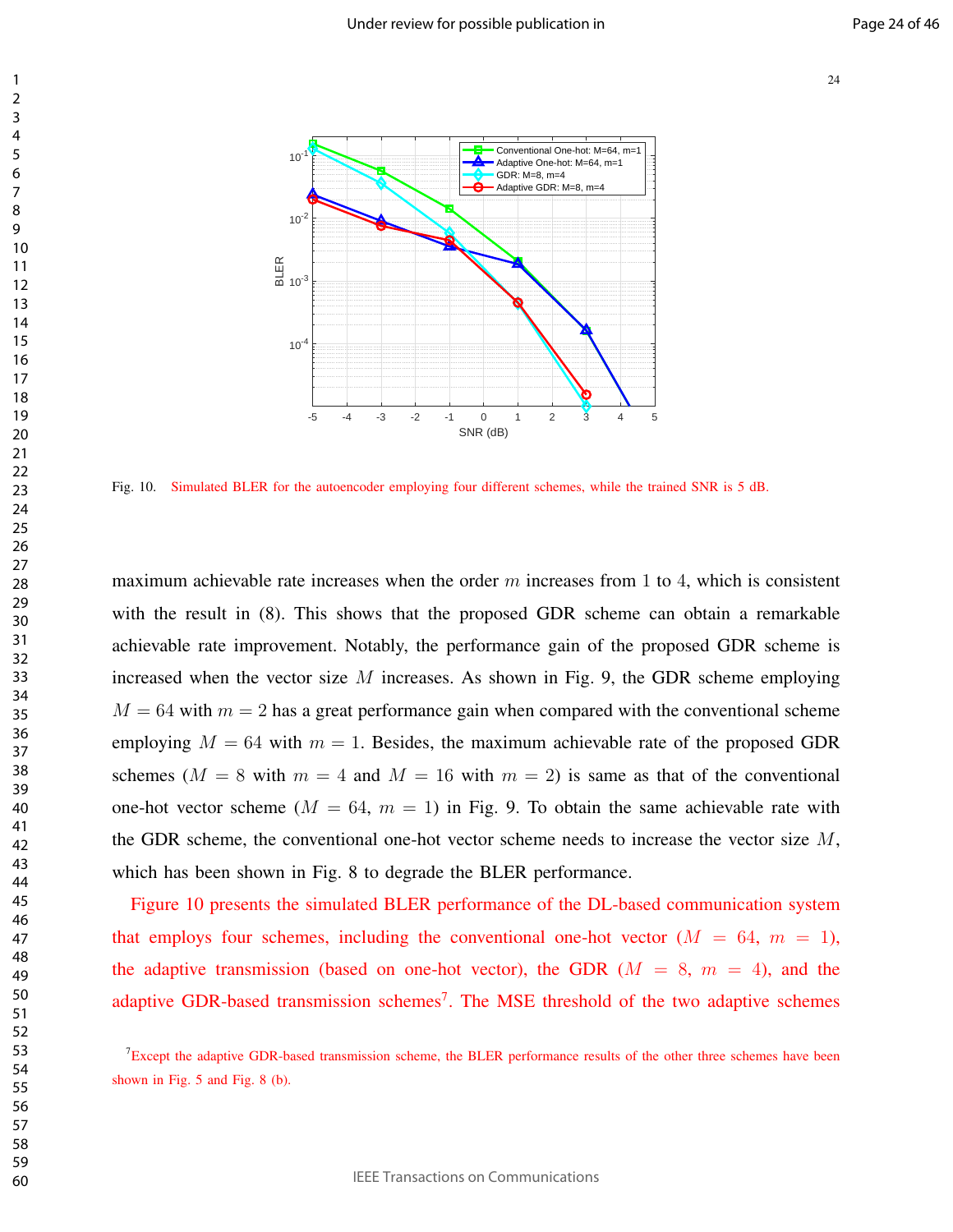

Fig. 11. Simulated loss function performance of autoencoder in training process, while different fixed training SNRs and training SNR set are employed.

is  $MSE<sub>th</sub> = 10<sup>-4</sup>$ . The achievable maximal data rate of all four schemes is the same,  $R = 6/7$ (bits/channel use). In Fig. 10, the adaptive GDR-based transmission scheme achieves the best BLER performance in all SNR regions, i.e., the adaptive GDR-based transmission scheme outperforms the GDR ( $M = 8$ ,  $m = 4$ ) scheme in low SNR region and the adaptive transmission (based on one-hot vector) scheme in high SNR region. With the  $MSE<sub>th</sub> = 10<sup>-4</sup>$ , the adaptive GDR-based transmission scheme selects *M*<sup>1</sup> vectors for transmission, when SNR is changing from *−*5 dB to 5 dB, the *M*<sup>1</sup> value changes accordingly as 8*,* 16*,* 32*,* 64*,* 64*,* 64. It can be seen that, when  $SNR = -5, -3, -1$  dB, the BLER of the adaptive GDR-based transmission scheme is similar to that of the adaptive transmission (based on one-hot vector) scheme since they have similar  $M_1$ ; when  $SNR = 1, 3, 5$  dB, the BLER of the adaptive GDR-based transmission scheme is similar to that of the GDR scheme ( $M = 8$ ,  $m = 4$ ), and the reason is that the adaptive GDRbased transmission scheme selects all 64 vectors for usage, in this case, the adaptive GDR-based transmission scheme is equal to the GDR scheme ( $M = 8$ ,  $m = 4$ ).

IEEE Transactions on Communications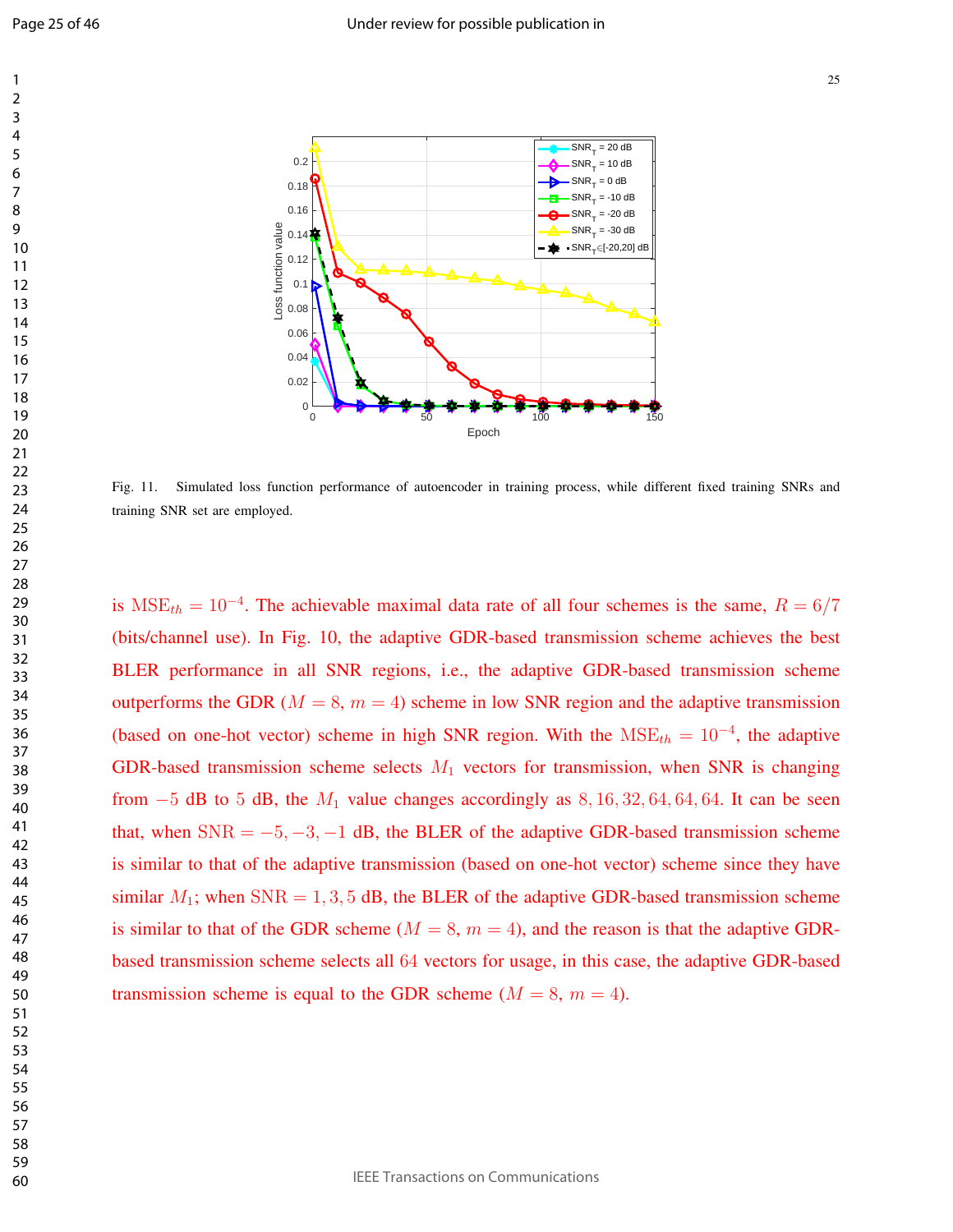#### *D. Performance Comparison of Different Training SNR*

In this subsection, we investigate the effect of training SNR on system performance including the loss function performance in training process, the simulated BLER, and MSE performances in practical transmission process. Here, the data representation parameters are  $M = 8$  and  $m = 1$ , and SNR*<sup>T</sup>* denotes the training SNR.

Figure 11 shows the simulated loss function performance in training processing, when the autoencoder is trained over different SNRs and SNR set. The SNR set is designed as  $S\mathcal{N}\mathcal{R}_T$  = *{−*20*, −*10*,* 0*,* 10*,* 20*}* dB, which includes all the fixed SNRs except for *−*30 dB. In Fig. 11, an epoch is the process that the entire training dataset is passed through the autoencoder once. As shown in Fig. 11, when the SNR*<sup>T</sup>* is increased from *−*20 dB to 20 dB, the loss function value decreases and the convergence of loss function improves, which indicates that the good channel environment contributes to the improvement of the training performance. However, with  $SNR_T = -30$  dB, the loss value does not converge within 150 epoches. Furthermore, it can be seen from Fig. 11 that, the loss value of the autoencoder training with SNR set is similar to that of the autoencoder training with  $SNR_T = -10$  dB. The simulated results suggest that the training SNR has significant effect on the training performance of the autoencoder.

Figure 12 depicts the simulated BLER performance of the practical DL-based communication system employing the trained autoencoder with different fixed training SNRs and training SNR set. In Fig. 12, the BLER decreases with SNR*<sup>T</sup>* ranging from 20 dB to *−*20 dB. The reason is that, with the lower training SNR (that is to say the worse channel environment), the autoencoder needs to learn more features to reconstruct the input at the output, which leads to a robust autoencoder and better BLER performance. However, the training SNR has a lower bound for the autoencoder. As shown in Fig. 12, when  $SNR<sub>T</sub> = -30$  dB, the BLER is approximately 0.6, which demonstrates that the autoencoder trained over this channel environment cannot learn the features anymore. It is consistent with the non-convergence performance of the loss function with  $SNR_T = -30$  dB in Fig. 11. Besides, Fig. 12 shows that the BLER performance of the training SNR set scheme is similar to that of  $SNR<sub>T</sub> = -10$  dB scheme, which is almost the best performance except for the  $SNR_T = -20$  dB scheme. It shows that training with SNR set can improve the generalization performance of the autoencoder. From Fig. 11 and Fig. 12, it can be found that, with a higher training SNR value, the autoencoder obtains better convergence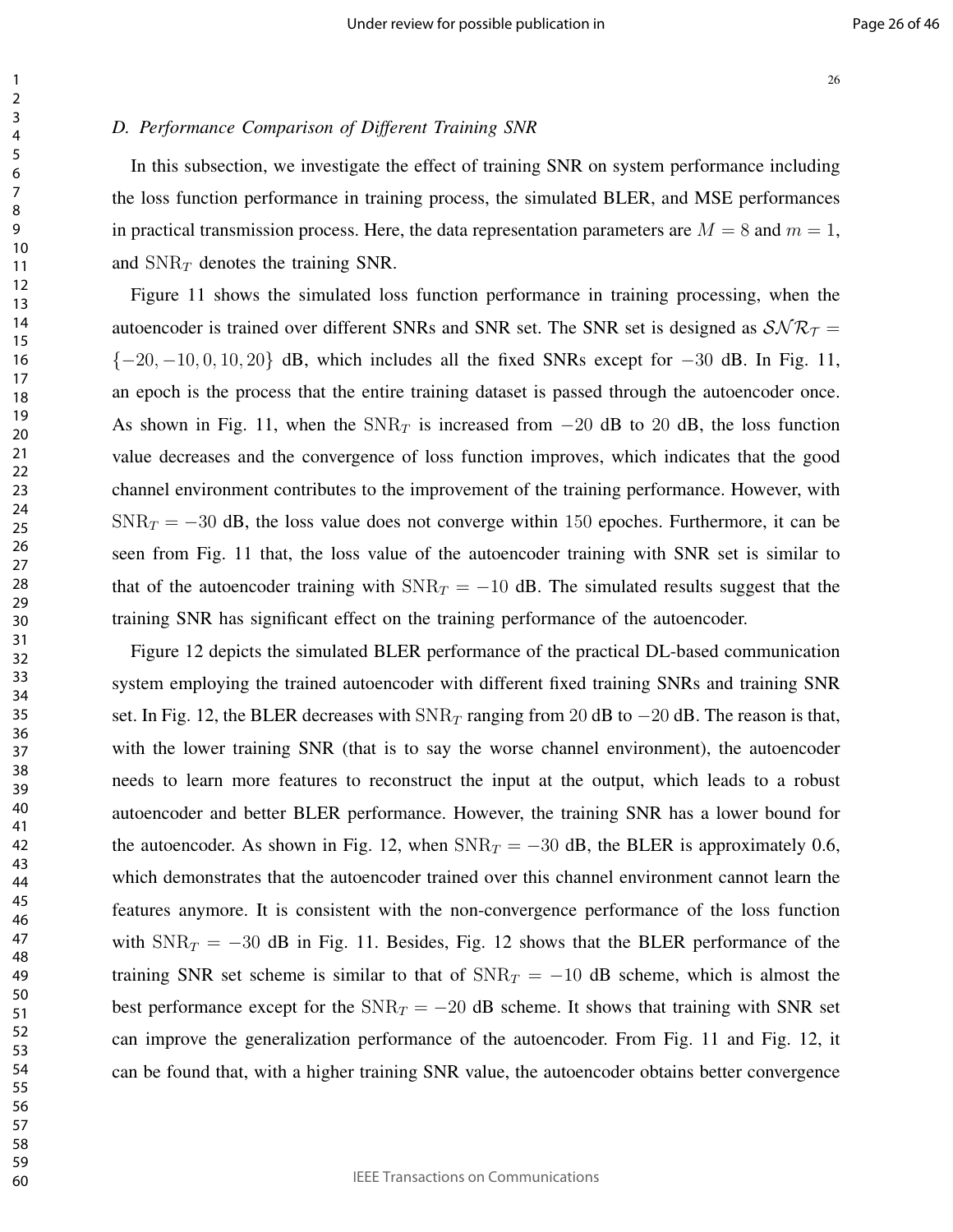

Fig. 12. Simulated BLER for the DL-based communication system employing the trained autoencoder with different fixed training SNRs and training SNR set.

performance in training but worse BLER performance. The simulated results indicate that the training SNR will directly affect the system performance, which agrees with the analysis in Subsection V-A.

Figure 13 illustrates the simulated MSE performance of the practical DL-based communication system employing different trained autoencoders, while the training SNRs include different fixed SNRs and SNR set. In Fig. 13, it is clear that the MSE decreases when SNR is increased. It indicates that the MSE performance improves when the trained autoencoder is applied to a higher SNR scenario, which is consistent with the analysis in (17). Furthermore, the simulated MSE performance in Fig. 13 is similar to the BLER performance as shown in Fig. 12 for the same reasons.

#### VII. CONCLUSION AND FUTURE RESEARCH

In this paper, we proposed two new transmission schemes to address the problem of limited data rate in DL-based communication system using autoencoder. We designed an adaptive transmission scheme for different channel conditions to maximize the data rate with a mean square error constraint. Furthermore, we proposed the GDR scheme to obtain higher data rate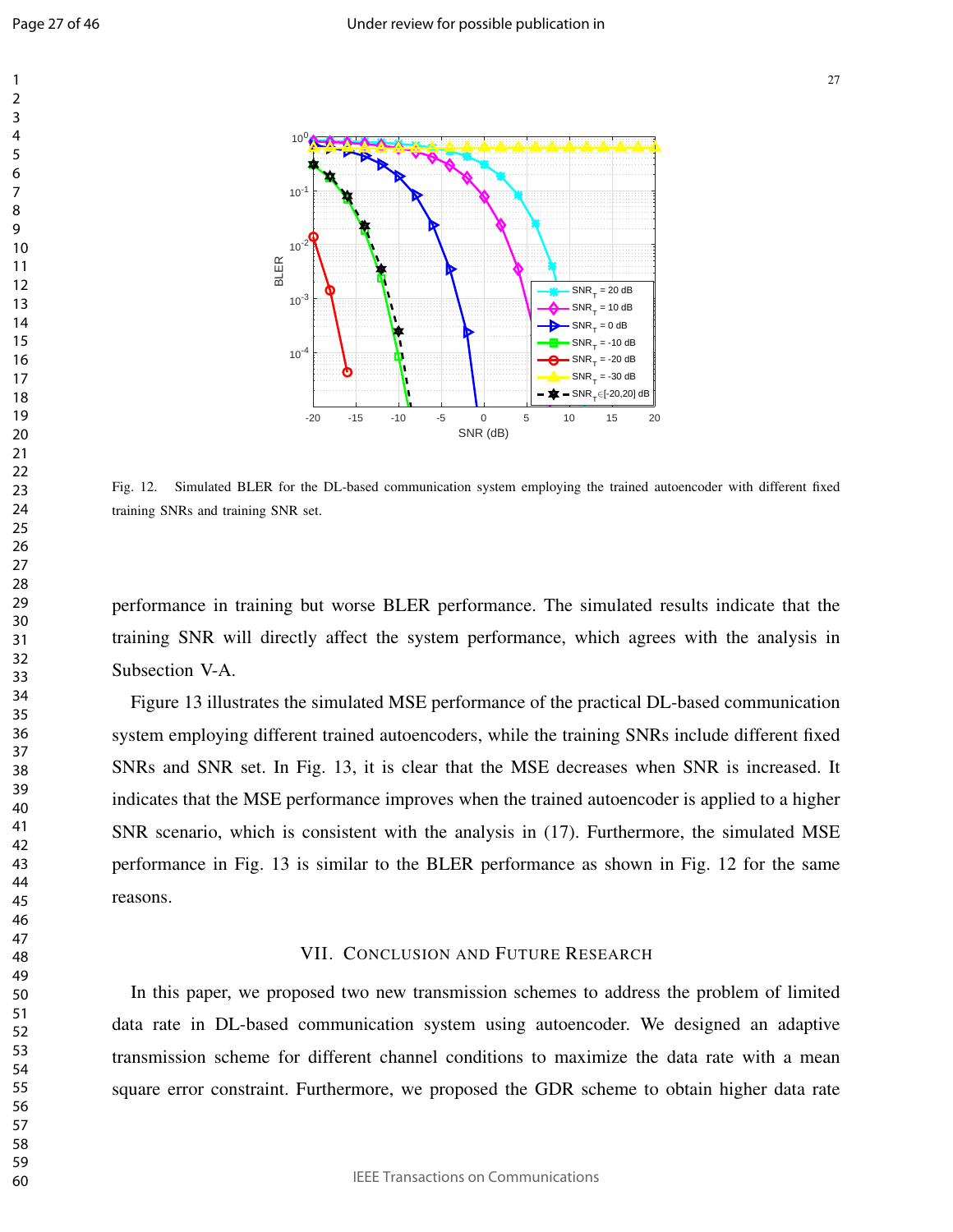

Fig. 13. Simulated MSE for the DL-based communication system employing the trained autoencoder with different fixed training SNRs and training SNR set.

than the conventional one-hot vector scheme with a similar BLER performance. Besides, the effect of training SNR and MSE performance were analyzed and verified by simulations. We discovered that high training SNR can lead to good convergence in training process but worse BLER performance for practical transmission. We also introduced a training SNR set strategy to address the tradeoff between convergence and error rate. It was shown that the autoencoder trained over a low SNR can attain better BLER and MSE performances when operating in the high SNR region. As a result, it is concluded that training the autoencoder at a lower SNR value, in general, will lead to good system performance.

For a low SNR value, say,  $SNR_T = -30$  dB, numerical results indicate that the loss function value does not converge and the BLER degrades dramatically. This suggests that the studied autoencoder system is unable to learn from very noisy data set. It should be emphasized that the current system assumes neither knowledge about the noise nor about the system model. Therefore, one interesting research problem is to study the low SNR communication using DL techniques when partial knowledge about the noise and the system model is known.

To further improve the performance of the DL-based communication systems, we can possibly employ the ensemble method where the results of a set of individual NNs are combined to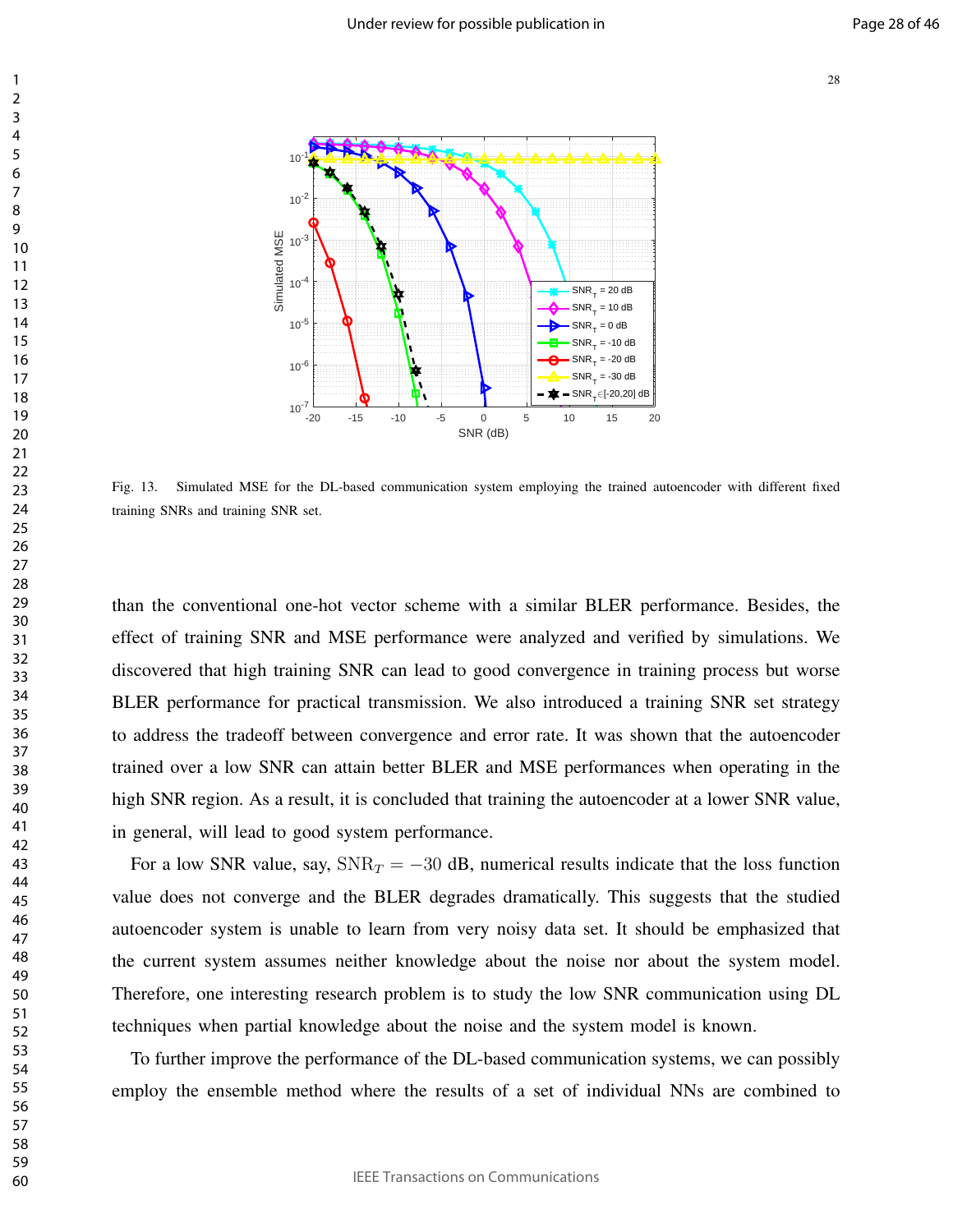Page 29 of 46

29

estimate the transmitted message. In classifier problems, it has been shown that the ensemble method is effective in improving accuracy or decomposing a complex problem into easier subproblems [43].

#### APPENDIX A

#### DERIVATION OF  $(13)$

Let

 $p = Fu.$  (18)

According to (12), eq. (18) can be formulated as

$$
\frac{1}{\sum_{k}^{M} e^{u_{k}}} \begin{pmatrix} e^{u_{1}} \\ e^{u_{2}} \\ \vdots \\ e^{u_{M}} \end{pmatrix} = \begin{pmatrix} f_{11} & f_{12} & \cdots & f_{1M} \\ f_{21} & f_{22} & \cdots & f_{2M} \\ \vdots & \vdots & \ddots & \vdots \\ f_{M1} & f_{M2} & \cdots & f_{MM} \end{pmatrix} \begin{pmatrix} u_{1} \\ u_{2} \\ \vdots \\ u_{M} \end{pmatrix}
$$
(19)

and we can obtain that

$$
e^{u_i} = (f_{i1}u_1 + f_{i2}u_2 + \dots + f_{ii}u_i + \dots + f_{iM}u_M) \sum_{k=1}^{M} e^{u_k}.
$$
 (20)

Next,  $e^{u_i}$  can be approximated according to the Taylor's theorem as

$$
e^{u_i} \approx 1 + u_i + \frac{u_i^2}{2!} + \dots + \frac{u_i^N}{N!}
$$
 (21)

where *N* is a sufficiently large integer.

Finally, combining (20) and (21), we can derive the elements of matrix **F** as

$$
f_{ij} \approx \begin{cases} \frac{1}{\sum_{k=1}^{M} e^{u_k}} \left( u_i^{-1} + 1 + \frac{u_i}{2!} + \dots + \frac{u_i^{N-1}}{N!} \right) & i = j \\ 0 & i \neq j \end{cases} \tag{22}
$$

Thus, eq. (22) shows that the probability vector **p** at the receiver can be approximated as (13).

#### ACKNOWLEDGMENT

We thank all anonymous reviewers and the editor for their constructive comments that have significantly improve the original manuscript. In particular, we thank the editor Prof. Vaneet Aggarwal for suggesting us investigate the adaptive GDR-based transmission scheme.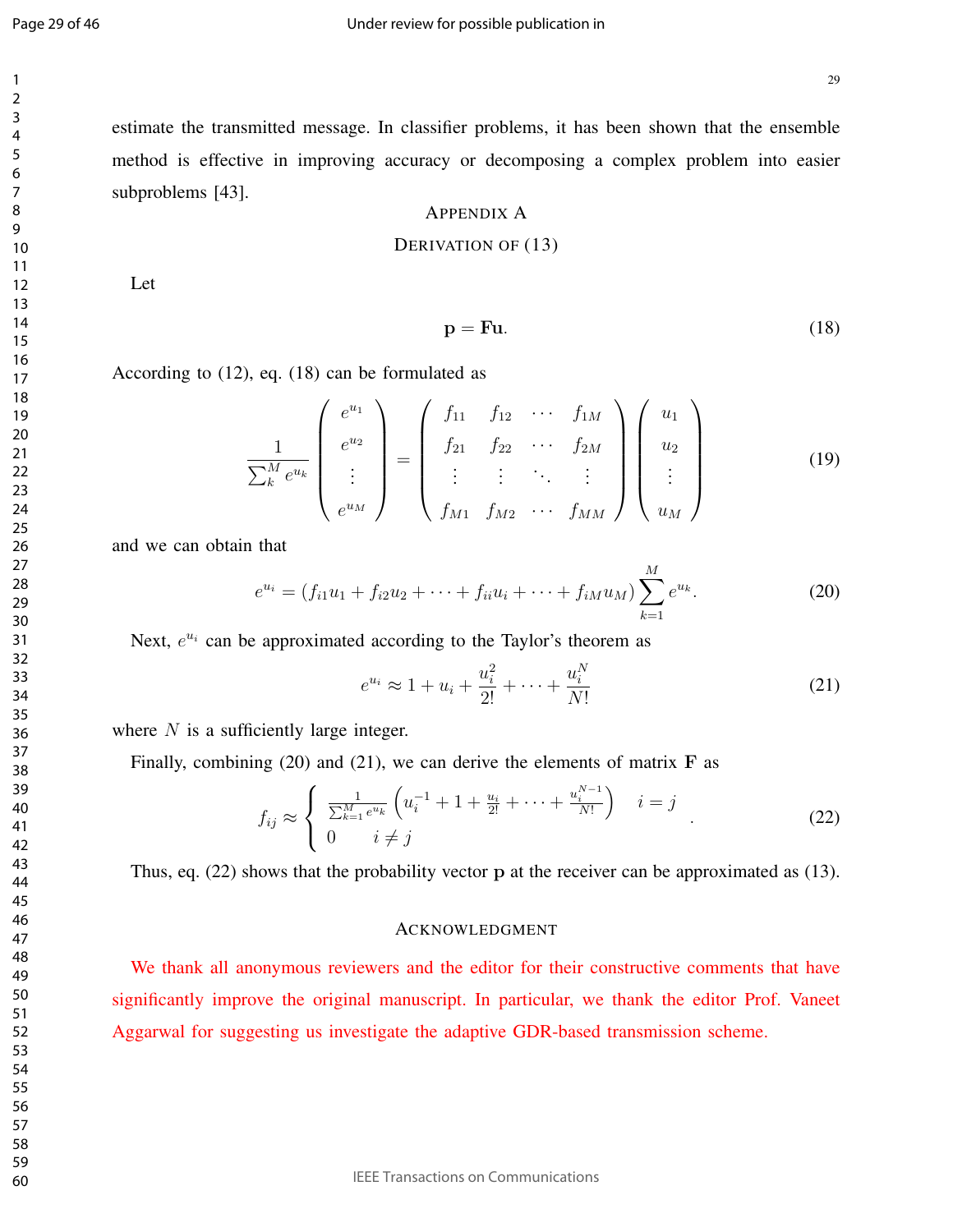#### **REFERENCES**

- [1] F. Boccardi, R. W. Heath, A. Lozano, T. L. Marzetta, and P. Popovski, "Five disruptive technology directions for 5G," *IEEE Commun. Mag.*, vol. 52, no. 2, pp. 74–80, Feb. 2014.
- [2] M. Agiwal, A. Roy, and N. Saxena, "Next generation 5G wireless networks: A comprehensive survey," *IEEE Commun. Surveys Tut.*, vol. 18, no. 3, pp. 1617–1655, 3rd Quart. 2016.
- [3] P. Popovski, "Ultra-reliable communication in 5G wireless systems," in *Proc. 1st Int. Conf. 5G Ubiq. Connect.*, Nov. 2014, pp. 1–6.
- [4] Z. Dawy, W. Saad, A. Ghosh, J. G. Andrews, and E. Yaacoub, "Toward massive machine type cellular communications," *IEEE Wireless Commun.*, vol. 24, no. 1, pp. 120–128, Feb. 2017.
- [5] J. Hoydis, S. ten Brink, and M. Debbah, "Massive MIMO in the UL/DL of cellular networks: How many antennas do we need?" *IEEE J. Sel. Areas Commun.*, vol. 31, no. 2, pp. 160–171, Feb. 2013.
- [6] E. G. Larsson, O. Edfors, F. Tufvesson, and T. L. Marzetta, "Massive MIMO for next generation wireless systems," *IEEE Commun. Mag.*, vol. 52, no. 2, pp. 186–195, Feb. 2014.
- [7] Z. Pi and F. Khan, "An introduction to millimeter-wave mobile broadband systems," *IEEE Commun. Mag.*, vol. 49, no. 6, pp. 101–107, June 2011.
- [8] X. Ge, S. Tu, G. Mao, C. Wang, and T. Han, "5G ultra-dense cellular networks," *IEEE Wireless Commun.*, vol. 23, no. 1, pp. 72–79, Feb. 2016.
- [9] H. Zhang, Y. Dong, J. Cheng, M. J. Hossain, and V. C. M. Leung, "Fronthauling for 5G LTE-U ultra dense cloud small cell networks," *IEEE Wireless Commun.*, vol. 23, no. 6, pp. 48–53, Dec. 2016.
- [10] J. Zhu, J. Wang, Y. Huang, S. He, X. You, and L. Yang, "On optimal power allocation for downlink non-orthogonal multiple access systems," *IEEE J. Sel. Areas Commun.*, vol. 35, no. 12, pp. 2744–2757, Dec. 2017.
- [11] X. Chen and X. Lin, "Big data deep learning: Challenges and perspectives," *IEEE Access*, vol. 2, pp. 514–525, May 2014.
- [12] J. Schmidhuber, "Deep learning in neural networks: An overview," *Neural Networks*, vol. 61, pp. 85–117, 2015.
- [13] Q. Mao, F. Hu, and Q. Hao, "Deep learning for intelligent wireless networks: A comprehensive survey," *IEEE Commun. Surveys Tut.*, vol. 20, no. 4, pp. 2595–2621, 4th Quart. 2018.
- [14] D. Yu and L. Deng, "Deep learning and its applications to signal and information processing, exploratory DSP," *IEEE Signal Process. Mag.*, vol. 28, no. 1, pp. 145–154, Jan. 2011.
- [15] C. Jiang, H. Zhang, Y. Ren, Z. Han, K. Chen, and L. Hanzo, "Machine learning paradigms for next-generation wireless networks," *IEEE Wireless Commun.*, vol. 24, no. 2, pp. 98–105, Apr. 2017.
- [16] T. Wang, C. K. Wen, H. Wang, F. Gao, T. Jiang, and S. Jin, "Deep learning for wireless physical layer: Opportunities and challenges," *China Commun.*, vol. 14, no. 11, pp. 92–111, Nov. 2017.
- [17] X. You, C. Zhang, X. Tan, S. Jin, and H. Wu, "AI for 5G: Research directions and paradigms," *Science China Information Sciences*, Sep. 2018.
- [18] N. Huang, M. Chen, W. Xu, and J.-Y. Wang, "Incorporating importance sampling in EM learning for sequence detection in SPAD underwater OWC," *IEEE Access*, vol. 7, pp. 4529–4537, 2019.
- [19] T. O'Shea and J. Hoydis, "An introduction to deep learning for the physical layer," *IEEE Trans. Cogn. Commun. Netw.*, vol. 3, no. 4, pp. 563–575, Dec. 2017.
- [20] S. Dörner, S. Cammerer, J. Hoydis, and S. t. Brink, "Deep learning based communication over the air," *IEEE J. Sel. Topics Signal Process.*, vol. 12, no. 1, pp. 132–143, Feb. 2018.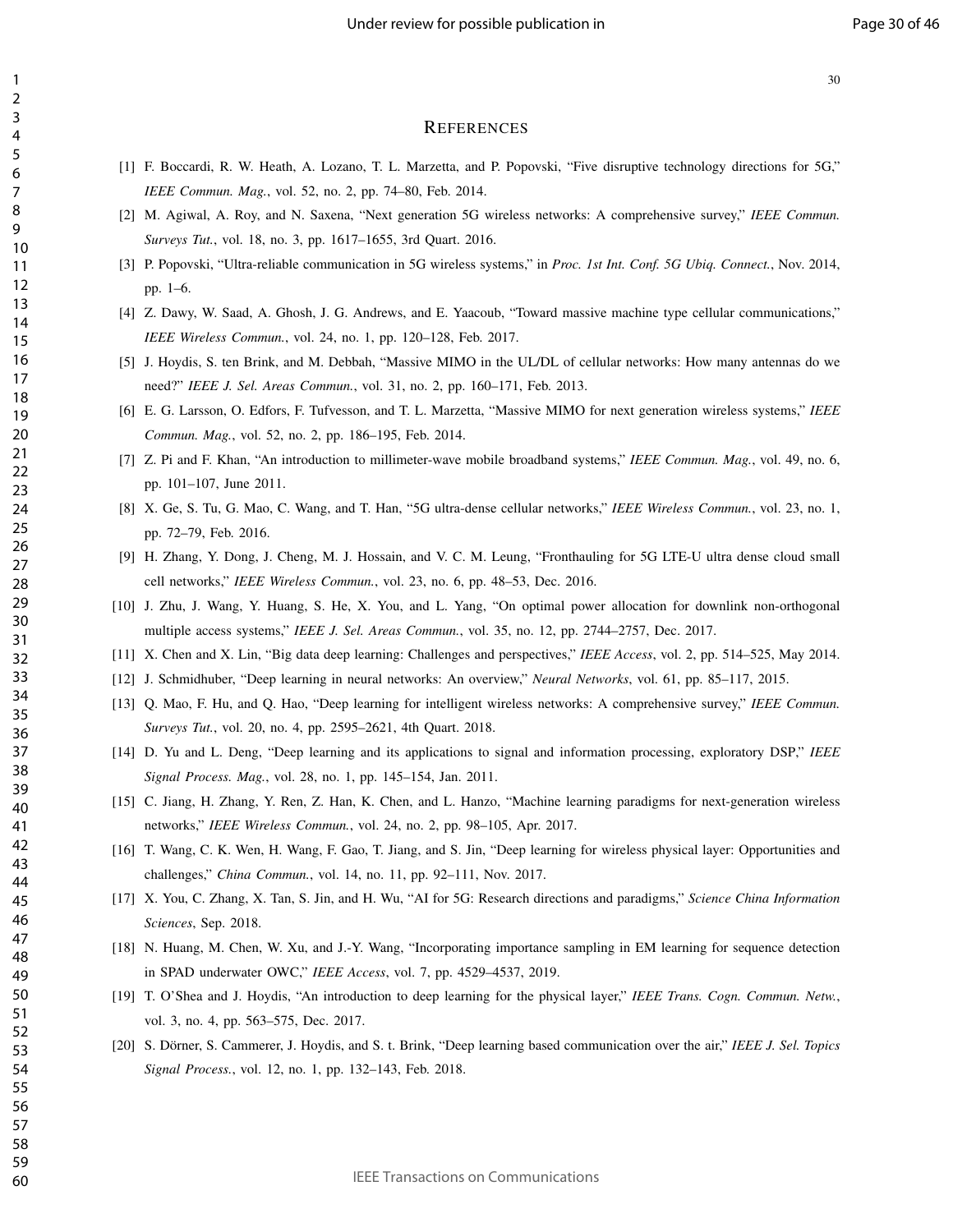|                                     | [21] V. Vanhoucke, A. Senior, and M. Z. Mao, "Improving the speed of neural networks on CPUs," in Deep Learn. Unsupervised |  |
|-------------------------------------|----------------------------------------------------------------------------------------------------------------------------|--|
| Feature Learn. NIPS Workshop, 2011. |                                                                                                                            |  |

- [22] E. Nachmani, Y. Be'ery, and D. Burshtein, "Learning to decode linear codes using deep learning," in *IEEE Annu. Allerton Conf. Commun. Control Comput. (Allerton)*, Sep. 2016, pp. 341–346.
- [23] E. Nachmani, E. Marciano, L. Lugosch, W. J. Gross, D. Burshtein, and Y. Beery, "Deep learning methods for improved decoding of linear codes," *IEEE J. Sel. Topics Signal Process.*, vol. 12, no. 1, pp. 119–131, Feb. 2018.
- [24] T. Gruber, S. Cammerer, J. Hoydis, and S. t. Brink, "On deep learning-based channel decoding," in *IEEE Annu. Conf. Inf. Sci. Syst. (CISS)*, Mar. 2017, pp. 1–6.
- [25] T. O'Shea, K. Karra, and T. Clancy, "Learning to communicate: Channel auto-encoders, domain specific regularizers, and attention," in *IEEE Int. Symp. Signal Process. Inf. Technol.*, Dec. 2016, pp. 1–6.
- [26] T. Erpek, T. J. O'Shea, and T. C. Clancy, "Learning a physical layer scheme for the MIMO interference channel," in *IEEE Int. Conf. Commun (ICC)*, May 2018, pp. 1–5.
- [27] T. J. OShea, T. Roy, and T. C. Clancy, "Over-the-air deep learning based radio signal classification," *IEEE J. Sel. Topics Signal Process.*, vol. 12, no. 1, pp. 168–179, Feb. 2018.
- [28] A. Felix, S. Cammerer, S. Dörner, J. Hoydis, and S. t. Brink, "OFDM-autoencoder for end-to-end learning of communications systems," *arXiv preprint arXiv:1803.05815*, 2018.
- [29] C. K. Wen, W. T. Shih, and S. Jin, "Deep learning for massive MIMO CSI feedback," *IEEE Wireless Commun. Lett.*, to be published, DOI 10.1109/LWC.2018.2832128.
- [30] H. He, C. Wen, S. Jin, and G. Y. Li, "Deep learning-based channel estimation for beamspace mmwave massive MIMO systems," *IEEE Wireless Commun. Lett.*, vol. 7, no. 5, pp. 852–855, Oct. 2018.
- [31] T. Wang, C. Wen, S. Jin, and G. Y. Li, "Deep learning-based CSI feedback approach for time-varying massive MIMO channels," *IEEE Wireless Commun. Lett.*, to be published, DOI 10.1109/LWC.2018.2874264.
- [32] N. Samuel, T. Diskin, and A. Wiesel, "Deep MIMO detection," *arXiv preprint arXiv: 1706.01151*, 2017.
- [33] M. Kim, N. Kim, W. Lee, and D. Cho, "Deep learning-aided SCMA," *IEEE Commun. Lett.*, vol. 22, no. 4, pp. 720–723, Apr. 2018.
- [34] S. Xue, Y. Ma, N. Yi, and R. Tafazolli, "Unsupervised deep learning for MU-SIMO joint transmitter and noncoherent receiver design," *IEEE Wireless Commun. Lett.*, to be published, DOI 10.1109/LWC.2018.2865563.
- [35] K. Kim, J. Lee, and J. Choi, "Deep learning based pilot allocation scheme (DL-PAS) for 5G massive MIMO system," *IEEE Commun. Lett.*, vol. 22, no. 4, pp. 828–831, Apr. 2018.
- [36] H. Ye, G. Y. Li, and B. Juang, "Power of deep learning for channel estimation and signal detection in OFDM systems," *IEEE Wireless Commun. Lett.*, vol. 7, no. 1, pp. 114–117, Feb. 2018.
- [37] H. Kim, Y. Jiang, S. Kannan, S. Oh, and P. Viswanath, "Deepcode: Feedback codes via deep learning," in *Advances in Neural Inf. Process. Syst.*, 2018, pp. 9436–9446.
- [38] I. Goodfellow, Y. Bengio, and A. Courville, *Deep Learning*. Cambridge, MA, USA: MIT Press, 2016.
- [39] A. D. Stefano, O. Mirabella, G. D. Cataldo, and G. Palumbo, "On the use of neural networks for Hamming coding," in *IEEE Int. Symp. Circuits and Systems*, vol. 3, Jun. 1991, pp. 1601–1604.
- [40] L. Wu, Z. Zhang, and H. Liu, "Adaptive modulation with finite rate feedback for QR decomposition-successive interference cancellationbased multiple-in multiple-out systems," *IET Commun.*, vol. 7, no. 5, pp. 456–462, Mar. 2013.
- [41] X. Chen, L. Wu, Z. Zhang, J. Dang, and J. Wang, "Adaptive modulation and filter configuration in universal filtered multi-carrier systems," *IEEE Trans. Wireless Commun.*, vol. 17, no. 3, pp. 1869–1881, Mar. 2018.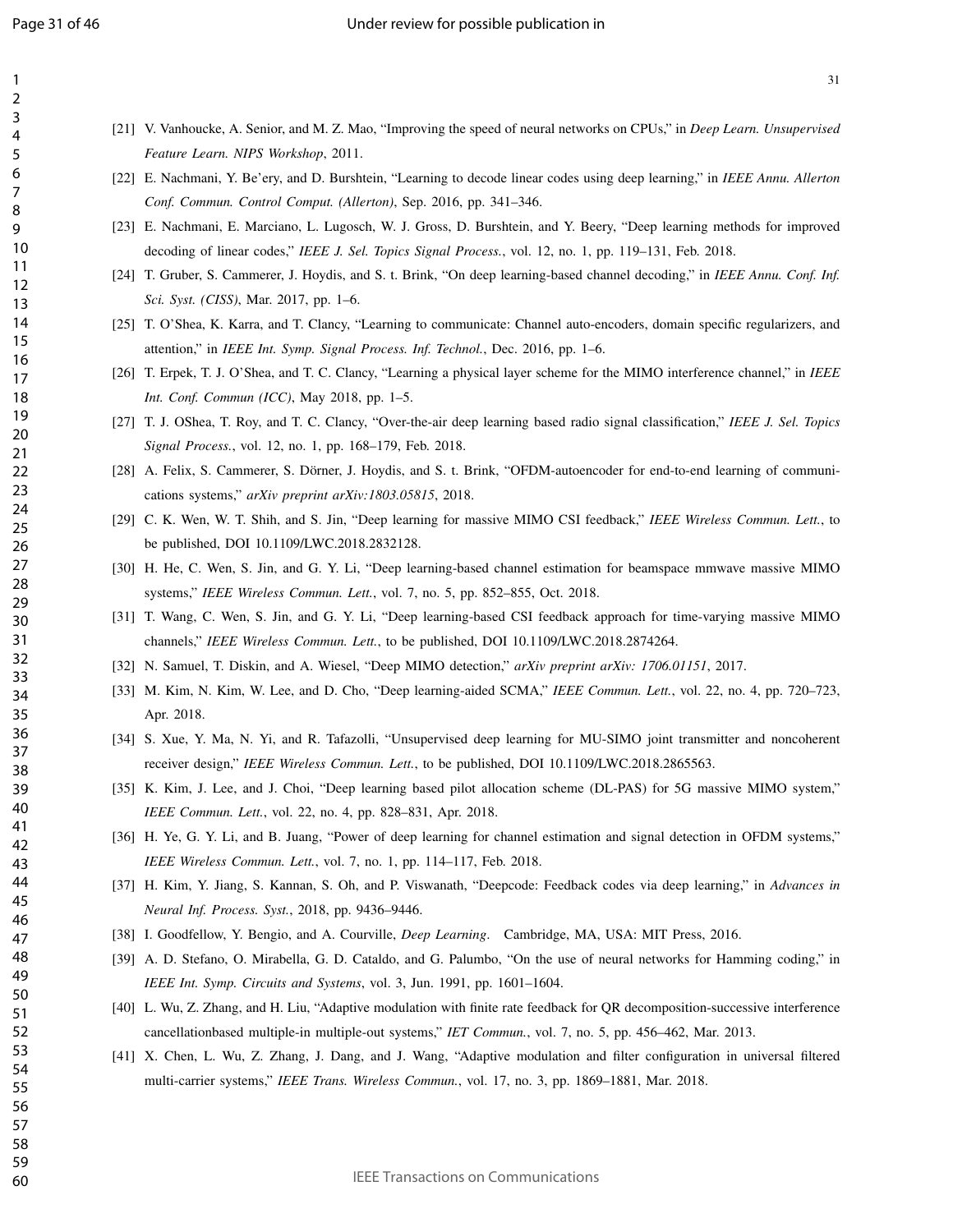- [42] D. P. Kingma and J. Ba, "Adam: A method for stochastic optimization," *arXiv preprint arXiv: 1412.6980*, 2014.
- [43] B. Krawczyk, L. L. Minku, J. Gama, J. Stefanowski, and M. Woźniak, "Ensemble learning for data stream analysis: A survey," *Information Fusion*, vol. 37, pp. 132–156, 2017.

- 
- 
- 
- 
-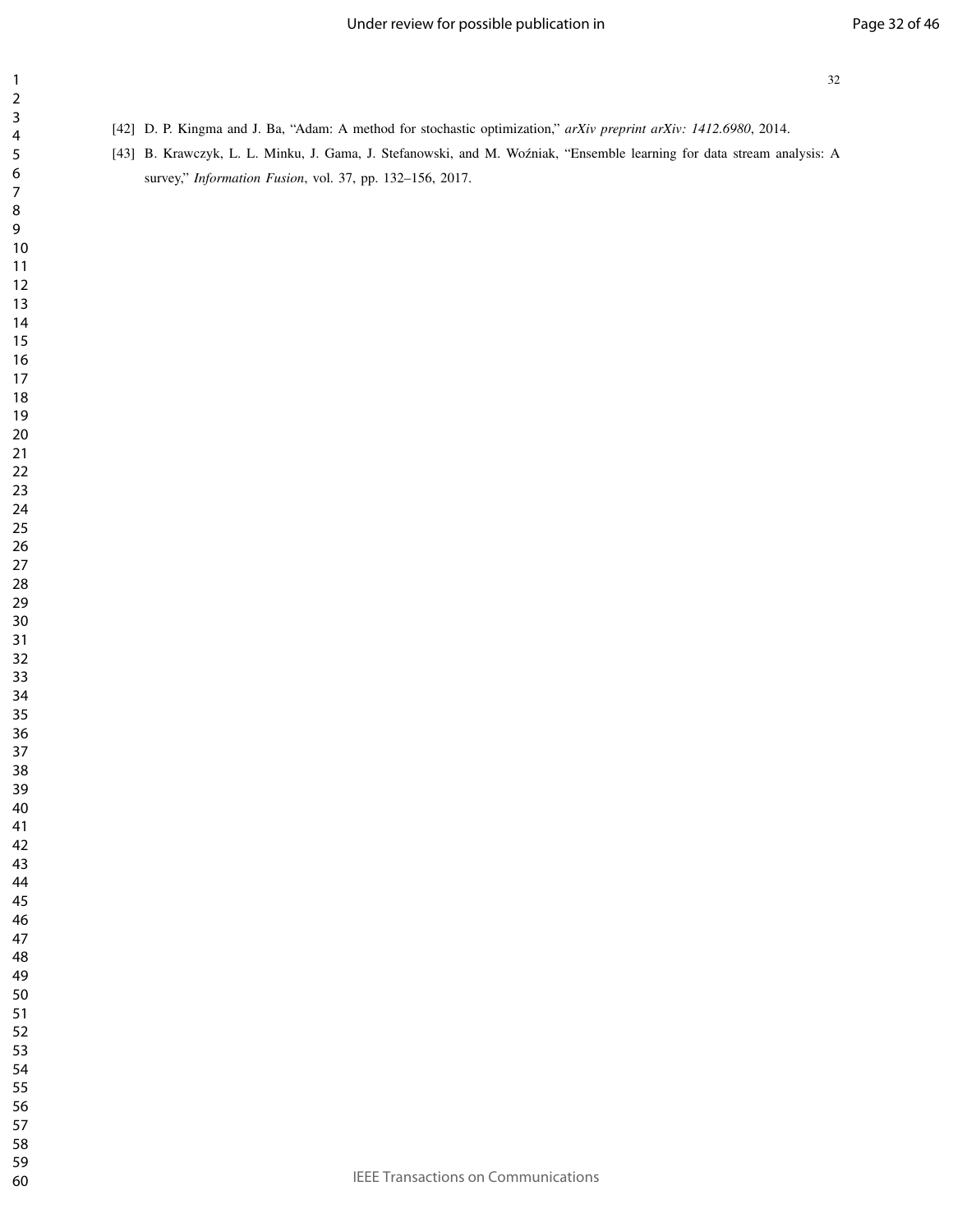# Response on TCOM-TPS-19-0361.R1

Dear Editor and Reviewers:

Thank you very much for your kind handling of our manuscript entitled "Data-Rate Driven Transmission Strategies for Deep Learning Based Communication Systems". We would like to thank you all for your careful reading and constructive comments, which are very valuable and helpful for improving our manuscript. We have taken into account these comments carefully and revised the manuscript accordingly. Detailed responses to all the comments are provided in this point-to-point response. Also, for the convenience of the reviewers, we have marked the revisions in red color in the revised manuscript.

Again, we would like to thank you all for reviewing this manuscript and thank Prof. Vaneet Aggarwal for coordinating the review of this manuscript.

Sincerely yours,

Xiao Chen, Julian Cheng, Zaichen Zhang, Liang Wu, Jian Dang, and Jiangzhou Wang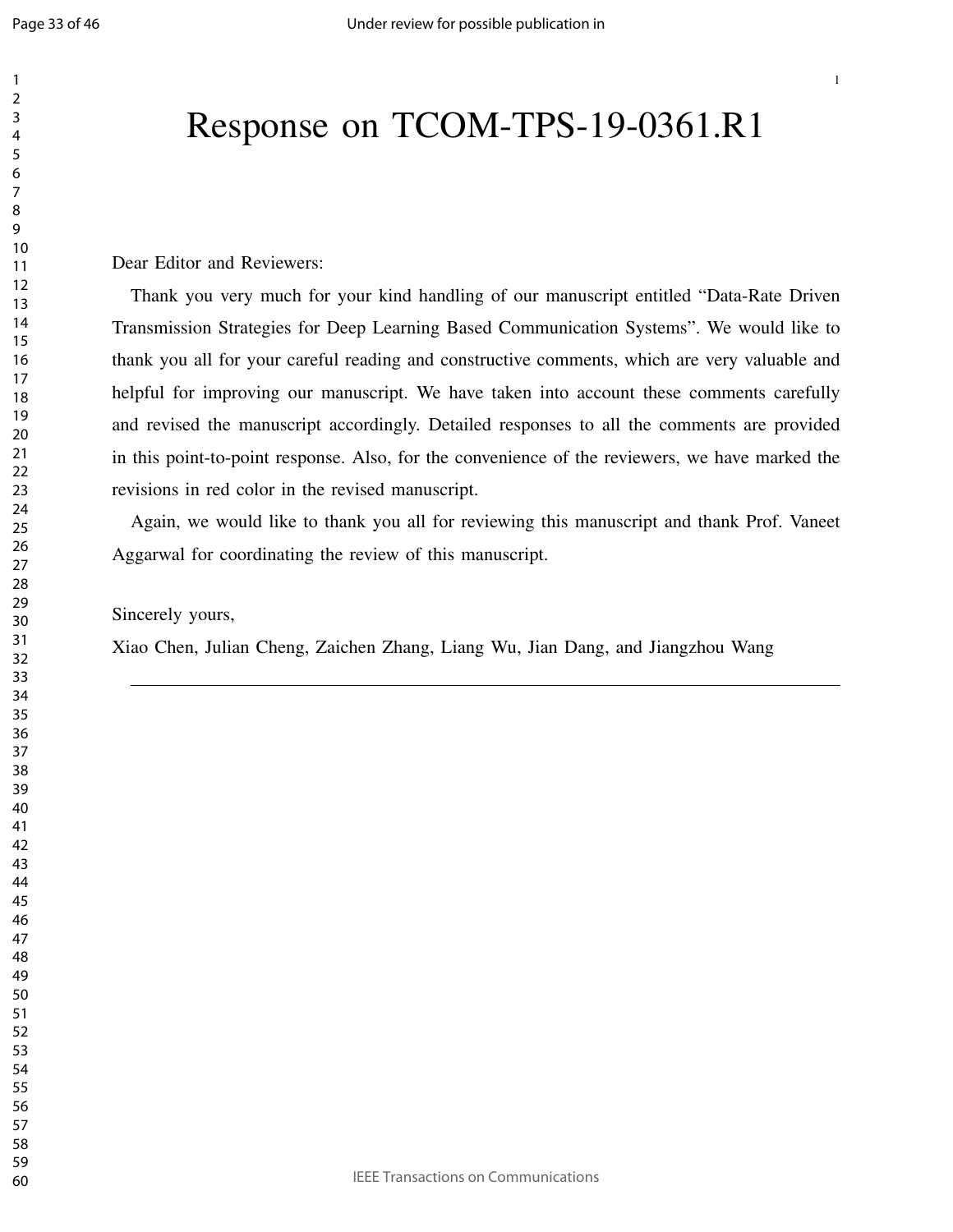#### RESPONSE TO EDITOR'S COMMENTS

We are grateful to the Editor for the valuable comments. Each comment has been taken into account in the revised manuscript. The reply to each of your comments is given as follows.

#### Comment 1:

"The paper has two schemes - one as adaptive transmission for one-hot vectors, and another as generalized data representation. However, the two are independent extensions and thus do not make a coherent story. It would be great to have a scheme that used both at the same time, and evaluate the joint scheme where benefits for both can be seen. In other words, adaptive transmission on GDR should be used."

#### Response:

Thanks very much for this comment.

The motivation of this manuscript is to design high data-rate schemes in DL-based communication systems for future wireless networks. However, the conventional one-hot vector has a low data rate in DL-based communication systems. The reason is that an *M ×* 1 one-hot vector consists of 0s in all entries with the exception of a single 1, e.g.,  $[0, \ldots, 0, 1, 0, \ldots, 0]^T$ , and there are only *M* possible transmitted messages, which leads to limited data rate. This becomes a barrier for developing future DL-based communication systems. Besides, the conventional autoencoder is trained under a fixed signal-to-noise ratio (SNR) with unrealistic expectation to operate well for a wide range of SNR values in practical transmission scenarios [R1].

Thus, in order to achieve higher data rate, an adaptive transmission scheme is designed for different communication scenarios (SNR values) to maximize the data rate in DL-based communication systems having a QoS constraint. Then, we propose a generalized data representation (GDR) scheme to improve the data rate of DL-based communication systems as well, and the GDR scheme can replace the conventional one-hot vector scheme.

Furthermore, we agree with the Editor that the joint scheme is necessary to make a coherent story. Per the Editor's suggestion, an adaptive GDR-based transmission scheme has been added and evaluated in Section IV and Section VI-C of the revised manuscript. The simulation results show that the adaptive GDR-based transmission scheme achieves the best BLER performance in all SNR regions, i.e., the adaptive GDR-based transmission scheme outperforms the GDR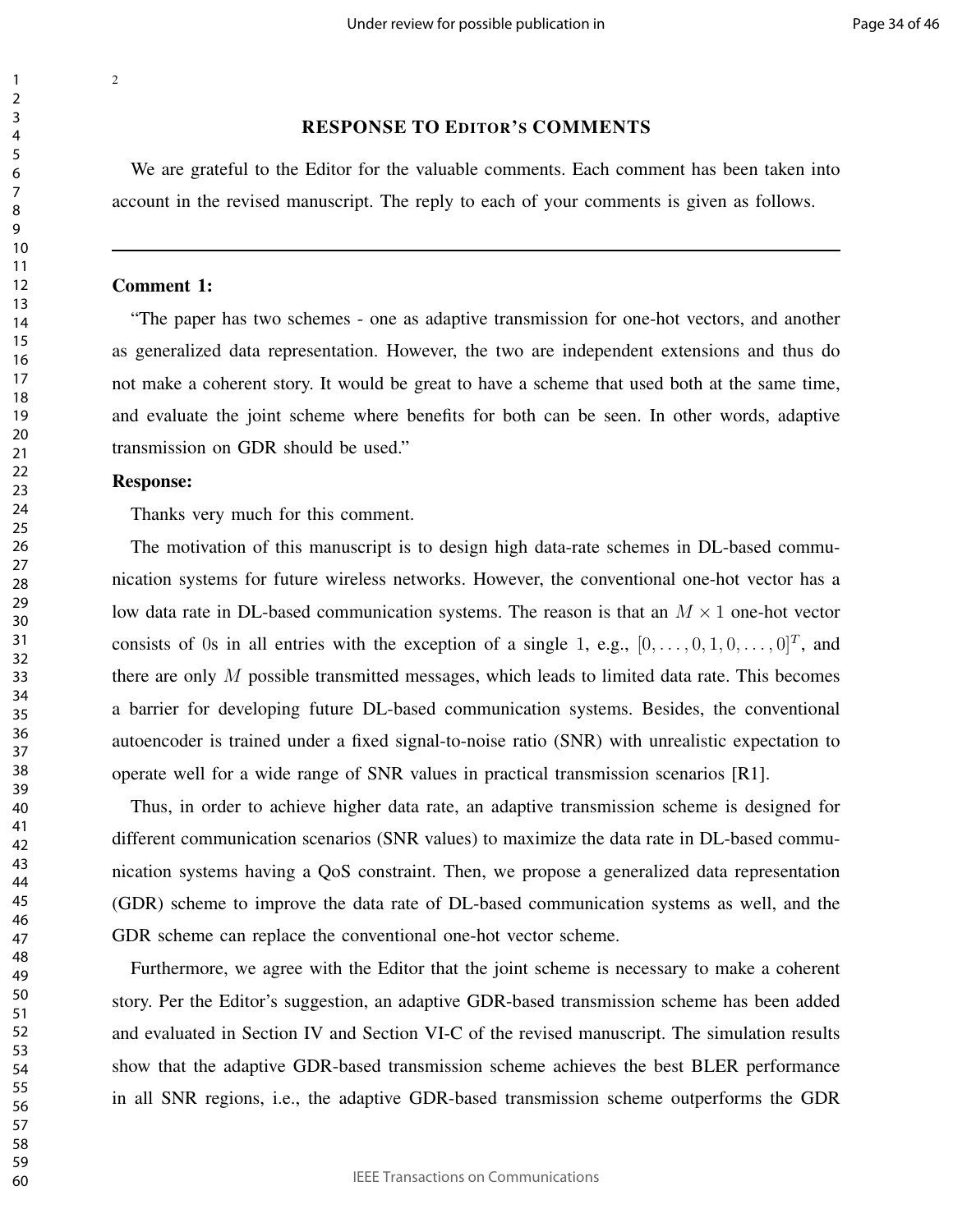

Fig. R1. Simulated BLER for the autoencoder employing four different schemes, while the trained SNR is 5 dB.

scheme in low SNR region and the adaptive transmission scheme in high SNR region.

For the Editor's convenience, we have quoted the related revisions in the revised manuscript as follows. (Fig. R1 corresponds to Fig. 10 in the revised manuscript.)

"*Furthermore, the proposed GDR can be directly applied to the proposed adaptive transmission scheme by using the generalized data representation. Combining the proposed two schemes, we obtain an adaptive GDR-based transmission scheme that can create further benefits for the DL-based communication system.*"

"*Figure 10 presents the simulated BLER performance of the DL-based communication system that employs four schemes, including the conventional one-hot vector* ( $M = 64$ ,  $m = 1$ ), *the adaptive transmission (based on one-hot vector), the GDR (* $M = 8$ *,*  $m = 4$ *), and the adaptive GDR-based transmission schemes*<sup>7</sup> *. The MSE threshold of the two adaptive schemes is* MSE*th* = 10*−*<sup>4</sup> *. The achievable maximal data rate of all four schemes is the same, R* = 6*/*7 *(bits/channel use). In Fig. 10, the adaptive GDR-based transmission scheme achieves the best BLER performance in all SNR regions, i.e., the adaptive GDR-based transmission scheme out-*

Except the adaptive GDR-based transmission scheme, the BLER performance results of the other three schemes have been shown in Fig. 5 and Fig. 8 (b).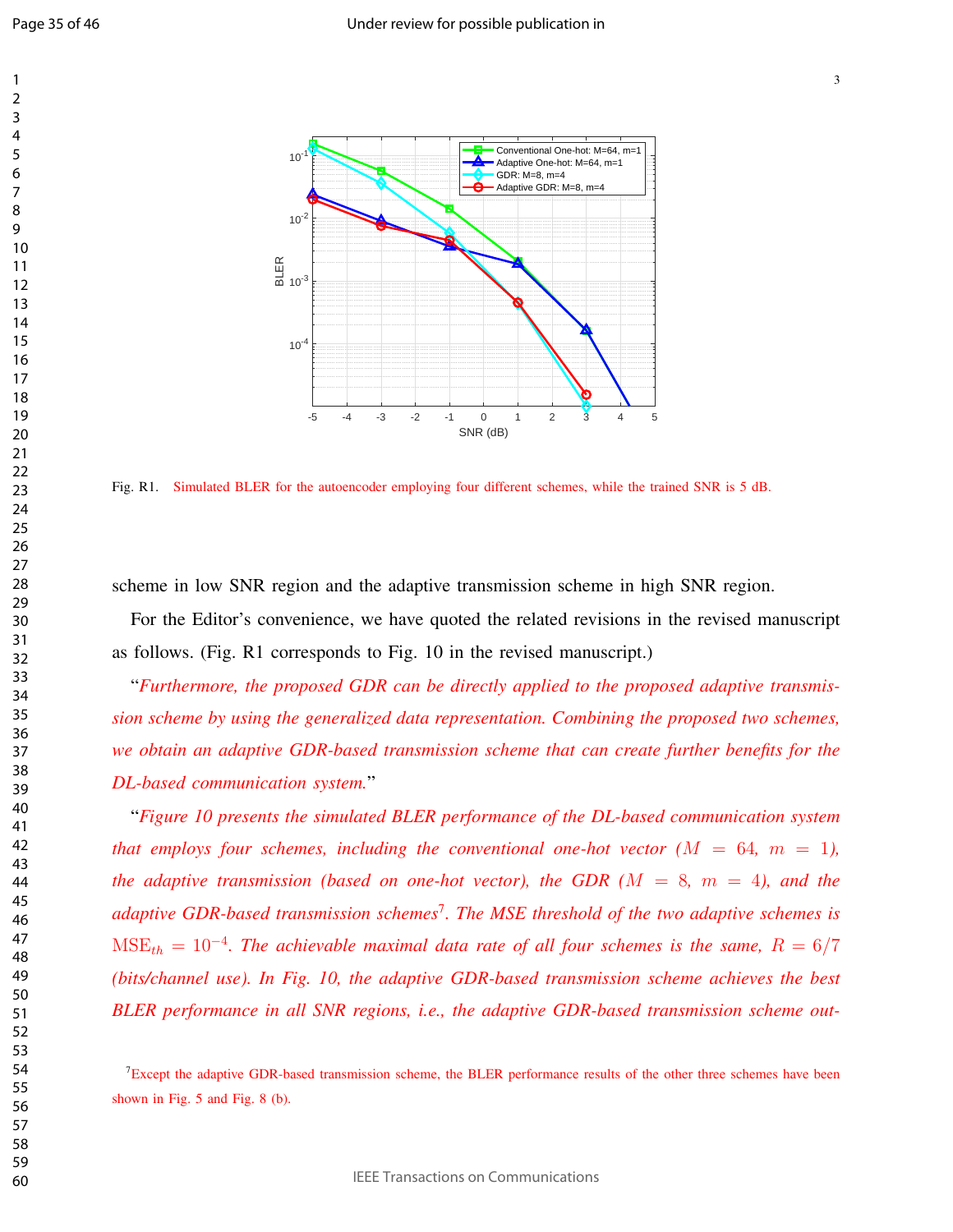*performs the GDR (M* = 8*, m* = 4*) scheme in low SNR region and the adaptive transmission (based on one-hot vector) scheme in high SNR region. With the* MSE*th* = 10*−*<sup>4</sup> *, the adaptive GDR-based transmission scheme selects M*<sup>1</sup> *vectors for transmission, when SNR is changing from −*5 *dB to* 5 *dB, the M*<sup>1</sup> *value changes accordingly as* 8*,* 16*,* 32*,* 64*,* 64*,* 64*. It can be seen that, when* SNR = *−*5*, −*3*, −*1 *dB, the BLER of the adaptive GDR-based transmission scheme is similar to that of the adaptive transmission (based on one-hot vector) scheme since they have the same MSE threshold and similar*  $M_1$ *; when*  $SNR = 1, 3, 5$  *dB, the BLER of the adaptive GDR-based transmission scheme is similar to that of the GDR scheme (* $M = 8$ *,*  $m = 4$ *), and the reason is that the adaptive GDR-based transmission scheme selects all* 64 *vectors for usage, in this case, the adaptive GDR-based transmission scheme is equal to the GDR scheme (* $M = 8$ *,*  $m = 4$ . "

We thank the editor again for suggesting us the adaptive GDR-based transmission scheme that unifies the two contributions so that the revised manuscript has now been strengthened with a more coherent story. To acknowlege this formally and openly, we have added an Acknowledgment Section in the revised manuscript as follows:

"*We thank all anonymous reviewers and the editor for their constructive comments that have significantly improve the original manuscript. In particular, we thank the editor Prof. Vaneet Aggarwal for suggesting us investigate the adaptive GDR-based transmission scheme.*"

#### Comment 2:

"Added Section VI-A does not seem relevant to this paper, since that is not using any of the two proposed schemes. In that sense, this section should be removed and results should be based on the proposed methodologies in this paper."

#### Response:

Thanks for this comment.

Per Comment 3 and Comment 5 of Reviewer 3 in the previous review, we added Section VI-A to show the improvement of DL-based communication systems over the traditional communication systems. The Comments of Reviewer 3 in the previous review are quoted as follows.

"*Comment 3: ...Also, while the authors mention that they don't plot the traditional codes, I think readers will still appreciate the plot for the performance of traditional codes.*"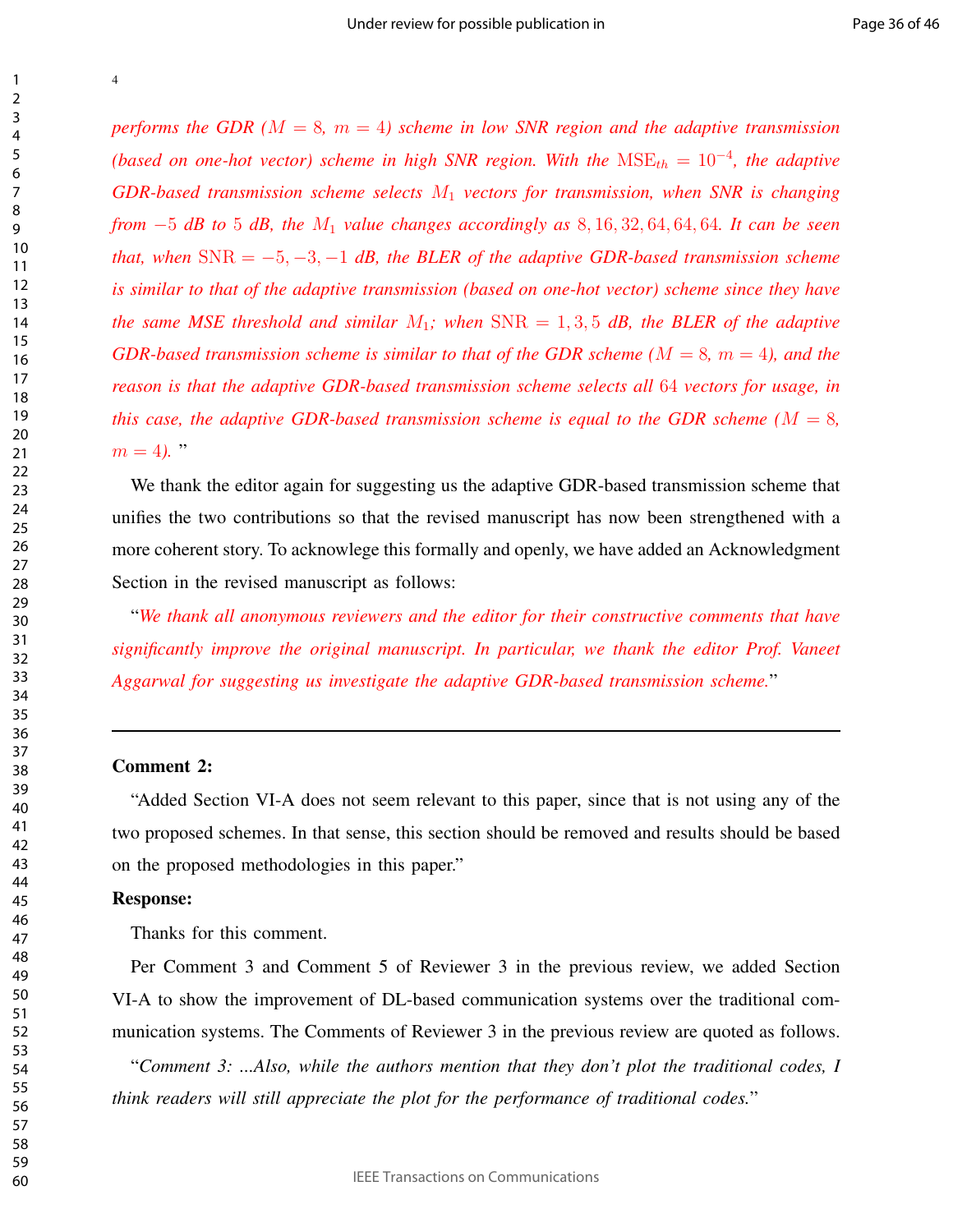"*Comment 5: BER or BLER. Related to the point above, I would suggest plotting BER (as well as BLER) because several curves include different values of block length M (e.g., 64, 16, and 8 in Figure 6). As of now, only with BLER, comparison of different schemes with different blocklengths is not immediate.*"

The purpose of the added Section VI-A is to reinforce the advantage of the autoencoder communication scheme over the conventional communication scheme. We are flexible to remove Section VI-A entirely if the Editor requires us to do so.

#### Comment 3:

"The concept of GDR is simple enough, with using m-choose-k vector rather than one-hot vectors. However, it is unclear why this waited till the main section. Intro could have the two schemes in words of what the methodology is."

#### Response:

Thank you very much for this comment.

To address the Editor's comment, we have revised the methodology of the proposed GDR scheme in the Introduction Section so that the introduction of the GDR occurs much earlier in the revised manuscript.

For the convenience of the Editor, we have quoted the revised text as follows.

- 1) *"In DL-based communication systems, we pointout the limited data rate problem of the conventional one-hot vector scheme. To address this problem, we design an adaptive transmission scheme with a QoS constraint for different channel conditions. In the proposed scheme, the optimal transmission vectors are adaptively selected for different SNR values, where the goal is to maximize the data rate while having a constraint on MSE performance. It is shown that, when both two schemes have the same data rate, the proposed adaptive transmission scheme can reduce BLER of the conventional one-hot vector scheme by* 80%*.*
- 2) *Furthermore, we propose a generalized data representation scheme to improve the data rate in DL-based communication systems. The proposed scheme represents the message by using a probability vector having multiple non-zero elements, instead of the conventional one-hot vector having only one non-zero element. As expected, higher data rate is obtained*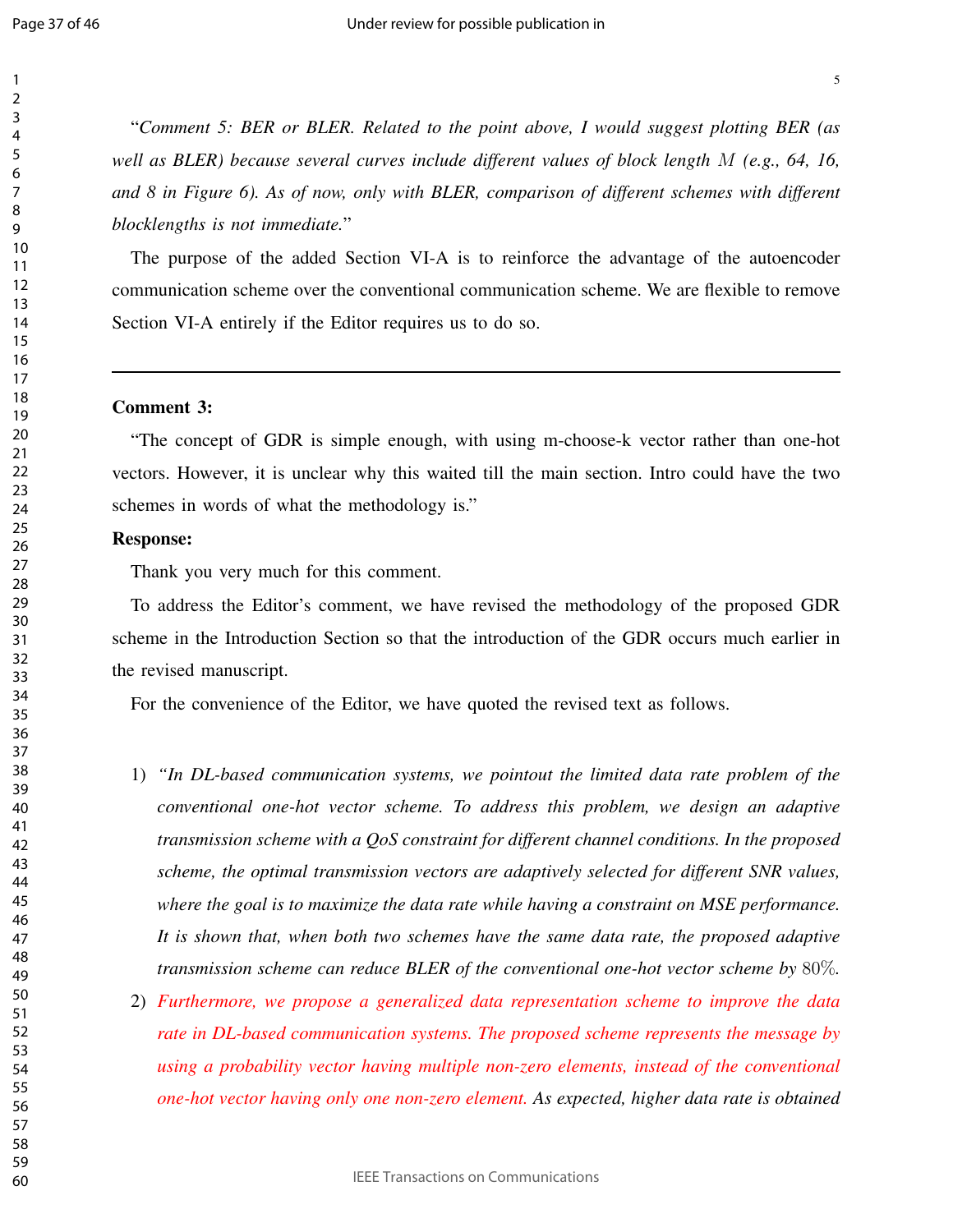*by the proposed GDR scheme with comparable BLER performance and low complexity. When the vector size is eight, as an example, the proposed GDR scheme can double the data rate of the conventional one-hot vector scheme. To the best of the authors' knowledge, this is the first time that the GDR scheme is proposed and its effectiveness is verified."*

#### Comment 4:

"There are typos like "ont-hot", "there is yet a". A pass on the paper can be helpful."

#### Response:

Thank you very much for the detailed comment and suggestion.

We have carefully checked and revised the spelling and grammar throughout the revised manuscript.

We thank the Editor again for his significant comments that have helped us strengthen the contributions and presentations of this manuscript. We hope the Editor will be satisfied with our clarifications and modifications.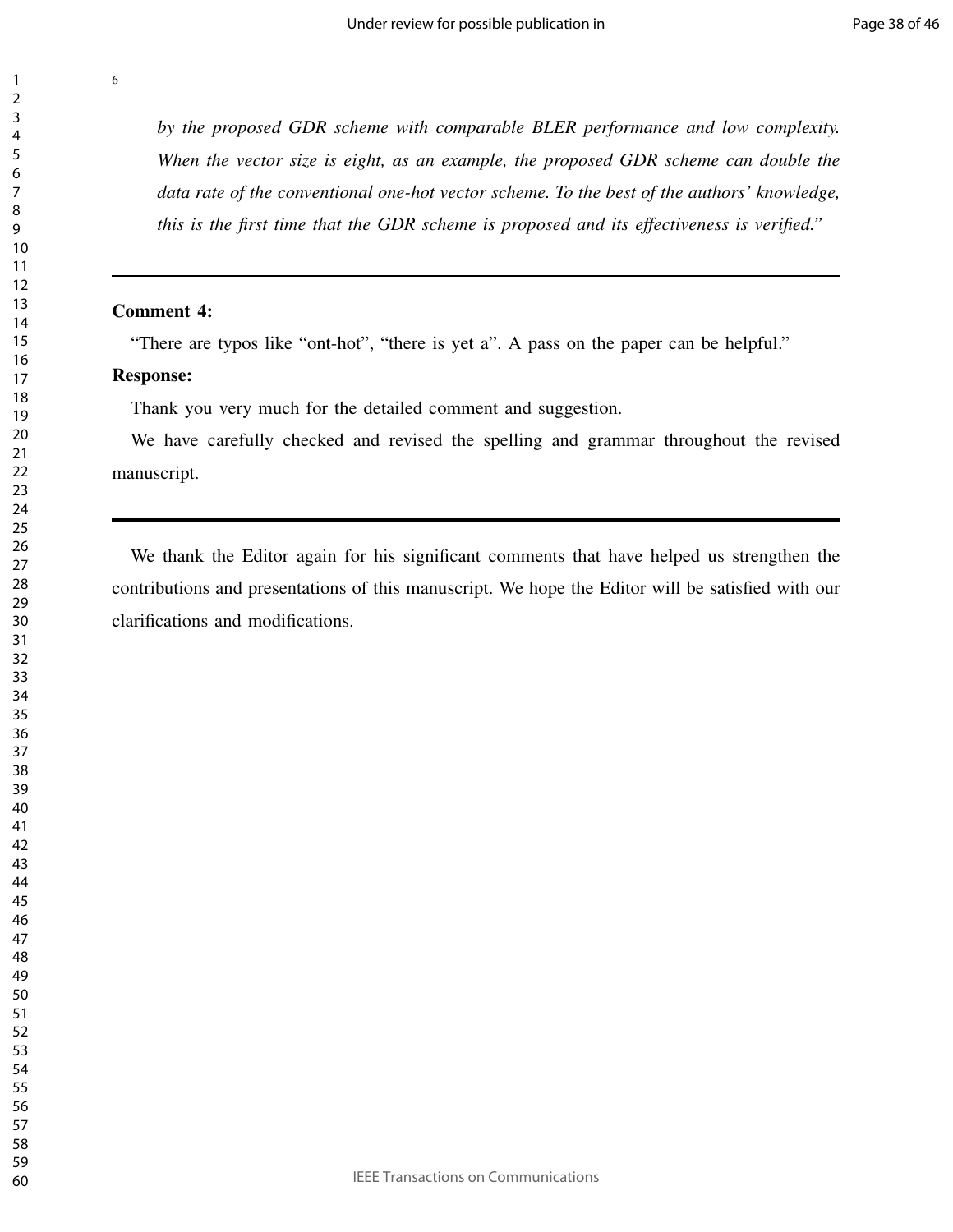#### RESPONSE TO REVIEWER 1'S COMMENTS

We are grateful to Reviewer 1 for the valuable comments. Each comment has been taken into account in the revised manuscript. The reply to your comments is given as follows.

#### Comment:

"Thank you very much for considering my suggestions in the comments. I don't have further questions about this work. Just one thing, on page 15 of the response letter, you thanked me (Reviewer 1) again in Reviewer 2's place."

#### Response:

We thank Reviewer 1 for his/her precious time in reviewing our resubmission and acknowledging this work. Also, we have checked the manuscript and the response carefully, and we believe the revised manuscript and response have been improved over the previous submission.

We thank Reviewer 1 again for his/her significant comments that have helped us improve the quality of this manuscript.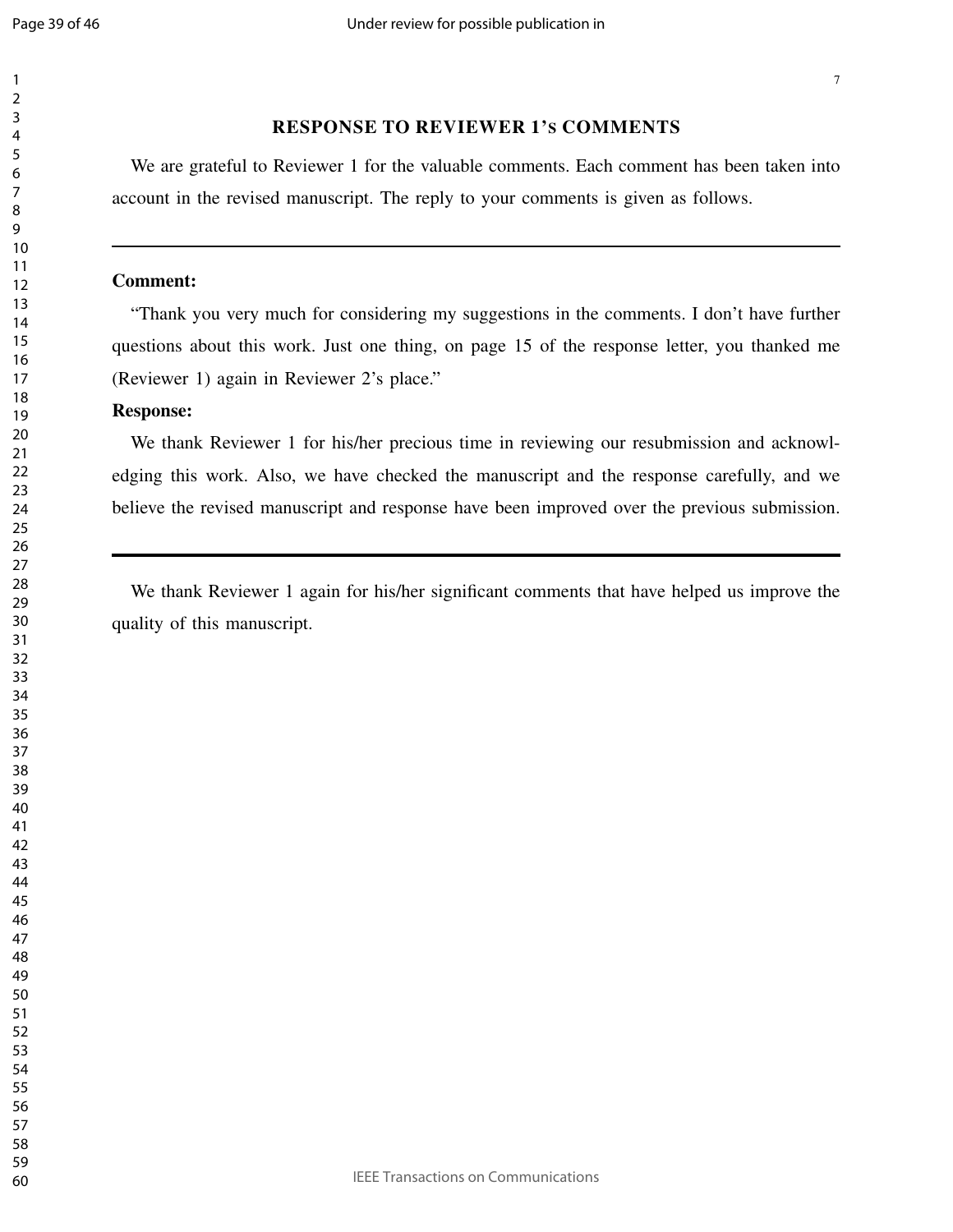#### RESPONSE TO REVIEWER 3'S COMMENTS

We are grateful to Reviewer 3 for the valuable comments. Each comment has been taken into account in the revised manuscript. The replies to your comments are as follows.

#### Comment 1:

"I sincerely appreciate the authors' response and additional experimental results. It took me lots of thoughts to decide on my recommendation, but in the end, I can't quite recommend the acceptance of this manuscript."

#### Response:

We thank Reviewer 3 for his/her precious time in reviewing our manuscript and response. We have revised the manuscript according to the comments/suggestions raised by Reviewer 3, and we believe the revised manuscript has been improved significantly over the previous submission. In the following please kindly find the point-to-point responses.

#### Comment 2:

"While several results were interesting (e.g., BLER performance of high data rate GDR is similar to the BLER performance of one-hot encoding scheme), I think still there's one major missing piece - that is a large message size (*M*), which I believe shouldn't be ignored. One-hot vector itself has a problem of scaling to large message size *M* (as shown in Fig. R9 in the response), and GDR does not seem to improve in this aspect. Hence, it is hard to find myself convinced that GDR scheme will be practically useful."

#### Response:

Thanks very much for this detailed comment.

We are encouraged to learn that Reviewer 3 finds several results are interesting. The one-hot scheme is a special case of the GDR scheme, while  $m = 1$ . Therefore, as Reviewer 3 can see, the GDR scheme has the same performance degradation as the that of the one-hot scheme when the vector size *M* is too large. However, to obtain the same data rate, the GDR scheme can keep a small vector size *M* and large number of non-zero elements *m*, which will not lead to performance degradation. The simulation results are shown as follows. (Fig. R2 corresponds to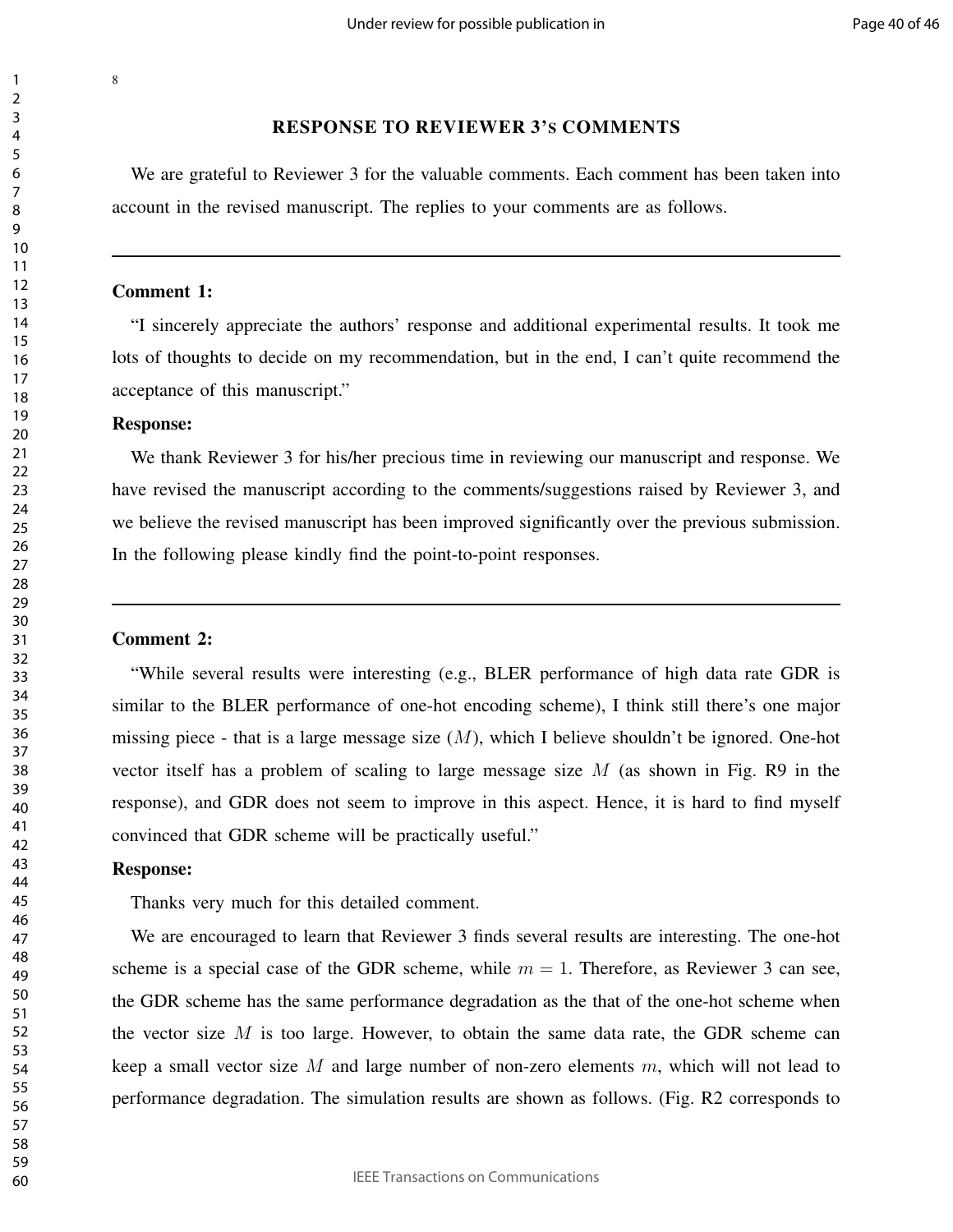

Fig. R2. Simulated BLER for the autoencoder employing different data representations with  $R = 6/7$  (bits/channel use), while the trained SNR is 5 dB.

#### Fig. 8 (b) in the revised manuscript.)

Figure R2 shows the simulated BLER performance of the DL-based communication system that employs the proposed GDR and conventional one-hot vector schemes, while the schemes including the proposed GDR schemes  $M = 8$  with  $m = 4$ ,  $M = 16$  with  $m = 2$ , and the conventional scheme  $M = 64$  with  $m = 1$ . All three schemes have the same data rate  $R = 6/7$ (bits/channel use). In Fig. R2, the proposed GDR schemes have better BLER performance than that of the conventional one-hot vector scheme. For example, when the SNR value is 3 dB, the BLER of proposed GDR scheme  $M = 8$  with  $m = 4$  is only  $1 \times 10^{-5}$ , however, the BLER of the one-hot scheme  $M = 64$  with  $m = 1$  is about  $2 \times 10^{-4}$ .

Thus, the proposed GDR scheme can avoid the performance degradation by increasing *m*, when the transmission message size is large. For example, the proposed GDR scheme  $M = 16$ with  $m = 8$  can transmit  $2^{\lfloor \log_2 \binom{16}{8} \rfloor} = 32768$  messages by using  $16 \times 1$  vectors. However, to achieve the same data rate, the size of one-hot vector should be 32768*×*1 at least, which will lead to significant BLER performance degradation due to the high complexity of NNs. Furthermore, when the message size is large enough, parallel transmission will be an effective strategy, which is an interesting and meaningful problem for our future research.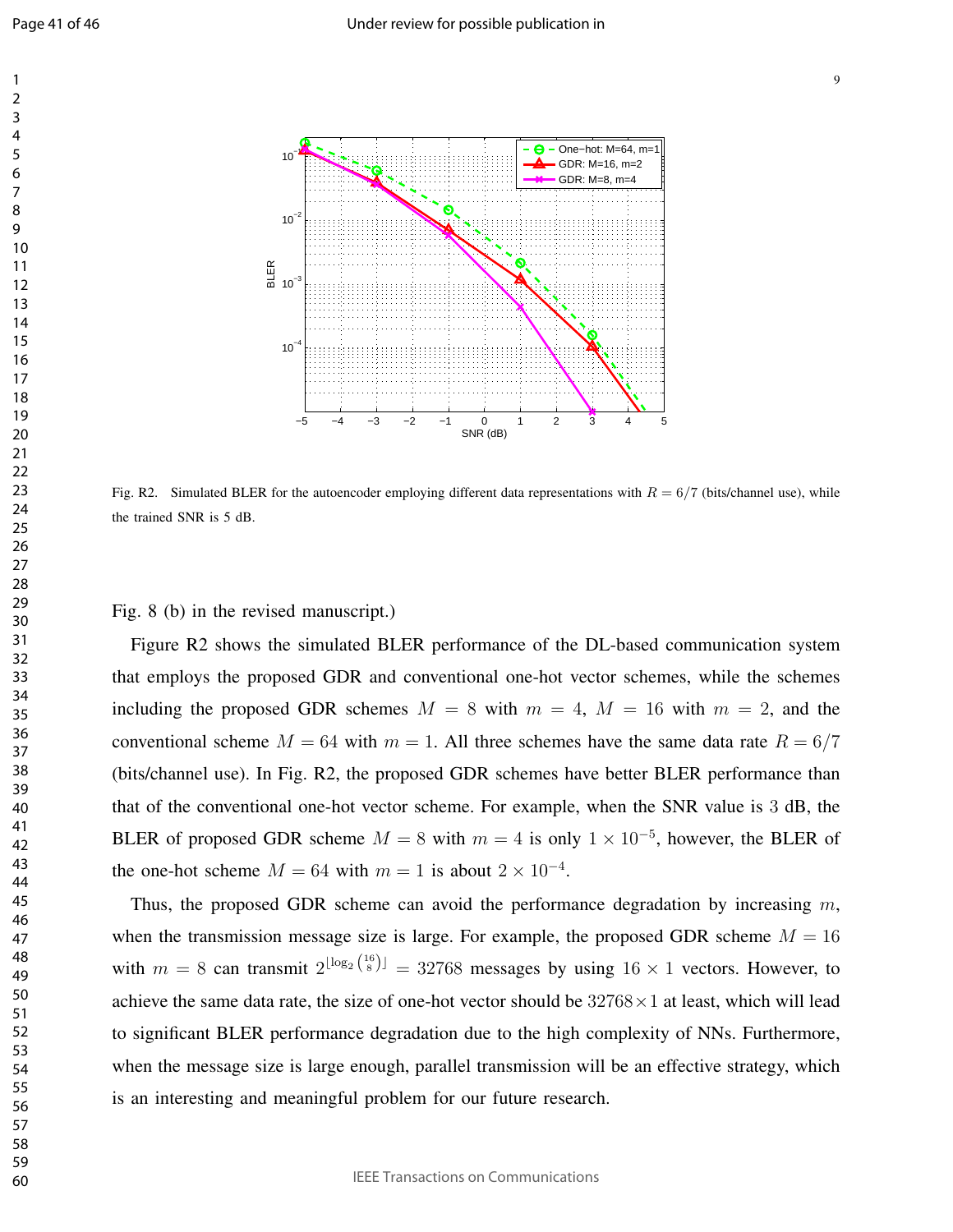To address the comment of Reviewer 3, we have provided detailed descriptions in Section VI-C of the revised manuscript, and we have quoted the related revisions as follows.

"*...Obviously, the BLER decreases with the vector size M for the same reason as that in Fig. 5. Furthermore, it can be found that the proposed GDR scheme can avoid the performance degradation by increasing m, when the transmission message size is large. For example, the proposed GDR scheme*  $M = 16$  *with*  $m = 8$  *can transmit*  $2^{\lfloor \log_2 \binom{16}{8} \rfloor} = 32768$  *messages by using ×* 1 *vectors. However, to achieve the same data rate, the size of one-hot vector should be ×* 1 *at least, which will lead to significant BLER performance degradation.* "

#### Comment 3:

"On the other hand, from a technical perspective, whereas it is true that GDR has not been applied to channel coding, the idea itself is not novel, and I can't quite find novel techniques in neural network training or architecture, or theoretical development."

#### Response:

Thank you very much for the comment.

We are grateful to learn that Reviewer 3 confirms the proposed GDR has not been applied to channel coding.

To the best of the authors' knowledge, this is the first time that the GDR scheme is proposed and its effectiveness is verified. The proposed scheme represents the message by using a probability vector having multiple non-zero elements, instead of the conventional one-hot vector having only one non-zero element. As expected, higher data rate is obtained by the proposed GDR scheme with comparable BLER performance and low complexity. When the vector size is eight, as an example, the proposed GDR scheme can double the data rate of the conventional one-hot vector scheme. The proposed GDR scheme is novel for the reason that the GDR scheme is the first time to be proposed in the DL-based communication system and it obtains significant performance gain.

On the other hand, neural network is used as a tool to deal with certain challenges in existing and future communication systems.

This manuscript aims to increase the transmission rate, which is a totally fundamental problem of DL-based communication systems. The authors expect to improve the data rate and provide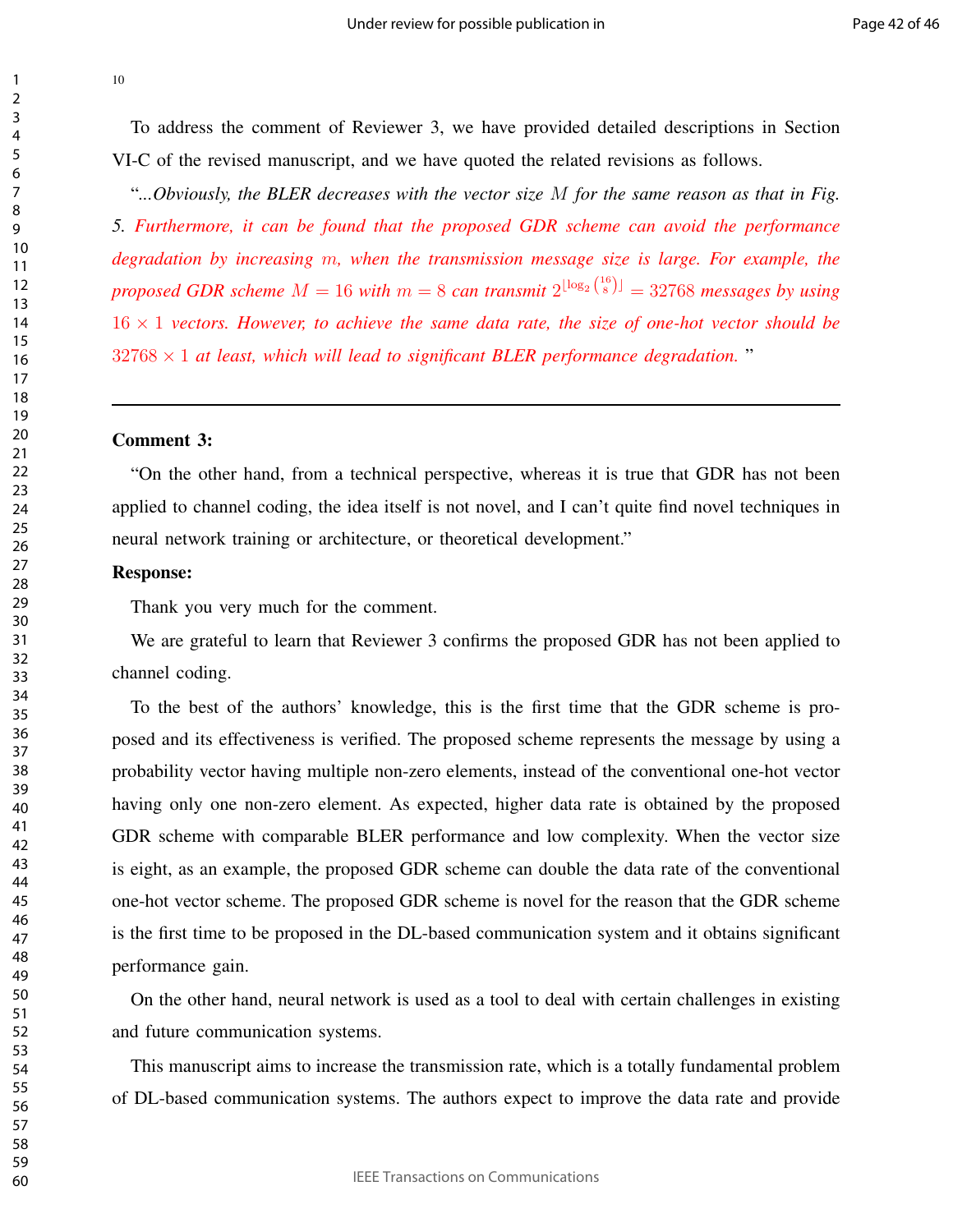

Fig. R3. Simulated BLER for the autoencoder employing four different schemes, while the trained SNR is 5 dB.

an effective transmission basis for future researches of DL-based communication systems, and the proposed GDR scheme makes it possible. The proposed GDR scheme is simple but it plays an irreplaceable role in future DL-based communication systems.

Furthermore, the proposed GDR can be directly applied to the proposed adaptive transmission scheme by using the generalized data representation. Combining the proposed two schemes, we obtain an adaptive GDR-based transmission scheme that can create further benefits for the DL-based communication system.

For the convenience of Reviewer 3, we have quoted the related revisions in the revised manuscript as follows. (Fig. R3 corresponds to Fig. 10 in the revised manuscript.)

"*Figure 10 presents the simulated BLER performance of the DL-based communication system that employs four schemes, including the conventional one-hot vector (* $M = 64$ *,*  $m = 1$ *), the adaptive transmission (based on one-hot vector), the GDR (* $M = 8$ *,*  $m = 4$ *), and the adaptive GDR-based transmission schemes*<sup>7</sup> *. The MSE threshold of the two adaptive schemes is* MSE*th* = 10*−*<sup>4</sup> *. The achievable maximal data rate of all four schemes is the same, R* = 6*/*7

Except the adaptive GDR-based transmission scheme, the BLER performance results of the other three schemes have been shown in Fig. 5 and Fig. 8 (b).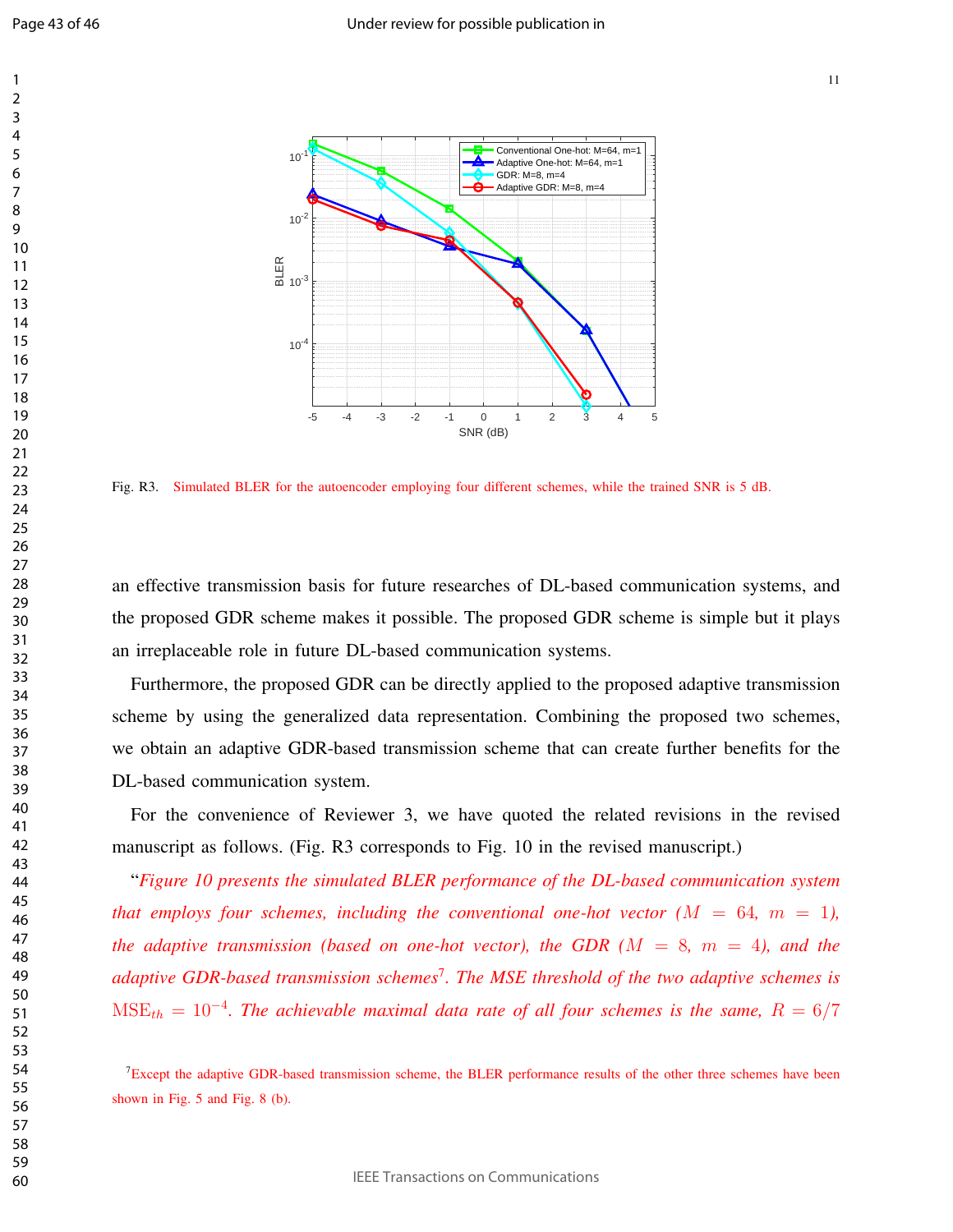*(bits/channel use). In Fig. 10, the adaptive GDR-based transmission scheme achieves the best BLER performance in all SNR regions, i.e., the adaptive GDR-based transmission scheme outperforms the GDR (* $M = 8$ *,*  $m = 4$ *) scheme in low SNR region and the adaptive transmission (based on one-hot vector) scheme in high SNR region. With the* MSE*th* = 10*−*<sup>4</sup> *, the adaptive GDR-based transmission scheme selects M*<sup>1</sup> *vectors for transmission, when SNR is changing from −*5 *dB to* 5 *dB, the M*<sup>1</sup> *value changes accordingly as* 8*,* 16*,* 32*,* 64*,* 64*,* 64*. It can be seen that, when* SNR = *−*5*, −*3*, −*1 *dB, the BLER of the adaptive GDR-based transmission scheme is similar to that of the adaptive transmission (based on one-hot vector) scheme since they have the same MSE threshold and similar*  $M_1$ ; when  $SNR = 1,3,5$  *dB, the BLER of the adaptive GDR-based transmission scheme is similar to that of the GDR scheme (M* = 8*, m* = 4*), and the reason is that the adaptive GDR-based transmission scheme selects all* 64 *vectors for usage, in this case, the adaptive GDR-based transmission scheme is equal to the GDR scheme (* $M = 8$ *,*  $m = 4$ . "

#### Comment 4:

"These two aspects together led me to the conclusion of recommendation of rejection at this point, but I look forward to see future work and advances in this direction and area."

#### Response:

Thanks very much for these two aspects comments. We have revised the manuscript according to the comments/suggestions raised by the reviewer, and we hope Reviewer 3 will be satisfied with the updated version. Furthermore, we are encouraged that Reviewer 3 looks forward to future work in this direction and area.

We thank Reviewer 3 again for his/her significant comments that have helped us improve the quality of this manuscript. We hope Reviewer 3 will be satisfied with our clarifications and modifications.

We believe this work studies an important and fundamental problem for designing a communication system using an autoencoder approach. This is an emerging research area with relatively a few research results. The revised work now presents a coherent story to address the low data rate issue associated with the conventional one-hot vector. Therefore, we believe that important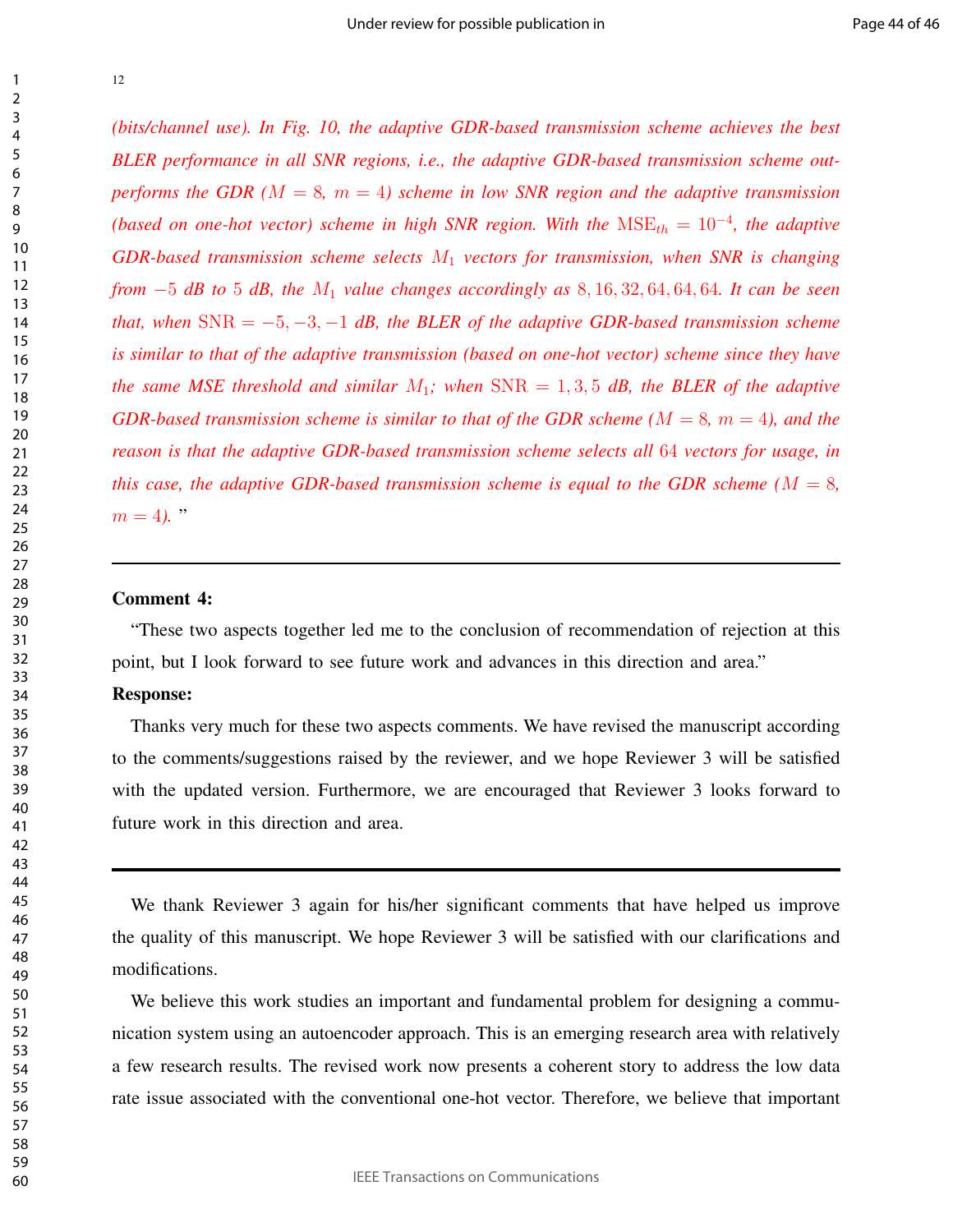findings and the offered analysis have offered a significant advancement of the knowledge for this important and new research field.

IEEE Transactions on Communications